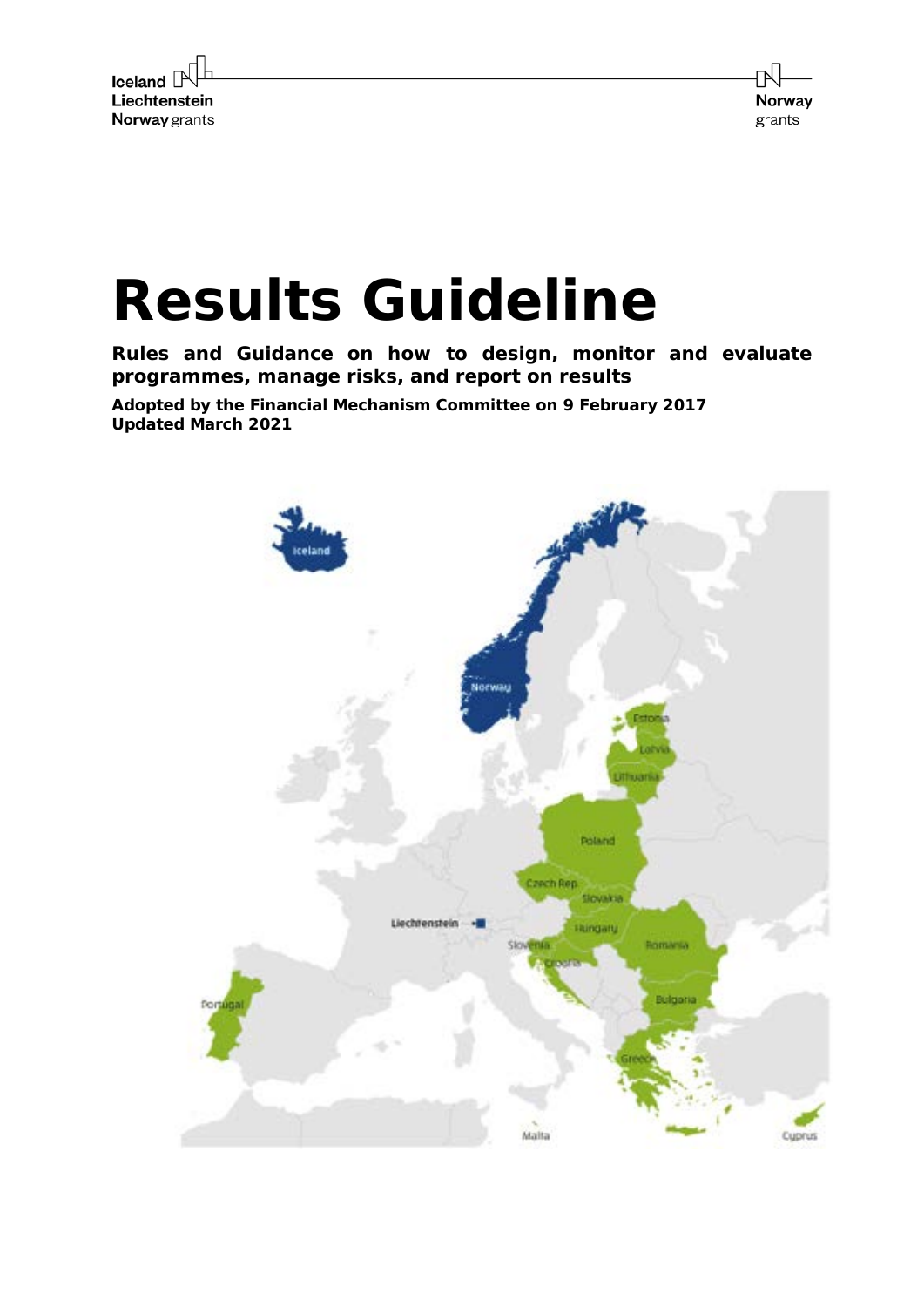### **TABLE OF CONTENTS**

| <b>II. ABOUT THE EEA AND NORWEGIAN FINANCIAL MECHANISMS2</b>                   |  |
|--------------------------------------------------------------------------------|--|
|                                                                                |  |
|                                                                                |  |
|                                                                                |  |
|                                                                                |  |
|                                                                                |  |
|                                                                                |  |
|                                                                                |  |
|                                                                                |  |
| 8. The programme model of the EEA and Norwegian Financial Mechanisms 2014-2021 |  |
| IV. RESULTS-BASED MANAGEMENT THROUGH THE PROGRAMME CYCLE.8                     |  |
|                                                                                |  |
|                                                                                |  |
|                                                                                |  |
|                                                                                |  |
|                                                                                |  |
|                                                                                |  |
|                                                                                |  |
|                                                                                |  |
|                                                                                |  |
|                                                                                |  |
|                                                                                |  |
|                                                                                |  |
|                                                                                |  |
|                                                                                |  |
|                                                                                |  |
|                                                                                |  |
|                                                                                |  |
|                                                                                |  |
|                                                                                |  |
|                                                                                |  |
|                                                                                |  |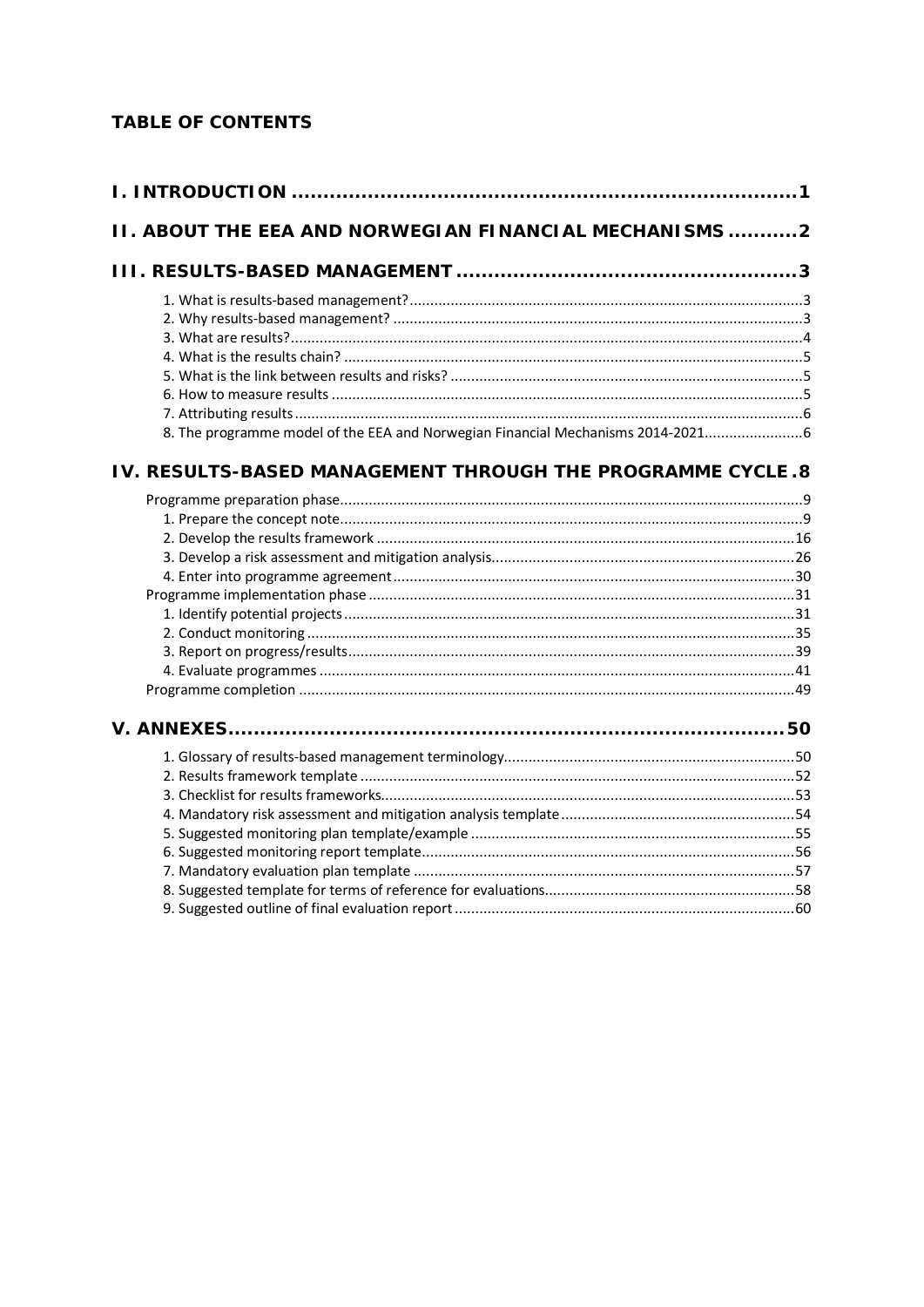# **I. INTRODUCTION**

With reference to the Regulations<sup>[1](#page-2-0)</sup> on the implementation of the European Economic Area (EEA) Financial Mechanism and of the Norwegian Financial Mechanism 2014-2021 ("the Regulations"), this Guideline defines how to manage for results and risks in the planning, implementation and completion of programmes under these funding mechanisms.

The primary objective of this Guideline is to provide the relevant stakeholders – National Focal Points (NFPs), Programme Operators (POs), Donor Programme Partners (DPPs), project promoters, donor project partners, and staff of the Financial Mechanism Office (FMO) secretariat –with the rules and obligations to complement the Regulations, and to assist them with recommendations in designing, implementing and reporting on programmes.

This Guideline is complementary to the Regulations. In case of conflict between this Guideline and the Regulations, the provisions of the Regulations will prevail.

After having studied the Guideline, you should be able to:

- 1. Understand the main concepts of results-based management
- 2. Design the results framework for a programme
- 3. Identify and analyse risks and decide appropriate mitigating actions
- 4. Harmonise calls for proposals with the programme's results framework

!

5. Monitor, report, and evaluate programme results



### **References to the Regulations are placed in speech bubbles**

A new information system (GRACE – Grants Administration and Collaboration Environment) has been developed for the Financial Mechanisms 14-21. The mandatory templates provided or referenced in this Guideline (such as the results framework template, the risk assessment and mitigation analysis template, etc.) are integrated into it, allowing (and requiring) the National Focal Points and Programme Operators to make submissions through the system. The only exception to this is the Concept Note, which is submitted outside of GRACE.

<span id="page-2-0"></span><sup>1</sup> <https://eeagrants.org/resources/regulation-implementation-eea-grants-2014-2021>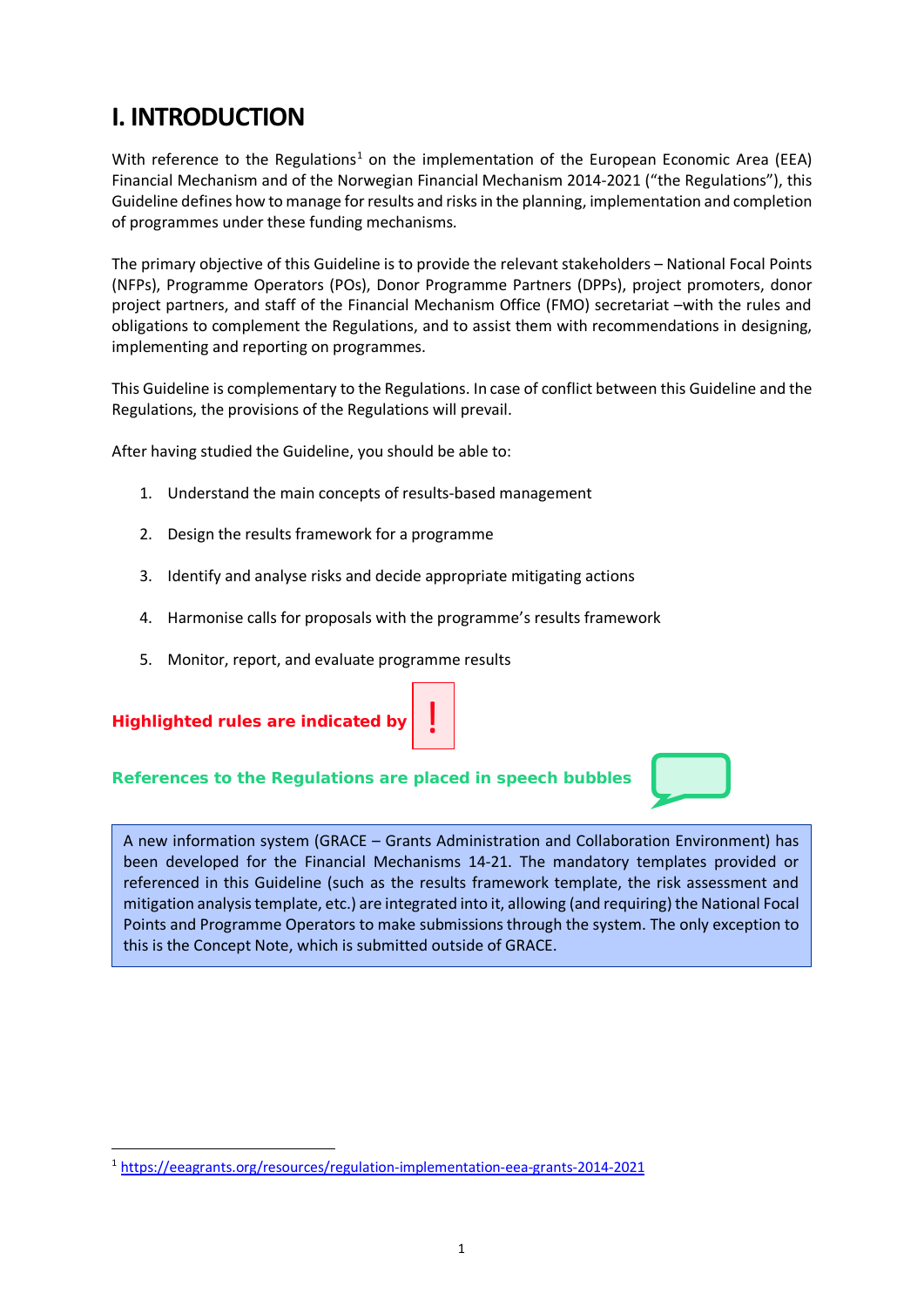# **II. ABOUT THE EEA AND NORWEGIAN FINANCIAL MECHANISMS**

Through the EEA and Norwegian Financial Mechanisms, Iceland, Liechtenstein and Norway work closely with 15 EU Member States in Central and Southern Europe and the Baltics (beneficiary states)<sup>[2](#page-3-0)</sup> to help **reduce social and economic disparities** and **strengthen bilateral cooperation**.

The priority sectors and programme areas funded in the period 2014-2021 reflect the priorities set out in the EU ['Europe 2020'](https://ec.europa.eu/eu2020/pdf/COMPLET%20EN%20BARROSO%20%20%20007%20-%20Europe%202020%20-%20EN%20version.pdf) strategy – the European Union's ten-year growth strategy for smart, sustainable and inclusive growth – and the 11 thematic objectives set out in the EU's cohesion policy. Support to these sectors is aimed at contributing to sustainable growth and jobs, tackling climate change and energy dependence, and reducing poverty and social exclusion.

### **EEA and Norwegian Financial Mechanisms 2014-2021**

For the funding period 2014-2021 an amount of €2.8 billion is available for 15 beneficiary states. The funding is spread over the following five priority sectors:

- 1) Innovation, Research, Education and Competitiveness
- 2) Social Inclusion, Youth Employment and Poverty Reduction
- 3) Environment, Energy, Climate Change and Low Carbon Economy
- 4) Culture, Civil Society, Good Governance, and Fundamental Rights and Freedoms
- 5) Justice and Home Affairs

This funding period builds on the successes of the 2009-2014 period and reinforces the results and risk approach introduced in that period.

The programme development process has been improved to ensure a clearer focus on the particular challenges experienced in each beneficiary state. Strategic planning and involvement of all relevant stakeholders in programme design contributes to better complementarity and synergies between the funding from EEA and Norwegian Financial Mechanisms and other funding resources in the beneficiary states. This increases the impact of the Financial Mechanisms and ensures their more effective and efficient use.

The priority sectors and programme areas for the period 2014-2021 have been streamlined and the EEA and Norwegian Financial Mechanisms now focus on identical priority sectors and programme areas (with the exception of the Social Dialogue - Decent Work programme area).

Bilateral cooperation will be ensured through donor partnerships at programme and project levels, as well as through substantial bilateral funds set aside in each of the beneficiary states.

Moreover, international partnerships with organisations such as the Council of Europe (CoE), the Organisation for Economic Cooperation and Development (OECD), and the EU Fundamental Rights Agency (FRA) will bring expertise and added value to cooperation in relevant areas.

<span id="page-3-0"></span><sup>2</sup> Bulgaria, Croatia, Cyprus, Czech Republic, Estonia, Greece, Hungary, Latvia, Lithuania, Malta, Poland, Portugal, Romania, Slovakia, Slovenia.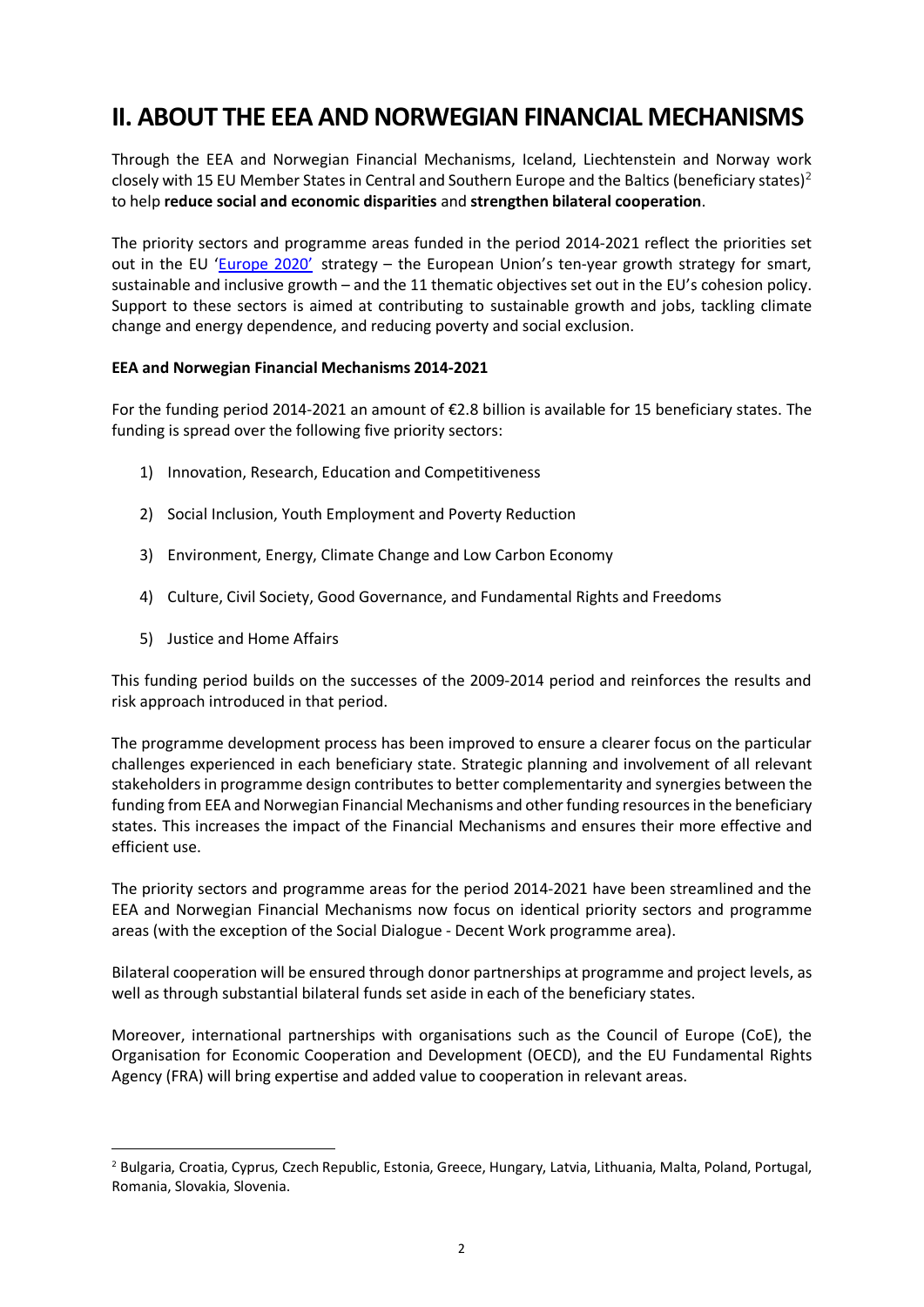# **III. RESULTS-BASED MANAGEMENT**

Alice in Wonderland was told that, "If you don't know where you're going, any road will get you there." This lack of direction is what results management aims to solve. It is about choosing a destination first, then deciding on the route, checking progress against a map and making adjustments, as required, in order to achieve the desired results.

### *1. What is results-based management?*

Results-based management is a management strategy by which all actors, contributing directly or indirectly to achieving a set of results, ensure that their processes, products and services contribute to the achievement of the desired results. $3$ 

Results-based management is:

- identifying and analysing the problem/issue that needs to be addressed;
- defining realistic expected results based on appropriate analysis;
- clearly identifying intermediaries and end beneficiaries;
- monitoring progress, including through appropriate indicators;
- reporting on the results achieved and resources used;
- identifying and managing risks;
- carrying out timely evaluations; and
- integrating lessons learned into decisions on programming.

### *2. Why results-based management?*

The commitment to be results-oriented is grounded in the EEA and Norwegian Financial Mechanism Regulations for the funding period 2014-2021 (paragraph 4 of Article 1.3).

Result-based management looks beyond activities and outputs to focus on actual results: the changes created, and contributed to, by our programming. By establishing clearly defined expected results, collecting information to assess progress toward them on a regular basis, and taking timely corrective action, Programme Operators (as well as National Focal Points, and Donor Programme Partner) can manage the programmes in order to **maximise achievement of results**. [4](#page-4-1)

Good results-based management systems are a source of knowledge capital. They enable governments and organisations to develop a knowledge base of the types of projects, programmes, and policies that are successful, and, more generally, what works, what does not, and why. In this context, they **promote organisational learning**.

Results-based management can also aid in **promoting greater transparency and accountability** within organisations and governments. External and internal stakeholders will have a clearer sense of the status of projects, programmes, and policies.

<span id="page-4-0"></span> $3$  For definitions of terminology, please see the  $\frac{\text{Annex }1}{\text{Annex }1}$  this Guideline.

<span id="page-4-1"></span><sup>4</sup> Historically, public institutions focused their attention on inputs (what they spent), activities (what they did), and outputs (what they produced). Although accurate information at this level is important, this information was not sufficient to know whether they were making progress toward addressing the need they had set out to address.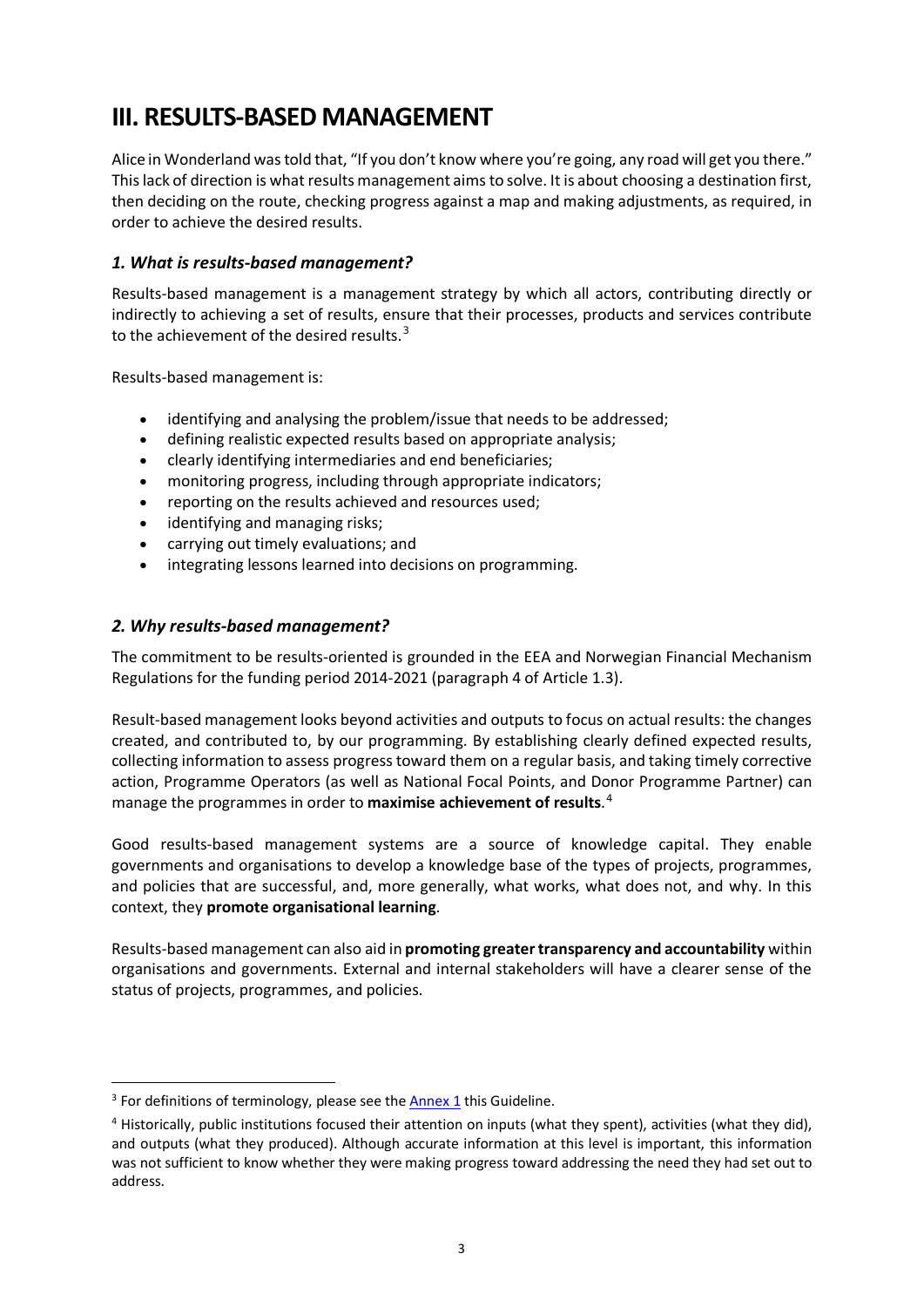### *3. What are results?*



### *Figure 1: Results chain*

A central element in results thinking is the "results chain" (figure above), which is an illustration of the anticipated causal relationship between resources and results over time. In other words, we are talking about a cause-and-effect relationship.

*Resources:* Inputs are the financial, human, material, technological and information resources used for interventions. Activities are the actions taken or work performed through which inputs are mobilized to produce specific outputs.

*Results:* In line with international standards<sup>[5](#page-5-0)</sup>, we define a result as an *output, outcome or impact* of an intervention.

While the results chain shows the causal relationship between its elements over time, this does not imply a linear process only. Like all models, it represents a simplification of a complex reality in which many factors beyond the control of programme management may affect the results of the intervention, particularly at outcome and impact levels.

As outputs are normally possible to attribute directly to the activities performed, there is a tendency for programme managers to focus on activities and outputs in programme monitoring, while neglecting the monitoring of outcomes. However, it is generally accepted that outcomes represent the most important result level in results management.

Although it can be challenging to attribute improvements to the environment or to the wellbeing of a target group to a specific intervention, we should plan interventions so that the results achieved at output and outcome level are *likely* to *contribute* to a long-term effect on society/ environment, beyond the intermediaries identified.

### What are results?

**Results** are the outputs, outcomes and impacts of an intervention or a programme.

**Outputs** are the products, capital goods and services delivered by an intervention (project or programme) to the target group. Outputs are easy to attribute directly to the resources used and the activities performed.

**Outcomes** are the (short and medium-term) effects of an intervention's outputs on the intermediaries or end beneficiaries.

**Impact/objective** is the long-term effects or changes of an intervention on society or the environment.

<span id="page-5-0"></span><sup>5</sup> [OECD DAC,](http://www.oecd.org/dac/2754804.pdf) [UNDG](https://unsdg.un.org/resources/unsdg-results-based-management-handbook)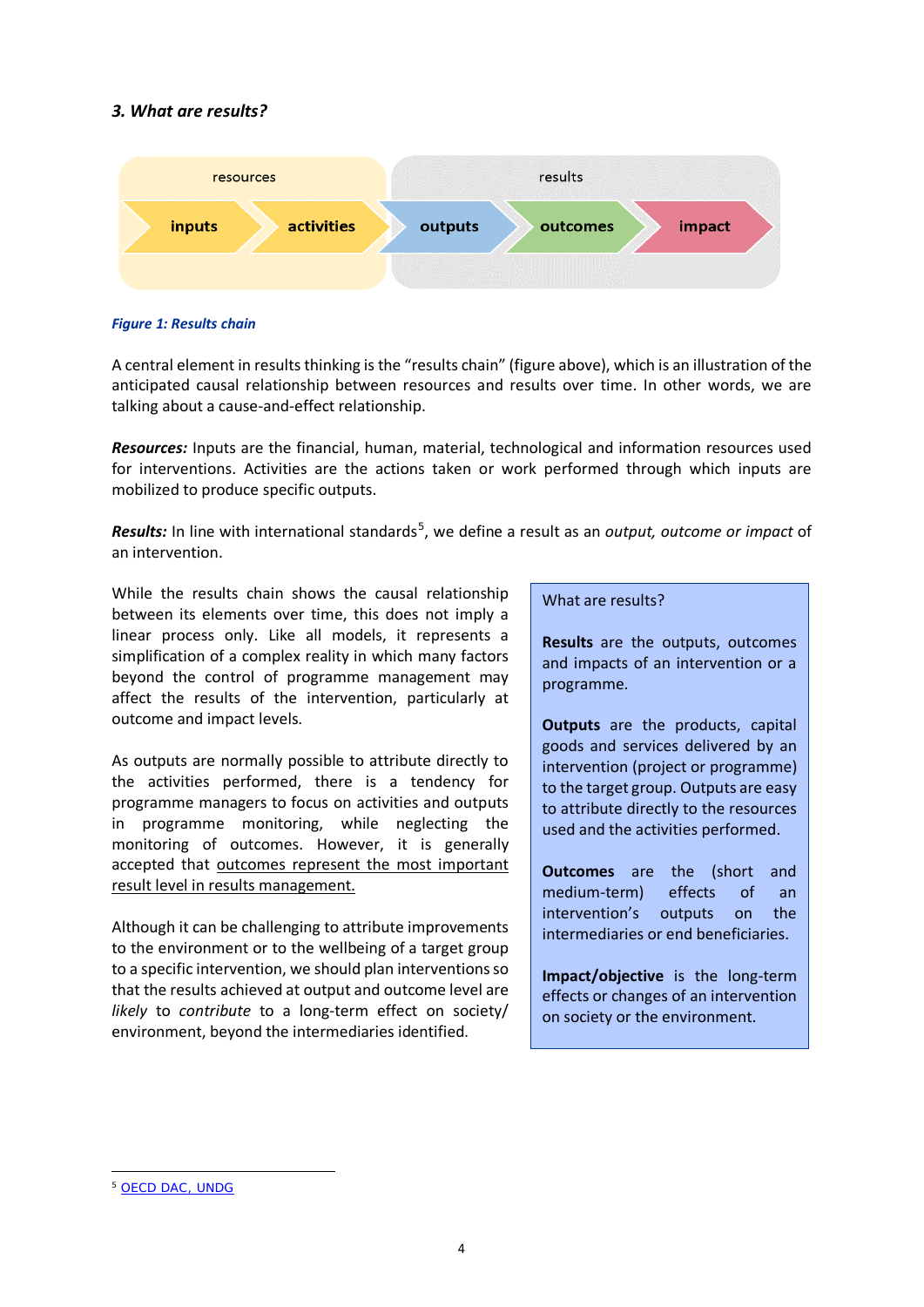### *4. What is the results chain?*

Each programme is based on a hypothesis about how change is expected to take place. This hypothesis is the story of how the inputs will be converted into activities, how activities will produce/deliver specific *outputs*, what effect those outputs are likely to have on the target group(s) (*outcomes),* and in turn, which longer-term societal effects the outcomes can contribute to (*impact*). This should be made as explicit as possible, and it should be apparent in the *results framework –* a more elaborate presentation of the results chain, presented in a table format – see page 16 for more explanation and find an example on page 25. It needs to be developed and outlined at the start of the programme cycle – prior to entering into the programme agreement.

It is important to ground the results chain in evidence. Evidence for sound results chain is often found in scientific literature, evaluation reports, stakeholder consultations, conference papers or assessments conducted by reputable institutions, such as the EU, OECD, the World Bank or the United Nations Development Programme to name a few. The more solid the evidence supporting an approach, the better.

### *5. What is the link between results and risks?*

For all types of institutions (local or national government institutions, civil society organisations or businesses), the delivery of their objectives is surrounded by uncertainty. A risk is an event or circumstance that may affect the achievement of expected results. Risks are closely related to results and should consequently be analysed against the results framework of a programme. Risks that are not identified or managed can seriously jeopardise the success of a programme. Risks management, therefore, entails openness and communication between the National Focal Points, Programme Operators, project promoters, and the Financial Mechanism Office (FMO).

Because results and risks are closely related, sound results-based management entails active risk management, which is discussed in section  $\underline{IV.3}$ .

### *6. How to measure results*

In results and risk management, "quality at entry" is the key to obtaining quality in both results *measuring* and results *achievements*. This means that particular attention should be given to defining what we want to achieve, i.e. *relevant and realistic objectives* at all levels. This is described in further detail and illustrated with examples in section [IV.2.](https://efta.sharepoint.com/sites/FMOResultsandEvaluationUnit/RE%20Guides%20%20Strategies/Results%20Guideline%20REVISED%202021_track%20changes.docx#_2._Develop_the)

Having identified clear objectives at each level of the results chain, we need to make sure that progress can be measured. Each outcome and its related outputs require one or more *indicators*. Indicators are a means to measure achievement, or to help assess a development. They must be specific, observable and come from reliable data. Indicators can be quantitative or qualitative, or both.

Knowing and describing the *baseline –* the present situation before an intervention begins – is essential to make credible and meaningful assessments on progress and achievements. Without knowing the starting point, we cannot measure progress.

Measuring and reporting on results should focus on the effects an intervention has had for the intermediaries or end beneficiaries.

If an institution carries out an awareness-raising campaign, it is the effects of the campaign that count. While it is important to measure how many people were reached by the campaign (output), it is even more important to measure how many have increased their knowledge (outcome).

Taking it to an even higher level, we should capture any attitude or behavioural changes triggered by the campaign.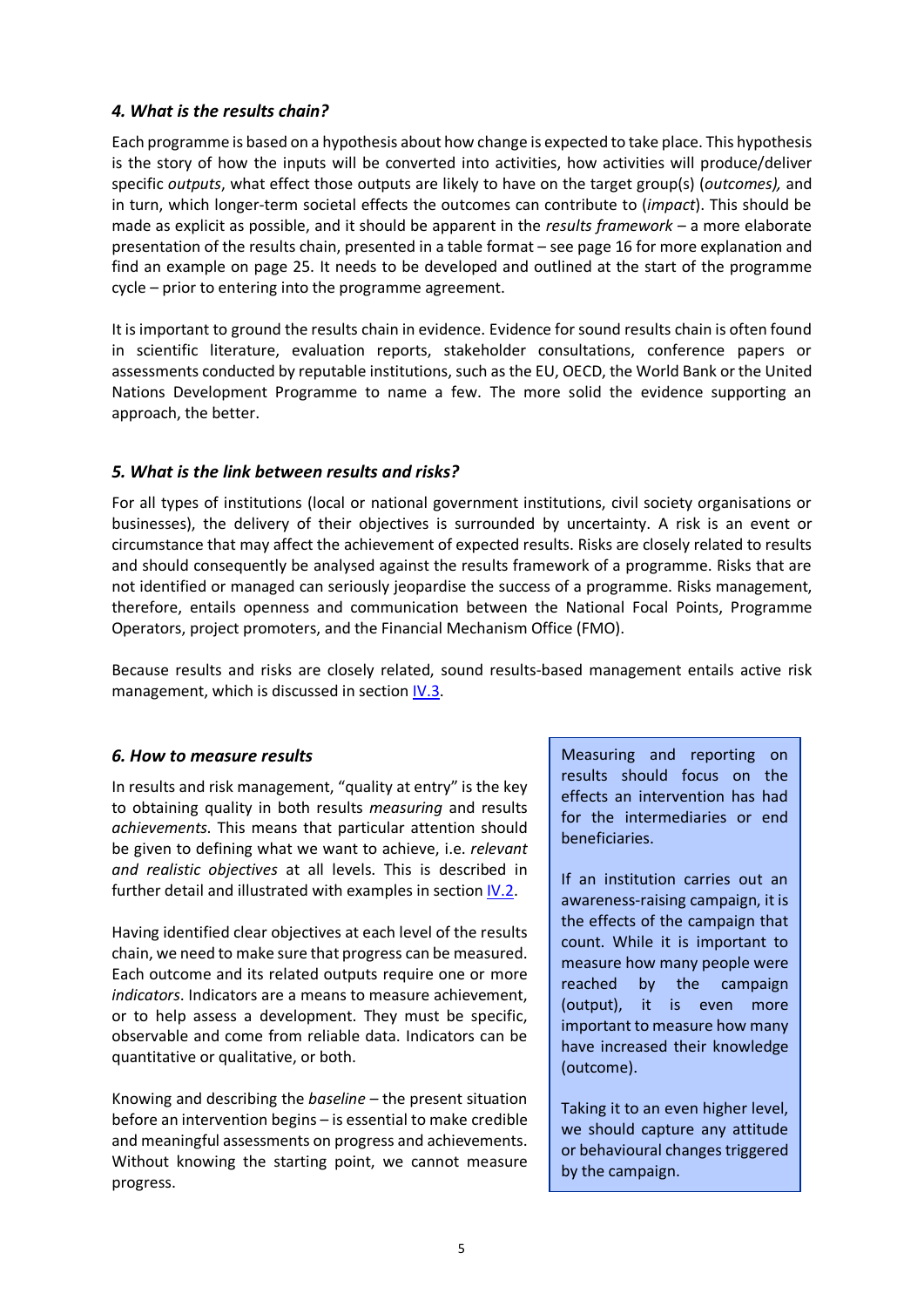### *7. Attributing results*

A challenge for results measurement is establishing a causal link between a grant-supported initiative and an effect. This issue is generally referred to as the attribution problem and is due to two main factors. Firstly, there is often a considerable time-lapse between the implementation of activities and the manifestation of effects on the target group(s). Secondly, other donors might have invested in the same programme area, which makes it difficult to assess the degree to which results achieved can be attributed to a single donor.

For example, if equality between women and men increases in a country, this cannot be wholly attributed to an intervention funded by the Financial Mechanisms.

Evaluations and research can demonstrate, or at least give an indication of, how much of the result may be attributed to one intervention. To enable evaluations to assess the contribution of the programme to the observed results, it helps to think early about what data (evidence) you might need. See evaluation planning in sectio[n IV.4.](https://efta.sharepoint.com/sites/FMOResultsandEvaluationUnit/RE%20Guides%20%20Strategies/Results%20Guideline%20REVISED%202021_track%20changes.docx#_Evaluation_planning_and)



### *8. The programme model of the EEA and Norwegian Financial Mechanisms 2014-2021*

*Figure 2: A schematic representation of the programme model (other project-level permutations are possible)*

The Financial Mechanisms employ the programme model. A **programme** is "a structure setting out a development strategy with a coherent set of measures to be carried out through projects<sup>[6](#page-7-0)</sup> with the support of the EEA/Norwegian Financial Mechanism 2014-2021 and aimed at achieving agreed objectives and outcomes." (Art. 1.6 (o)).

<span id="page-7-0"></span><sup>6</sup> A **project** is an economically indivisible series of works fulfilling a precise technical function and with clearly identifiable aims related to the programme under which it falls (Article 1.6. (t) of the Regulations).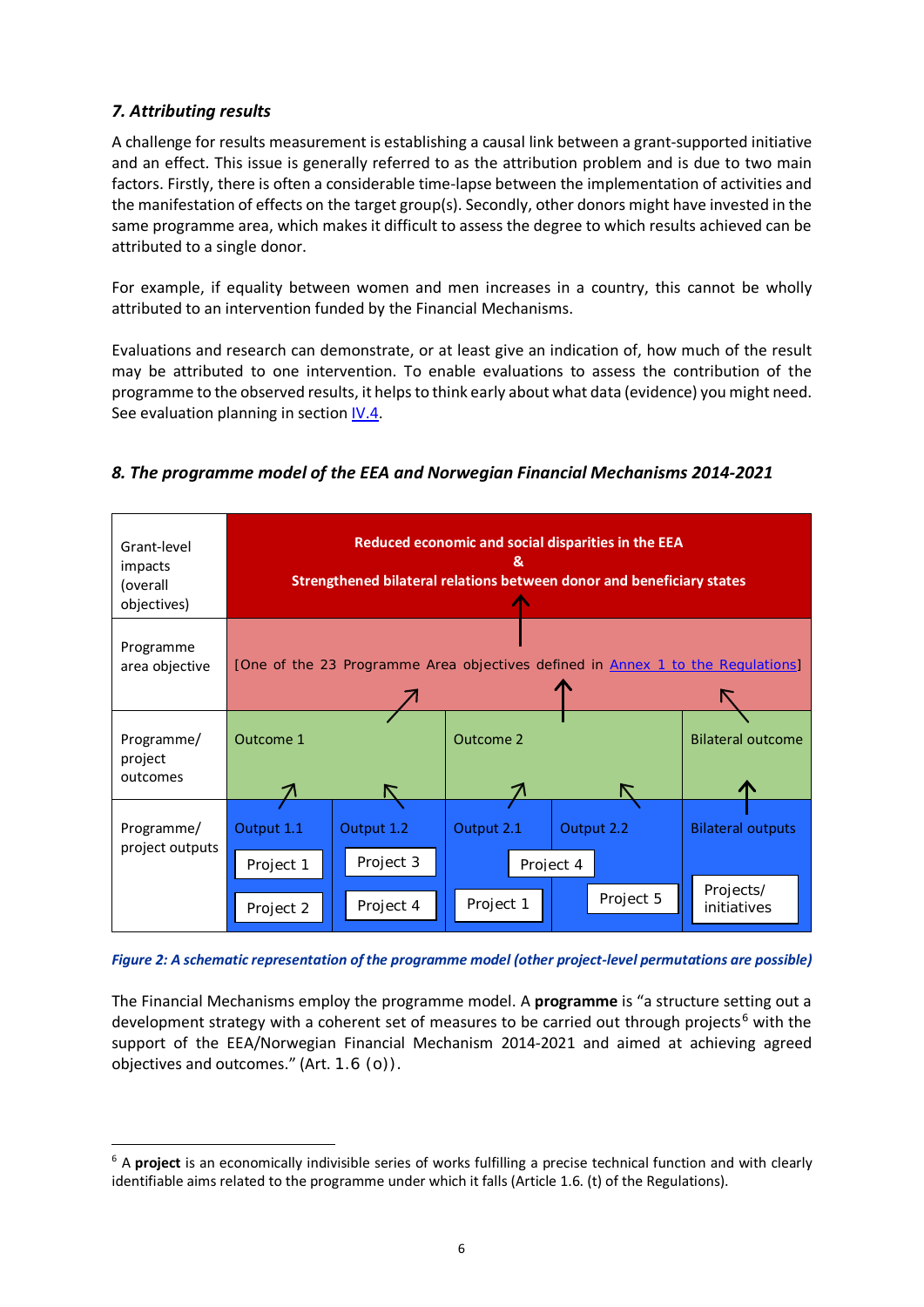In short:

- All programmes need to contribute to both overall objectives (impacts) of the EEA and Norwegian Financial Mechanisms 2014-2021):
	- o Reduced economic and social disparities in the European Economic Area
	- o Strengthened bilateral relations between donor and beneficiary states
- Each programme must contribute to *one* of the 23 programme area objectives;
- Programmes can focus on a single programme area or alternatively they can combine several areas of support<sup>[7](#page-8-0)</sup> from various programme areas in an individual programme, as long as all projects and other measures under the programme contribute to the same programme area objective;
- Programmes that combine different programme areas must adopt the overall objective of the host programme area designated in the MoU. Each 'non-native' area of support (borrowed from a programme area other than the host programme area) included in a programme should be formulated as a separate outcome. In such cases, those separate outcome(s) inherit the programme area 'specifics' from the original programme area they belong to;
- Each project belongs to a programme and contributes to one or more programme outcomes. Each project delivers/produces one or more programme outputs;
- Each programme must include the common bilateral outcome;
- All programmes funded by the EEA and Norwegian Financial Mechanisms must be based on the values and principles outlined in Article 1.3 of the Regulations;
- A *National Focal Point (NFP)* in the beneficiary state is responsible for the overall management of programmes in each beneficiary state. *Programme Operators (PO)* in the beneficiary state develop and manage the individual programmes agreed in that country.

<span id="page-8-0"></span> $<sup>7</sup>$  Areas of support define what is eligible for support.</sup>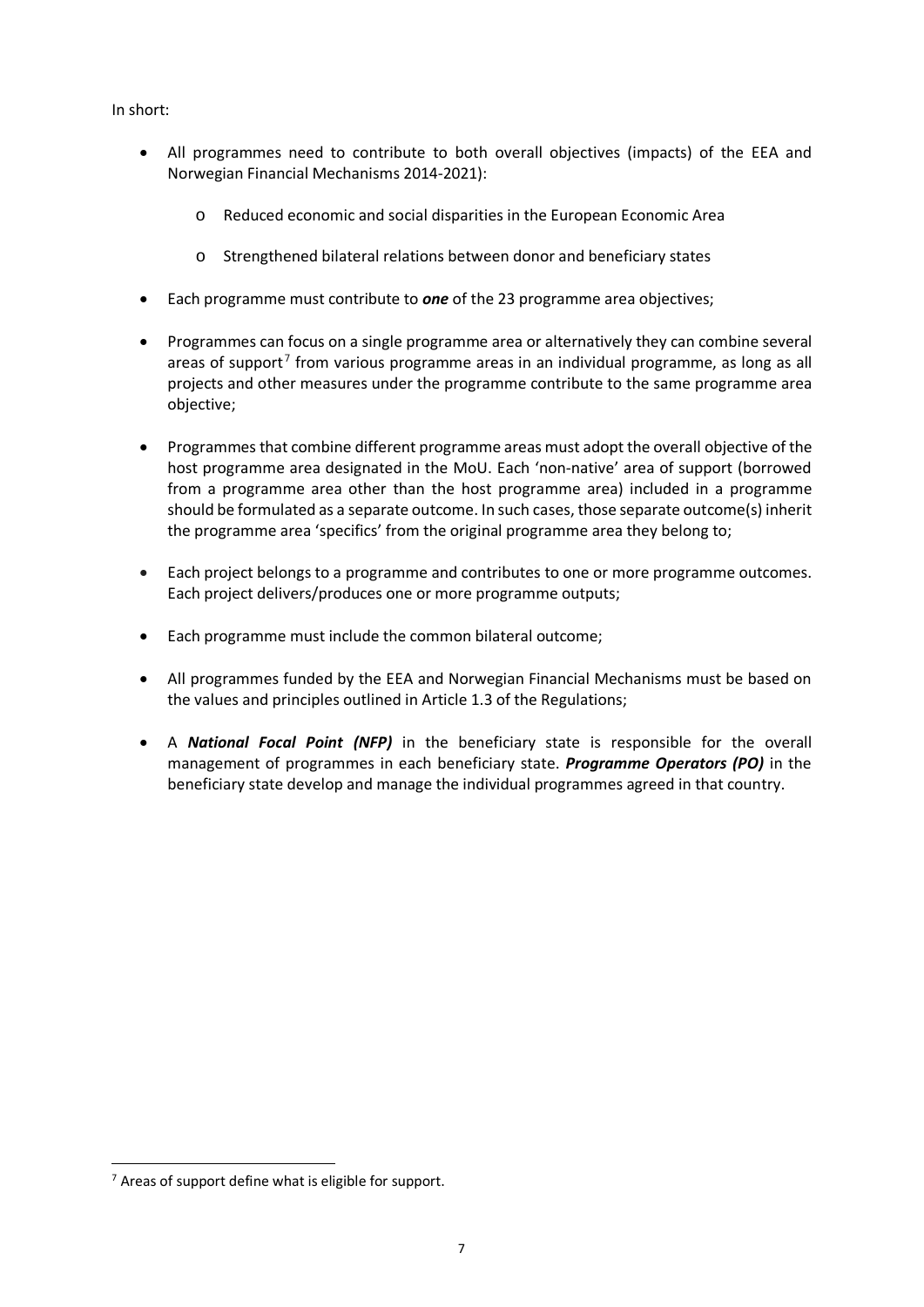# **IV. RESULTS-BASED MANAGEMENT THROUGH THE PROGRAMME CYCLE**

General implementation rules and responsibilities of the actors involved in the EEA and Norwegian Financial Mechanisms Financial Mechanisms are defined in the *[Regulations](https://eeagrants.org/resources?title=&field_resource_type_target_id=197)*. This Guideline provides additional operational rules. In doing so, it refers to the programme management cycle: how to integrate results and risk management into daily work, and how to fulfil the requirements of the Regulations.

The programme cycle consists of the following main steps and related tasks, with the tasks covered in this Guideline **underlined**.

| Programme preparation                           | <b>Prepare the concept note</b><br><b>Develop the results framework</b><br>ш<br>Develop a risk assessment and mitigation analysis<br>Enter into programme agreement                                                                                                                                                                                 |
|-------------------------------------------------|-----------------------------------------------------------------------------------------------------------------------------------------------------------------------------------------------------------------------------------------------------------------------------------------------------------------------------------------------------|
| implementation<br>Programme<br>and<br>follow-up | <b>Identify potential projects</b><br>Carry out selection procedures<br>ш<br>Implement financial management<br>Identify, monitor and report irregularities<br>ш<br>Update the risk assessment and mitigation analysis<br>п<br><b>Conduct monitoring</b><br><b>Report on progress and results</b><br>Evaluate programmes<br><b>Modify programmes</b> |
| Programme completion                            | <b>Submit final report</b><br>ш                                                                                                                                                                                                                                                                                                                     |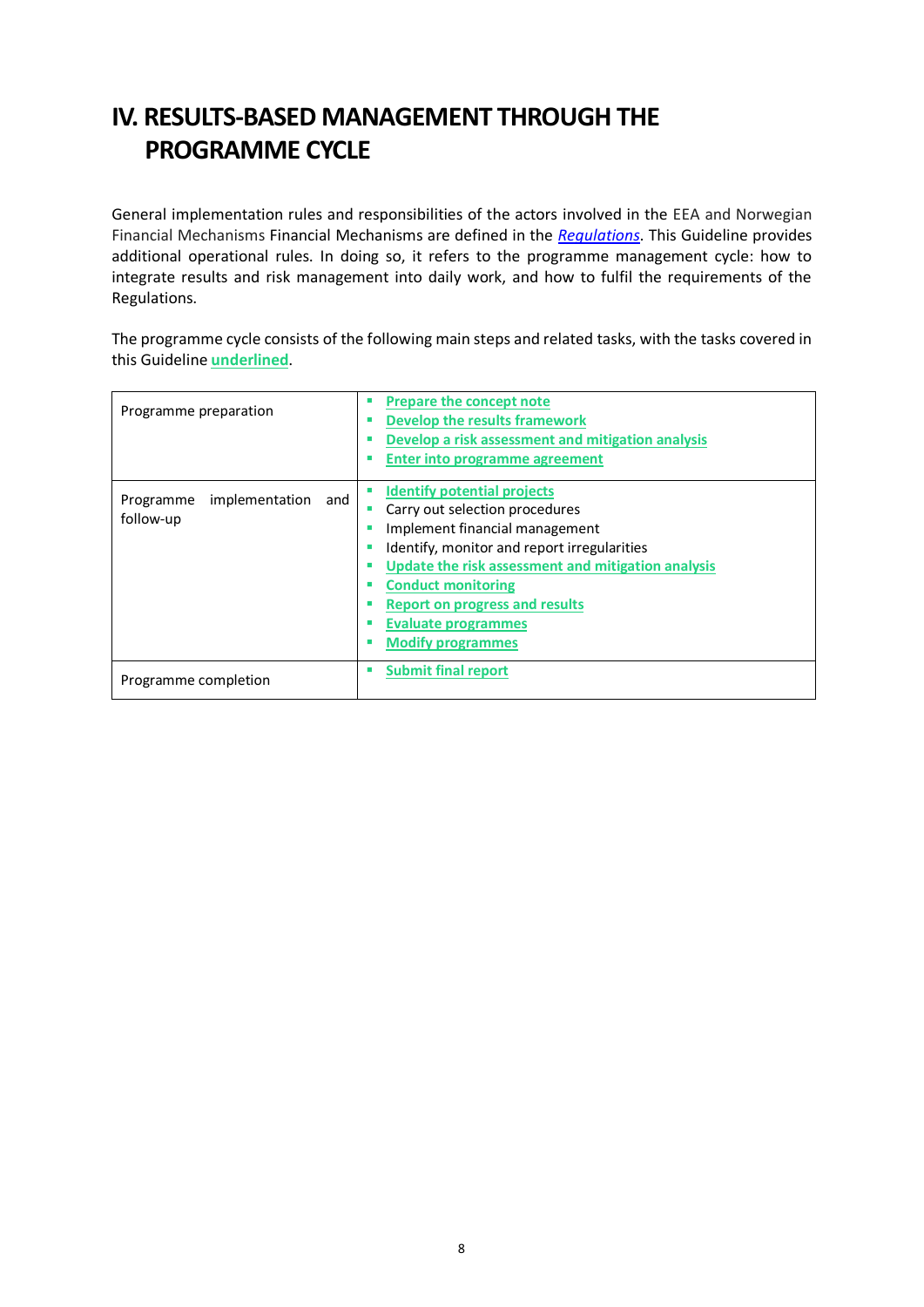### 9

### *Programme preparation phase*

The preparation of any programme starts with a Memorandum of Understanding (MoU). The MoU signed between the Donors States and a Beneficiary State establishes the framework for cooperation and includes, inter alia, the identification of programmes, including their main focus and objectives, as appropriate (Article 2.5.2 of the Regulation).

On the basis of the MoU and the programmes identified therein, the Programme Operator develops a **concept note** defining the scope and planned results for each programme (Article 6.2.1 of the Regulation). The concept note template is Annex 5 to the Regulations, and available on the Grants' [website.](https://eeagrants.org/resources/regulation-implementation-eea-grants-2014-2021-annex-5-template-programme-concept-note)

Costs related to developing the concept note are eligible under **Article 8.10.4** of the Regulations.

The Programme Operator carries out stakeholder consultations by involving the main relevant stakeholders (such as the relevant national authorities, civil society organisations and local government authorities) in developing the concept note. The Financial Mechanism Committee (FMC)/Norwegian Ministry of Foreign Affairs (NMFA) then assesses the concept note and makes comments on it. Any comments made by the donors will be taken into account in the programme's further preparation, which will result in the finalisation of a programme agreement.

Figure 3 shows a simplified flowchart of the programme development process – from the Memorandum of Understanding to the Programme Agreement.

#### *1. Prepare the concept note*

The concept note defines the scope and planned results of the programme. It must be drafted by the Programme Operator in cooperation with the FMO and in consultation with relevant stakeholders, including – where relevant – Donor Programme Partners, International Partner Organisations and Beneficiary State Programme Partners.

The note must include the justification and main features of the programme. It must describe the expected contribution towards the Financial Mechanisms' overall objectives. It also must outline how Programme Area specifics [\(Annex I to the](https://eeagrants.org/resources/regulation-implementation-eea-grants-2014-2021-annex-1-eligible-priority-sectors-and)  [Regulation\)](https://eeagrants.org/resources/regulation-implementation-eea-grants-2014-2021-annex-1-eligible-priority-sectors-and), and concerns from the Memorandum of Understanding and (where relevant) common values are integrated in the planning and implementation of the programme. This note also must include a tentative overall budget as well as an overview and/or description of the programme's modalities (small grant schemes, pre-defined projects and/or financial instruments).

The concept note submitted to the FMO **should not exceed 10 pages** (excluding the cover page and annexes).



*Figure 3: From the MoU to the Programme Agreement*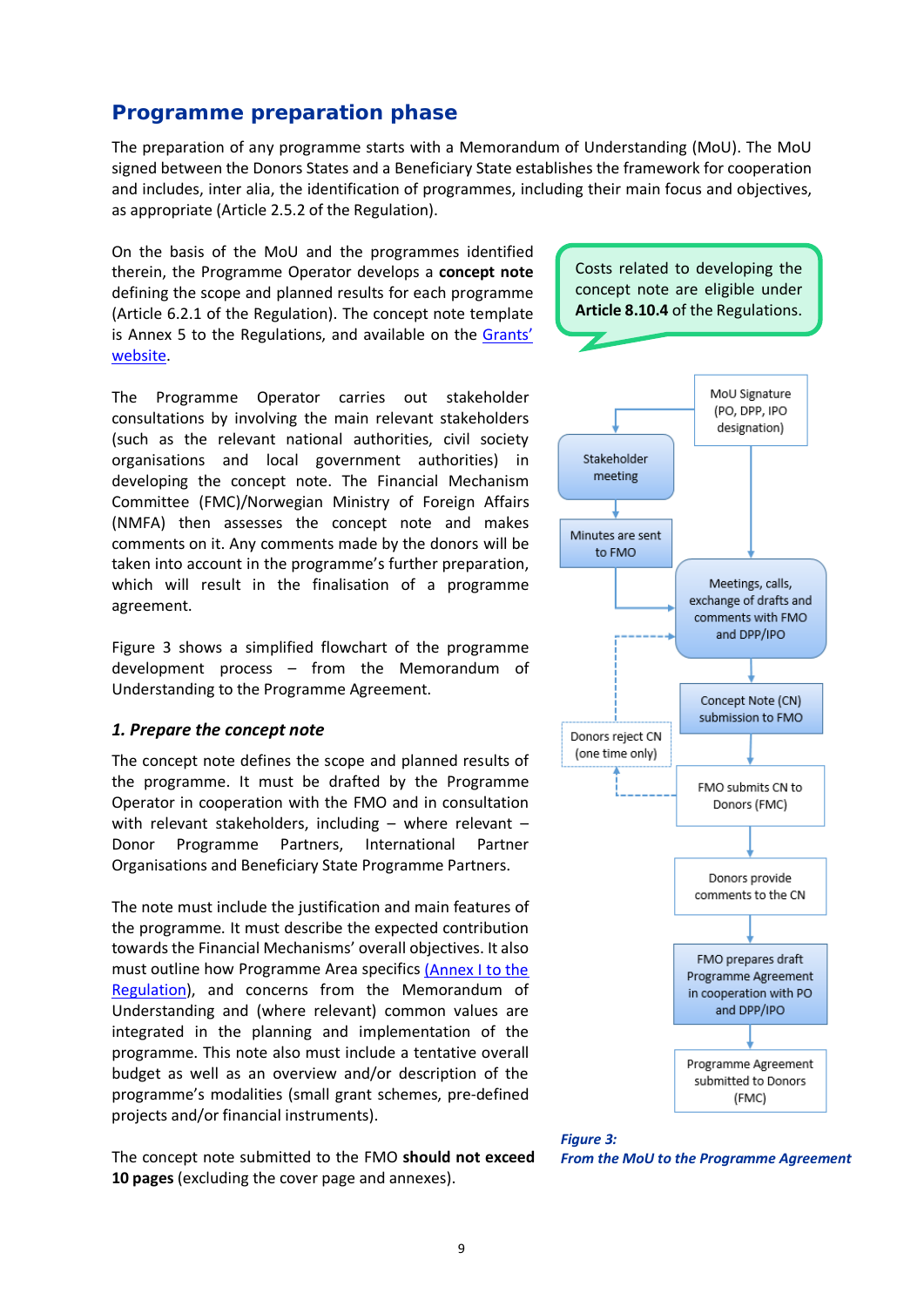### *Stakeholder consultations*

The concept note must NOT be prepared as a desk exercise but must be based on meaningful participation by the main relevant stakeholders, such as relevant academic institutions, national and sub-national authorities, private sector partners, international organisations and civil society organisations. Stakeholder consultations are crucial to identifying the needs and challenges that will be addressed by the programme.

The first step towards stakeholder consultations is the mapping of stakeholders. This must be done in cooperation with the FMO/DPP/IPO/BSPP. Once the stakeholders have been mapped, they need to be invited to participate in designing the programme/concept note through one or more stakeholder workshops.

Stakeholder consultations must be face-to-face, except in exceptional circumstances<sup>[8](#page-11-0)</sup>. A consultation does not need to be large (up to 25 participants is the most manageable size). $9$ 

The scope of the consultation is defined by the relevant programme in the MOU and the relevant text in the [Blue Book](http://www.eeagrants.org/bluebook). The conclusions of the stakeholder consultation(s) must feed into the Concept Note.

The objectives of the stakeholder consultation need to be clear and communicated ahead of the meeting(s). The general aim is to agree on the main problems to be solved by the programme and the possible solutions to those problems.

### **Stakeholder consultations**

The Programme Operator must involve stakeholders (including relevant civil society organisations, and local government authorities) in the development of the concept note.

Towards this:

- A common understanding of the Blue Book and MOU text is crucial;
- The FMO (relevant programme manager) must be involved in the preparation of and be invited to all stakeholder consultations.

For more information on stakeholder consultations, see "Good practices" on page 11.

<span id="page-11-0"></span><sup>&</sup>lt;sup>8</sup> The PO should notify the FMO of any exceptional circumstances that might preclude or render unnecessary face-to-face stakeholder consultations. This must be done prior to submitting the concept note so that both parties can agree on the way forward.

<span id="page-11-1"></span><sup>9</sup> A stakeholder consultation does not entail a general public consultation.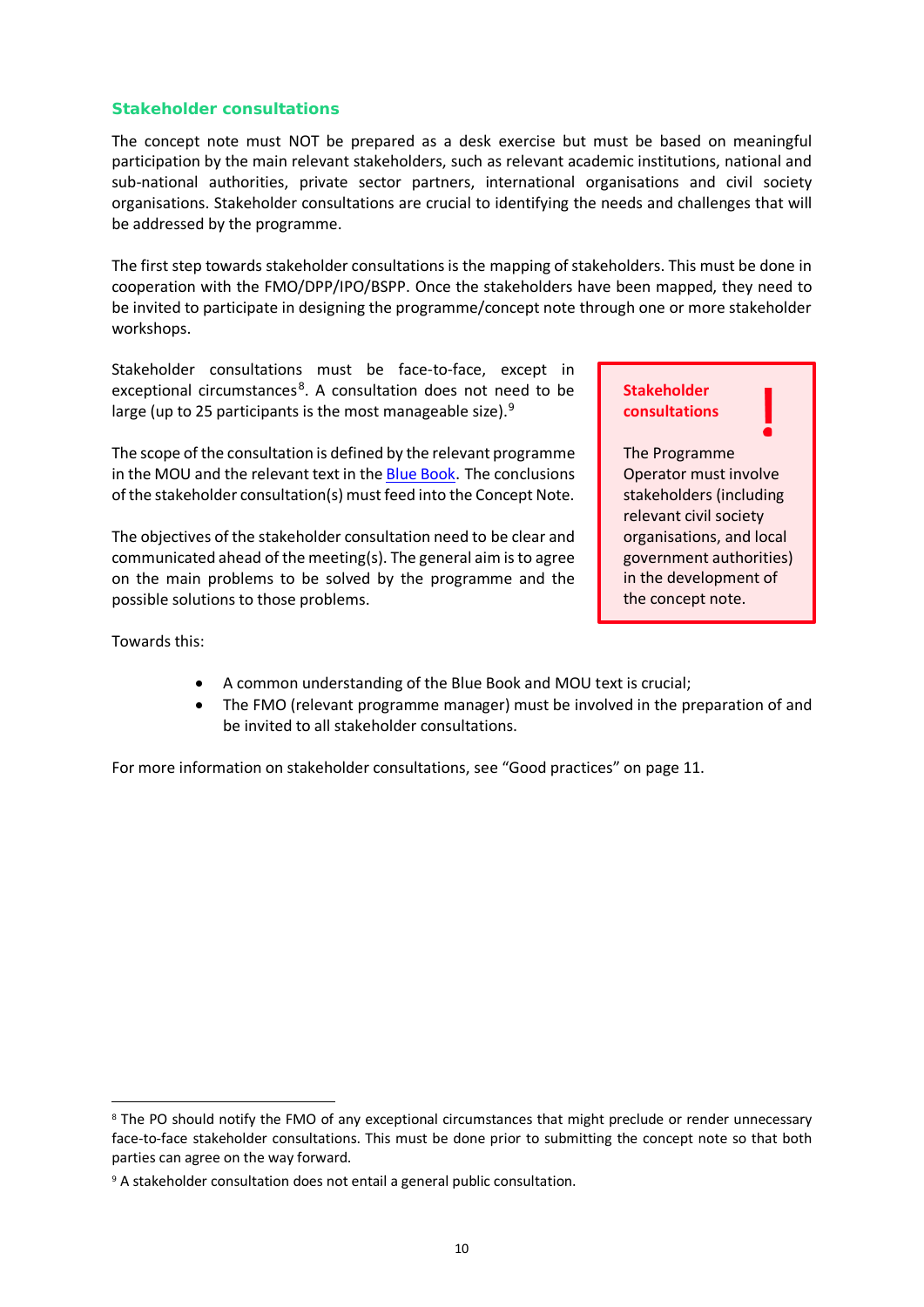### **Good practices on stakeholder consultations**

#### **General principles**

- **1. Participation:** the most relevant stakeholders, including representative bodies are identified and consulted;
- **2. Openness and accountability:** the consultation process and its relation to the concept note is transparent to all involved;
- **3. Effectiveness:** stakeholders are consulted at a time when their views can still make a difference; proportionality and specific restraints are respected.

#### **Minimum standards**

- **A. Clear content:** All communication and the consultation document itself are clear, concise and include all necessary information to facilitate responses;
- **B. Timing:** there is sufficient time for the invited stakeholders to prepare and participate in the consultation (a minimum of 2 weeks);
- **C. Feedback:** summary/minutes of the stakeholder consultation are sent to all participants.
- The PO produces and circulates a discussion paper prior to the consultation. The paper is agreed with FMO/DPPs/IPOs and includes an agenda, relevant MoU text, applicable Blue Book text, Concept Note template, any background information and key questions to be raised at the meeting;
- Information from prior consultations may be used, but only where it can be justified as directly relevant to the programme (e.g. to the programme scope and objective, to its outcomes, activities, modalities, bilateral ambitions or target groups).

The report on the stakeholder consultation(s) includes the following information:

| The process | What was done in terms of consultation activities?<br>Who was present and which institution/organisation did they represent? |
|-------------|------------------------------------------------------------------------------------------------------------------------------|
| The input   | Who contributed?<br>What are their views and concerns?                                                                       |
| Assessment  | It is clear which contributions were NOT taken on board and why                                                              |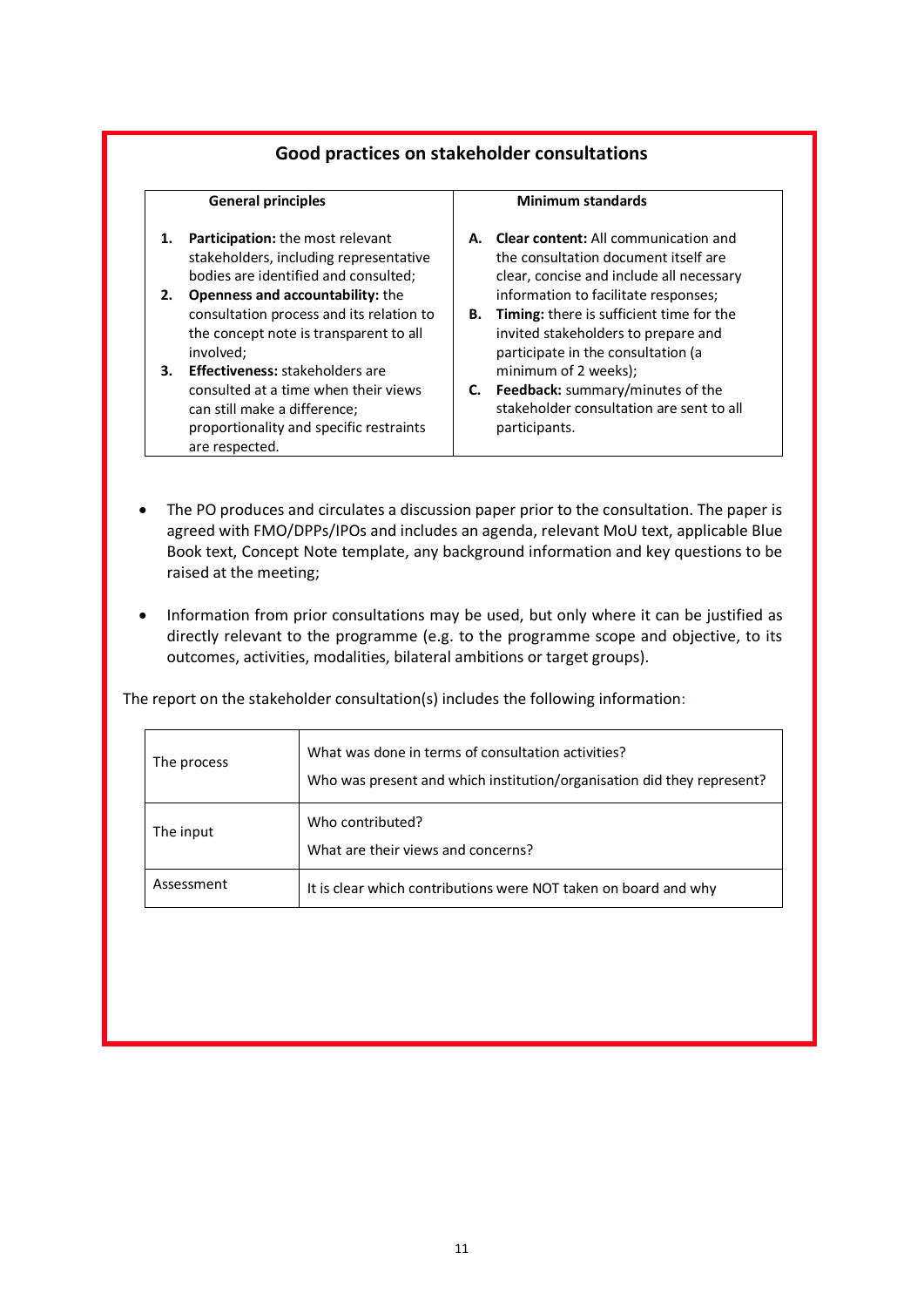### *Programme description and justification*

### **(a) Describe the problem/need the programme aims to address**

The concept note must clearly state and describe the issue(s) the programme aims to address:

- What is the problem/need the programme aims to address?
- What are the main challenges or barriers to addressing the problem/need?

The analysis of problems/needs guides the planning of programme activities. The identification of problems/needs is most reliable when undertaken in a participatory way, and when grounded on reliable evidence and research. It is important that Programme Operators consider different groups and consider both general and group-specific problems/needs. For example, men and women often experience problems in different ways, as do people of various age groups or ethnicities.

As relevant, briefly describe how the issue(s) addressed relate to EU and/or national policies and identify any funding gaps connected to the issue(s).

### **(b) Describe how the problem/need will be addressed**

A programme must be based on a clear understanding and specification of how any planned interventions are expected to lead to desired outcomes (solutions to the identified problem/need). This will later be translated to the results framework of the programme. .

- What is the solution to the problem? How can the need be met?
- What are the expected/planned deliverables (outputs)?
- How will the outputs bring about the expected outcome(s)?
- How will the outcomes contribute towards fulfilling the two overall objectives of the Financial Mechanisms?

Any proposed solution to solving the identified problem/needs should explicitly address the underlying assumptions and risks. How does one know that the proposed solution might lead to the desired results? What evidence (experience from similar programmes, theory or research findings) underpins the programme design? Providing evidence for the likelihood of success greatly strengthens the concept note.

### **(c) Specify the target group(s)**

The success of most interventions depends on the changed behaviours of stakeholders. But these stakeholders, or intermediaries, are not necessarily the ultimate beneficiaries of an intervention. For example, a local government entity (intermediaries) might adopt and implement a local climate change adaptation strategy as a result of our programme, but the end beneficiaries of this changed behaviour are local people and the local environment. The PO must specify:

- Which actors (groups, institutions) will the programme work with directly (the intermediaries)?
- Who will ultimately benefit from the improved practices by the intermediaries? In other words, who are the end beneficiaries?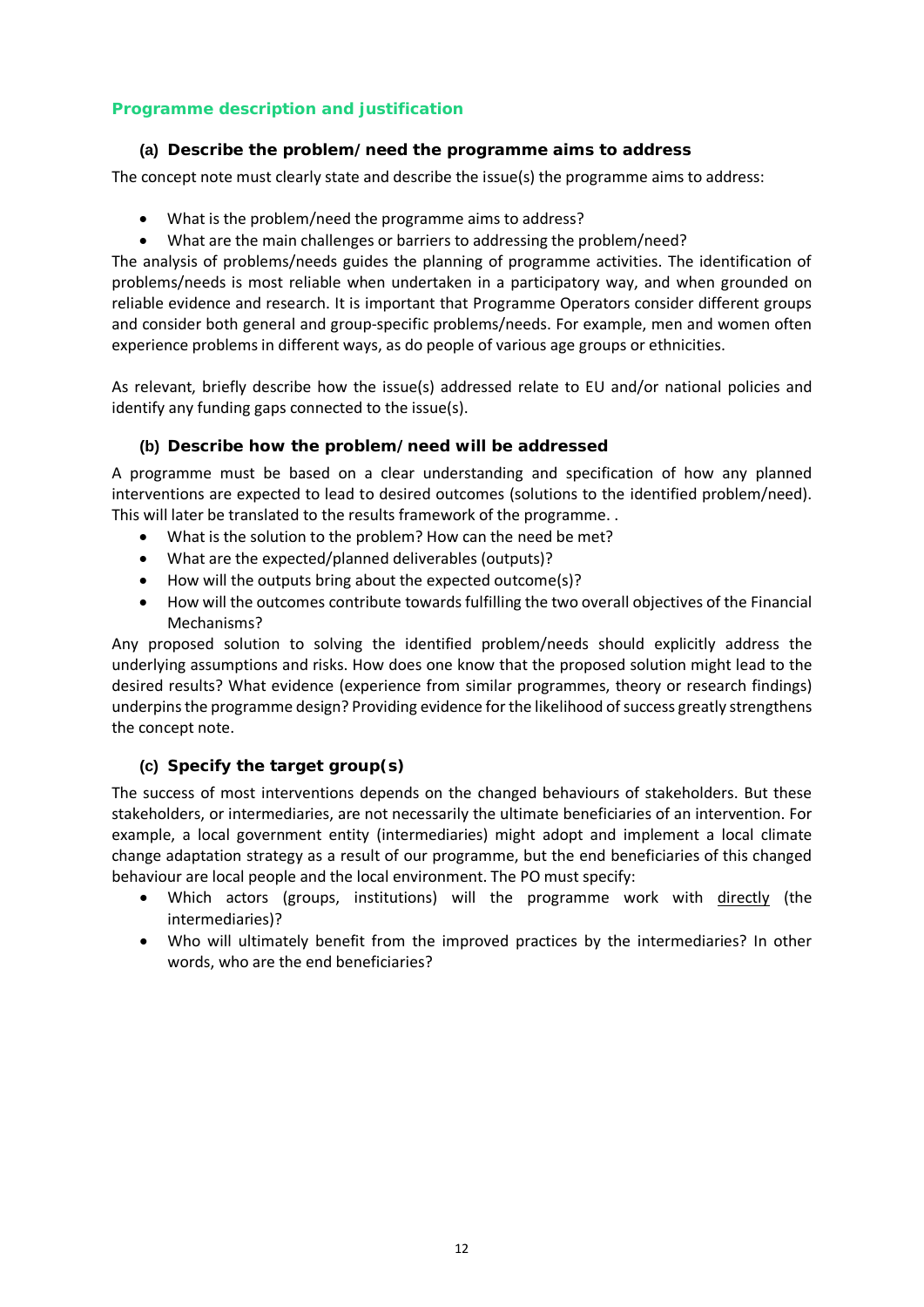### **Target groups**

Defining target groups should always be done from the point of view of a Project Promoter.

**End beneficiaries**: Individuals, groups or entities expected to reap tangible benefits of an intervention. All projects have end beneficiaries.

**Intermediaries**: Groups (professions or entities) the project seeks to influence in order to achieve results for the end beneficiaries. Not all projects work with intermediaries.

In some projects, such as service provision projects or business innovation projects, some activities are delivered directly to the end beneficiaries. In those cases, no intermediaries are necessary.

**Example A:** In a programme focusing on Roma children's access to primary education, the implementing institution may be an educational NGO. The activities the NGO implements will be to convince the parents to send their children to school. At the same time, the supported NGOs may also try to influence local authorities or schools to put in place an incentive scheme for Roma children attending school.

In this example, the Roma children are the end beneficiaries of the programme, while the parents, the local authorities and the local schools involved in the programme are the intermediaries.

**Example B:** In a business innovation programme, funding is channelled to small and medium-size enterprises (SMEs) to stimulate the development of new ambient assisted living technologies. The supported SMEs are successful in this endeavour and, consequently, manage to commercialise the developed products. In turn, the enterprises' profit increases.

In this example, the SMEs are the end beneficiaries of the programme, while there are no intermediaries.

A predefined list of target groups is included in Annex II of the [Results Reporting Guide.](https://eeagrants.org/resources/eea-and-norway-grants-2014-2021-results-reporting-guide)

### **(d) Describe expected impact and sustainability**

In this part of the concept note, you need to provide a short presentation of the expected (societal) impact of the programme. Later in the concept note, you will be asked to present a full results framework for the programme.

You should also comment on how the expected results of the programme will be sustained beyond the funding period.

### **(e) Address the common values and principles**

Describe how the programme will contribute to the common values and principles as referred to in Article 1.3 of the Regulations.

In this section of the concept note, please refer to the specific mechanisms and safeguards the programme will have in place to ensure that programme design and implementation is done in harmony with the common values and principles, as appropriate.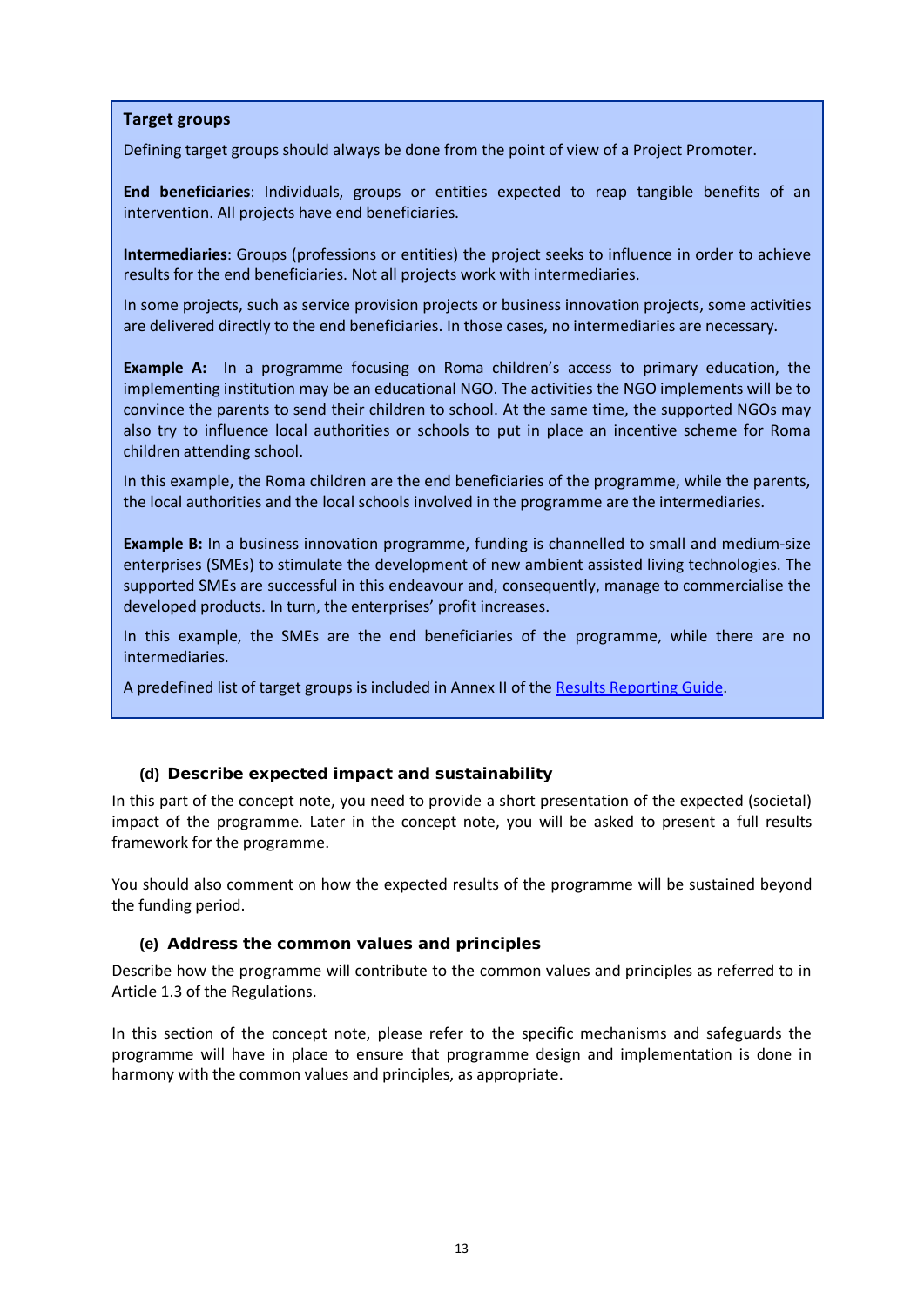### **(f) Describe the concept note preparation process**

Describe **the process** leading to the programme concept note, e.g. stakeholder consultations, feasibility studies, etc. Remember that all steps in developing the concept note should involve the main relevant stakeholders.

### *Bilateral ambitions*

In donor partnership programmes, this section must be prepared in close cooperation with the DPP(s).

In Article 4.4 of the Regulation, the role of the Cooperation Committee is defined, including a) advising on stakeholder consultation, b) advising on the preparation of the concept note c) advising on bilateral activities and possible project partners in the Donors States, as appropriate.

### **Article 6.2.1**

Relevant entities in donor states (Donor Programme Partners) shall be involved already in the concept note stage.

The section must describe how the programme will contribute to strengthening the bilateral cooperation with the donor state(s). For example, will the programme address issues of mutual political interest? Will the programme lay foundations for long-term institutional cooperation in a given field? Will the programme ensure improved knowledge and mutual understanding between the donor and beneficiary states? In donor partnership programmes, the section shall also outline the role of the DPP, including the DPPs expected contribution to achieve the objectives of the programme.

The section must, moreover, briefly describe any previous bilateral cooperation in the field, including between the PO and DPP(s) in previous Financial Mechanisms. Ambitions and strategies to ensure bilateral cooperation at project level shall also be described. Finally, this section must indicate whether the programme intends to request funds from the Fund for bilateral relations and any preliminary priorities for such an allocation. It is possible that some programmes are granted an allocation from the bilateral fund in the MoU. In such cases, this section of the concept note must reflect the bilateral ambition for both the funds allocated in the MoU and potential funds awarded later. Further guidance on bilateral cooperation is provided in the [Bilateral Guideline.](https://eeagrants.org/resources/2014-2021-bilateral-guideline)

### *Cooperation with international organisations*

Where applicable, describe how cooperation with international organisations – for example the [Council of Europe \(CoE\),](http://www.coe.int/en/) the [Organisation for Economic Cooperation and Development \(OECD\)](http://www.oecd.org/), and the [EU Fundamental Rights Agency \(FRA\)](http://fra.europa.eu/en) – will benefit the programme. What role will the international organisations play and what are the expected benefits of cooperation?

### *Modalities*

The projects that make up the programmes are selected and implemented by way of various modalities. The modalities comprise the calls for proposals (general calls and small grant schemes), pre-defined projects, and financial instruments. The concept note must provide a simple overview of the modalities to be included in the programme, including (but not limited to) their number (how many of each), planned amount per modality, and eligible project applicants.

In addition to the overview (in table form), the concept note must include one annex per pre-defined project and/or financial instruments (as relevant).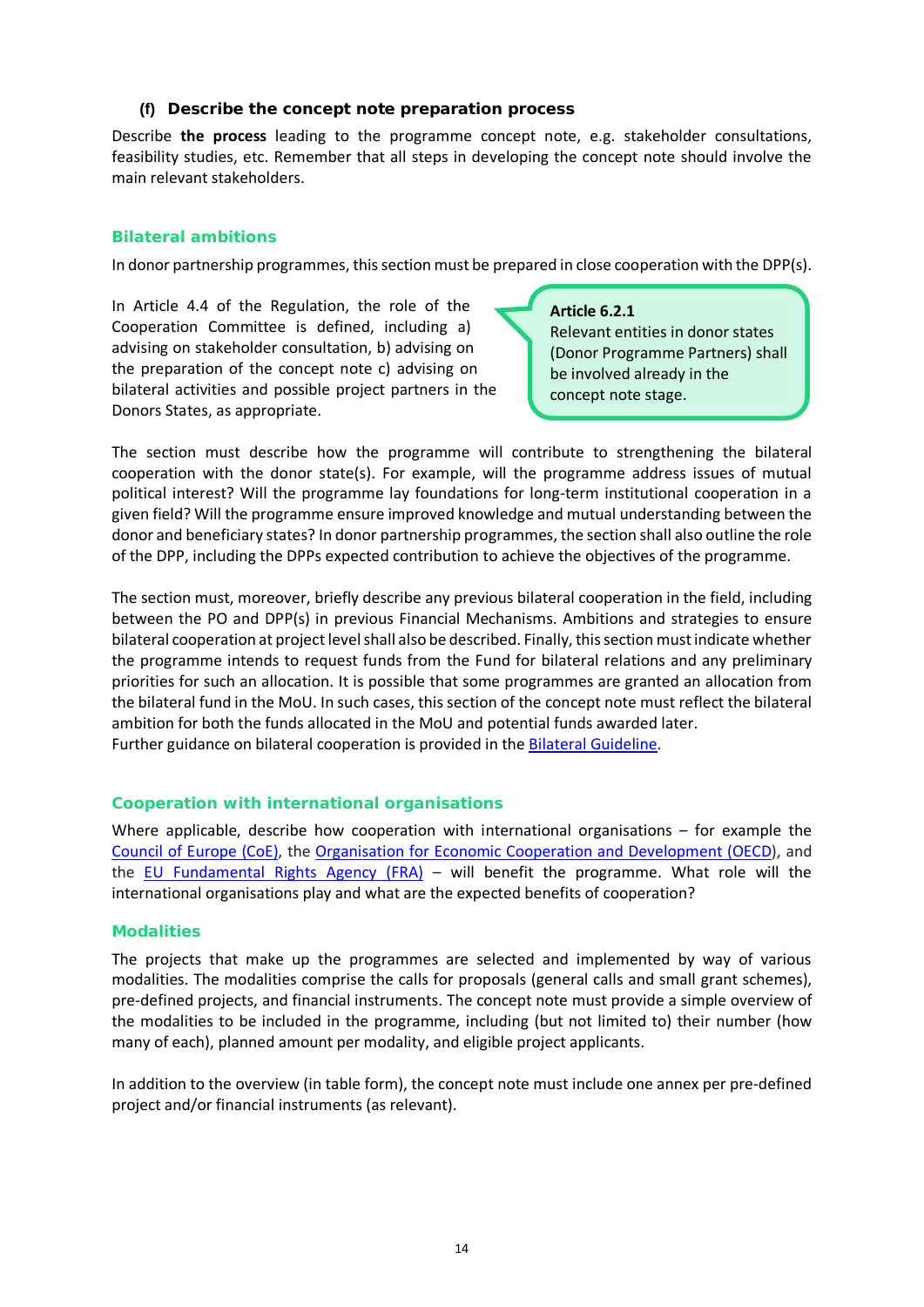### *Annexes: Pre-defined projects (PDPs)*

In cases of high political priority or other special concerns, the donor and beneficiary states can agree to pre-define a project (Article 6.5 of the Regulations). Pre-defined projects can be identified in the MoU or in the programme planning phase. This annex (ideally 1-2 pages per pre-defined project) must include the project title, a short description of the background and justification for the project including reference to relevant national priorities and target groups, the objective and expected outcome(s) of the project (including specific references to the programme's results framework – the relevant outcome(s), outputs and indicators), information on the project promoter and possible project partner(s), a timetable for implementing the project and a total budget and the planned contribution from the FM(s). If relevant, the description should also include the results of any prior feasibility studies. For projects not mentioned in the MoU, but added (as pre-defined) during the concept note development process, a clear justification must be provided to explain why a project needs to be pre-defined.

### *Financial instruments*

Financial instruments can be identified in the MoU phase or the programme planning phase (Article 6.7 of the Regulations). Please fill in the required information in the template provided, one annex per financial instrument, including a short summary of and a link/reference to any ex-ante assessment establishing evidence of market failures or suboptimal investment situations in relation to the programme area.

### *Grant rate and budget*

For guidance on budgeting, please consult the **Financial Guidance**.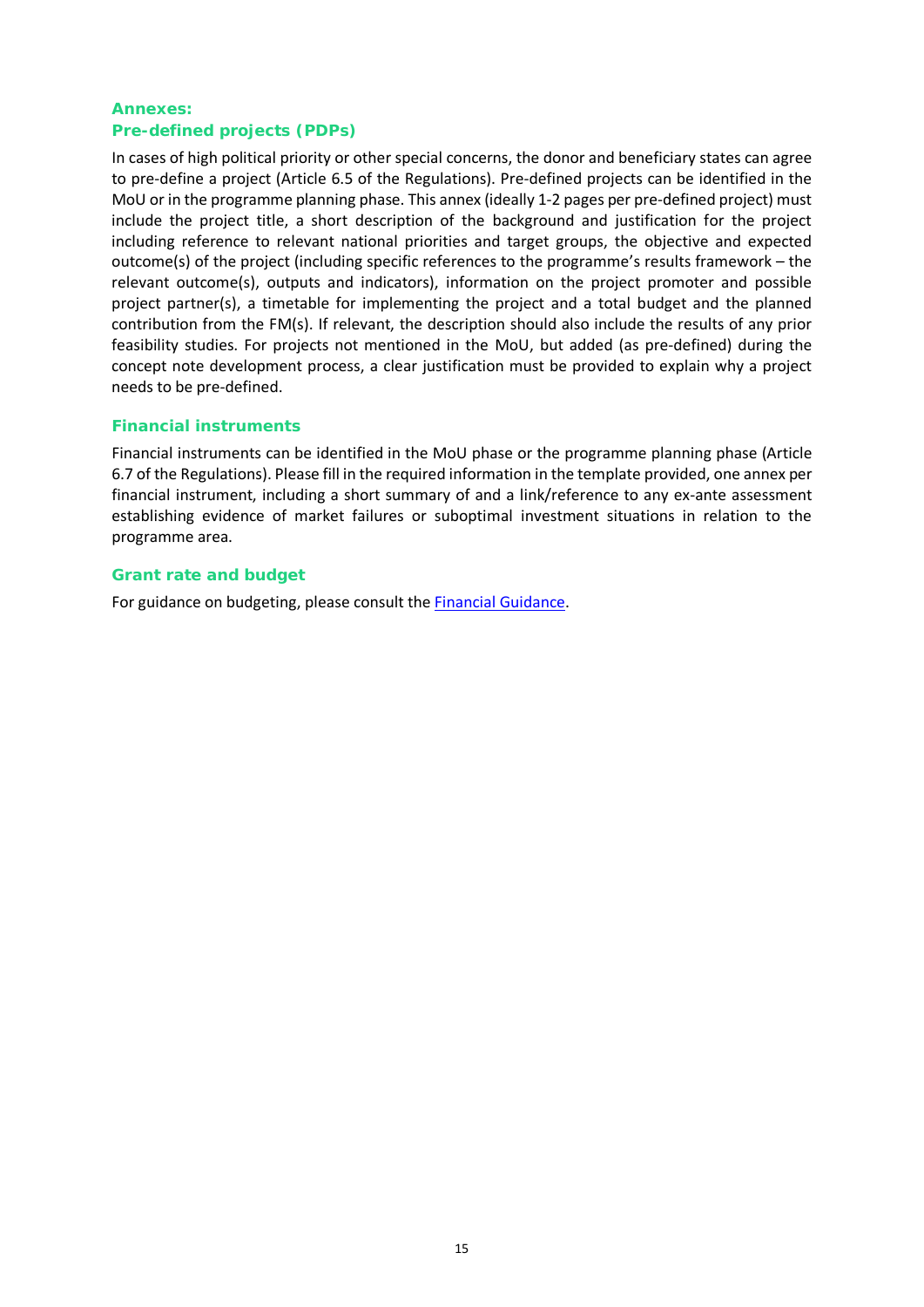### *2. Develop the results framework*

A crucial part of the concept note is the results framework. In fact, in programme design, results frameworks are typically prepared first. They form the basis for the narrative text later. At the concept note stage, POs are required to submit a somewhat simplified version of the results framework with additional elements to be finalised prior to entering into Programme Agreement. A sample results [framework](https://efta.sharepoint.com/sites/FMOResultsandEvaluationUnit/RE%20Guides%20%20Strategies/Results%20Guideline%20REVISED%202021_track%20changes.docx#_Sample_results_framework) for a fictional programme is included in this Guideline.

A results framework is an explicit articulation (a summary in the form of a matrix) of the results expected from a particular intervention. The results specified typically comprise the longer-term objectives (predefined for the particular programme area chosen) and the outcomes and outputs that precede and lead to those longer-term objectives. The results framework must capture the essential elements of the logical and expected cause-effect relationships among outputs, outcomes, and impact (programme area objective).



### *Figure 4: Results chain: planning vs implementation*

Unlike implementation, which happens from the left to the right, designing a programme is done from the right to the left. In other words, one backtracks from the impact through outcomes to outputs and activities. In the Financial Mechanisms, the impact-level objective is pre-defined for each programme area. Rotating *Figure 4* 90 degrees counter-clockwise turns it into a simplified results framework – *Figure 5*.

|                     | <b>Expected programme results</b> |
|---------------------|-----------------------------------|
| Programme objective |                                   |
| Outcome 1           |                                   |
| Output 1.1          |                                   |
| Output 1.2, etc     |                                   |

*Figure 5: Simplified results framework*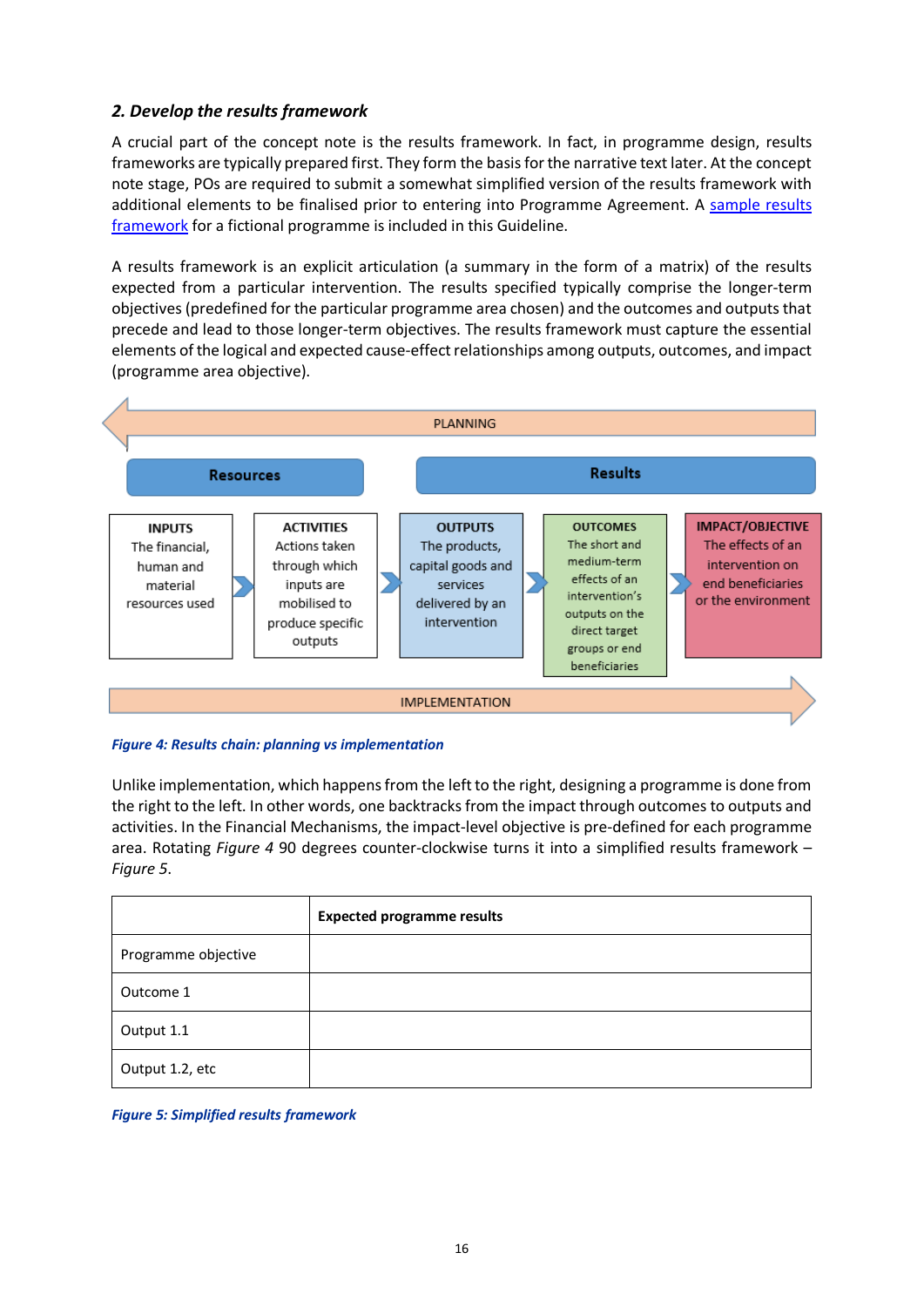### **(a) Define programme outcome(s)**

Outcomes are the short and medium-term effects of an intervention's outputs on the intermediaries or end beneficiaries. Outcomes are not under the direct control of a programme/project.

An outcome statement must:

- use a **verb** expressed in the past tense, such as 'improved', 'strengthened' or 'increased', in relation to a process or institution.
- $\checkmark$  contain only one goal
- $\checkmark$  be formulated as an end state (not as a process)

An outcome statement must avoid phrases such as "*improved through*" or "*supported by means of*" – the mechanism of change should be evident from the outputs planned to achieve the outcome.

A single programme should normally not have more than four outcomes. Remember that:

- each 'non-native' area of support (borrowed from a programme area other than the host programme area for the programme) should be captured by a separate outcome.
- bilateral outcomes follow specific rules; see [Bilateral results and indicators.](https://efta.sharepoint.com/sites/FMOResultsandEvaluationUnit/RE%20Guides%20%20Strategies/Results%20Guideline%20REVISED%202021_track%20changes.docx#_Bilateral_results_and)

### *Table 1: Examples of outcomes*

| <b>Weak/bad outcome</b>                                                                                                    | Why is it weak/bad?                                                                                                                                                                                                                                                           | <b>Better outcome</b>                                                                                                                                                                         |
|----------------------------------------------------------------------------------------------------------------------------|-------------------------------------------------------------------------------------------------------------------------------------------------------------------------------------------------------------------------------------------------------------------------------|-----------------------------------------------------------------------------------------------------------------------------------------------------------------------------------------------|
| Contribute to building the<br>capacity of the police to<br>investigate gender-based violence<br>through targeted training  | Not formulated as an end<br>state, but as a process<br>Includes the means (targeted<br>training) to achieve the<br>desired result (increased<br>capacity)                                                                                                                     | Increased capacity of the police to<br>investigate gender-based violence<br>or<br>Increased quality of domestic-<br>violence police investigations                                            |
| In cooperation with Norwegian<br>partners and relevant<br>government agencies, open the<br>windows of opportunity for Roma | Too abstract-does not<br>$\bullet$<br>specify the change sought<br>Includes the modality of<br>٠<br>implementation (partnerships)                                                                                                                                             | Will depend on the focus of the<br>programme. Some possibilities:<br>Increased access to health<br>services for Roma<br>or<br>Increased employment among<br>Roma                              |
| Increased awareness and practice<br>of [subject] by households                                                             | Includes multiple goals<br>٠<br>(awareness AND practice),<br>making it complicated to<br>measure, as one could be<br>accomplished without the<br>other one.<br>The two separate goals here<br>are at different levels -<br>awareness will inevitably<br>precede the practice. | Keep the higher-level outcome<br>(behavioural change) and track<br>the lower level change<br>(awareness) through a progress<br>indicator<br>Increased practice of [subject] by<br>households. |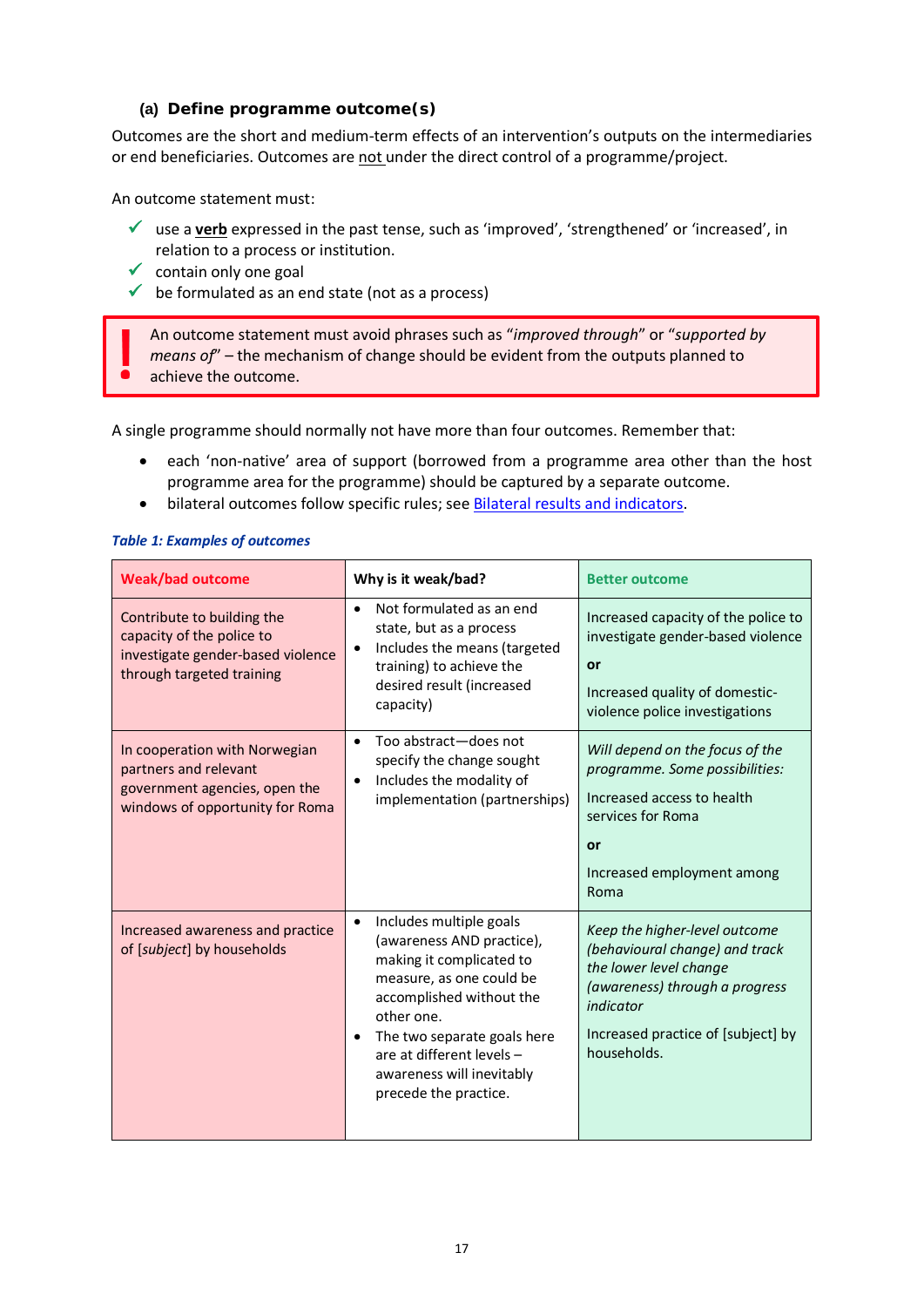### **(b) Define outputs for each outcome**

Outputs are the products, goods, and services delivered by an intervention. They must be achieved with the resources provided and within the time frame specified. Since outputs are the most immediate results of programme/project activities, they are usually within the greatest control of the implementing organisation. It is important to define outputs that are likely to make a significant contribution to the achievement of the outcomes. There needs to be a logical link between the outputs and the corresponding outcome. For *information on bilateral* outputs, see [Bilateral results and](https://efta.sharepoint.com/sites/FMOResultsandEvaluationUnit/RE%20Guides%20%20Strategies/Results%20Guideline%20REVISED%202021_track%20changes.docx#_Bilateral_results_and)  [indicators.](https://efta.sharepoint.com/sites/FMOResultsandEvaluationUnit/RE%20Guides%20%20Strategies/Results%20Guideline%20REVISED%202021_track%20changes.docx#_Bilateral_results_and)

Outputs generally include a **noun** that is qualified by a *verb* describing positive change. For example:

- Study of environment-poverty linkages *completed*
- Police *trained* in understanding gender violence

| <b>Weak/bad output</b>                          | Why is it weak/bad?                                                                                           | <b>Better formulated output</b>                                                                                                  |
|-------------------------------------------------|---------------------------------------------------------------------------------------------------------------|----------------------------------------------------------------------------------------------------------------------------------|
| Assistance                                      | Not specific enough<br>$\bullet$                                                                              | Will depend on the programme.<br>For example, could be:<br>Pro-bono legal aid sessions<br>provided                               |
| Law on minority representation<br>passed        | Not within the sphere of<br>$\bullet$<br>control of the programme $-$<br>this is an outcome, not an<br>output | Depends on the intended results<br>chain. Could be:<br>Written input to the draft law on<br>minority representation<br>submitted |
| Training of judges and an<br>upgraded IT system | Includes two distinct outputs<br>٠                                                                            | Separate into two outputs:<br>Judges trained<br>IT system upgraded                                                               |

#### *Table 2: Examples of outputs*

### **Avoid circular logic**

The output-to-outcome logic is the heart of any programme. State it clearly. Circular logic weakens the programme design. Avoid restating the outputs as the outcome, using slightly different wording.

For example, "Capacity building to institution X provided" (as output) and "Strengthened capacity of institution X" (as outcome), is a repetition. It says you are going to achieve what you are going to achieve. Following this logic, the purpose of strengthening the institution is to have a strong institution. The only real justification for strengthened institutional capacity can be to improve its performance, i.e. what the institution delivers – the actual outcome of the programme.

Even though POs are not required to submit their **risk assessment and mitigation analysis** with the concept note, it is a good practice to identify and analyse risks before moving on to developing indicators. For instruction on how to do so, see section [IV.3.](https://efta.sharepoint.com/sites/FMOResultsandEvaluationUnit/RE%20Guides%20%20Strategies/Results%20Guideline%20REVISED%202021_track%20changes.docx#_Identify_risks)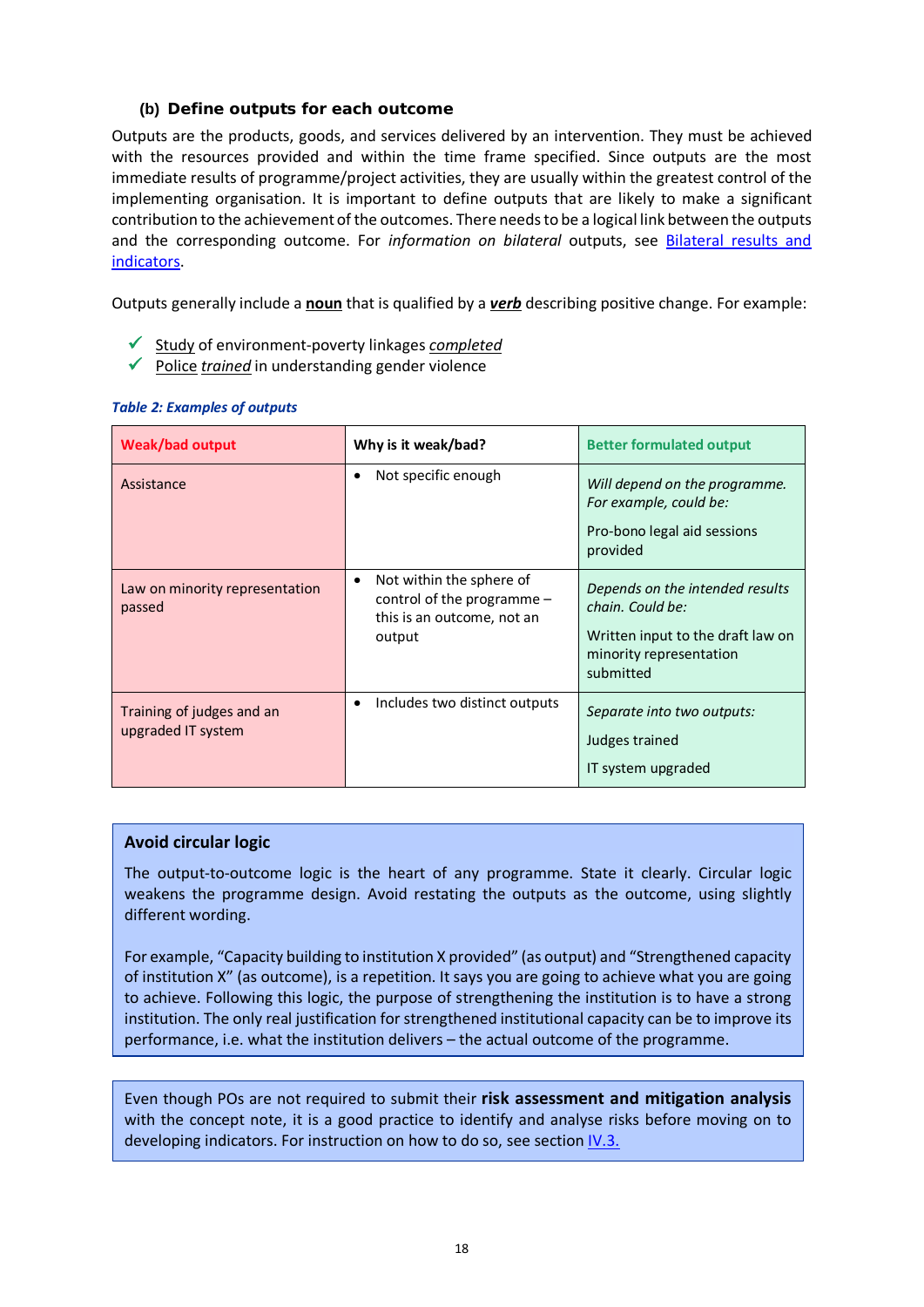### **(c) Develop indicators for each outcome and output**

Indicators are quantitative or qualitative variables that specify what is to be measured along a scale or dimension. They prescribe the way to track the intended results and are critical for monitoring and evaluation. Good, relevant indicators are an essential part of the results framework.

Indicators can be either quantitative or qualitative. **Quantitative indicators** are variables that measure results in one of the following terms:

- Annual number
- Average
- Level
	- (on a predefined scale, such as 1-7)
- Number
- **Percentage** 
	- Rate (example: tuberculosis rate per 100,000 population)

When submitting updates on achievements of indicators that use percentage as their unit of measurement, Programme Operators should submit (to the extent they have access to this data) the numerator and the denominator used to arrive at the percentage. The information system will calculate the percentage automatically based on these.



where.

 $N =$  Numerator, D = Denominator, P = Percentage

**Qualitative indicators** reflect people's judgements, opinions, perceptions and

attitudes towards a given situation or subject. They can include changes in sensitivity, satisfaction, influence, awareness, understanding, attitudes, quality, perception, dialogue, or sense of well-being. Most qualitative indicators can be expressed in quantitative (numerical) terms (Proportion of people/ employees/ group expressing a high level of satisfaction with health services).

**Binary indicators** denote the presence or absence of the measurement variable with a simple 'yes' or 'no'. For example, 'paternity leave provision included in the parental leave policy' could be an outcome indicator where the reported value is simply 'yes' or 'no'.

A minimum of one indicator per outcome or output is required, but normally, you will need to develop a set of different indicators to measure a concept, especially at the outcome level. Few, but relevant indicators are better than many, but less relevant indicators.

*Output indicators* measure the quantity and quality of goods or services purchased, supported or delivered directly by the programme (and its projects). They measure the progress of programme implementation and can be used for accountability of programme funding – they show what has been directly supported or purchased via the programme's activities and funds. Output indicators normally begin to show a value other than zero early in the programme implementation phase.

*Outcome indicators*, on the other hand, may take some time to show any change due to the time lag required to see the effects of the outputs purchase/delivered/produced.

**An indicator should be expressed in neutral terms, not indicating the direction of change (increase or decrease), nor embedding a target.** 

For example, "An increase of 30% in the percentage of domestic violence cases prosecuted," should be reformulated to "Percent of domestic violence cases prosecuted." The direction (increase) will be evident from comparing the baseline (25%, for example) with the target (32.5%, for example).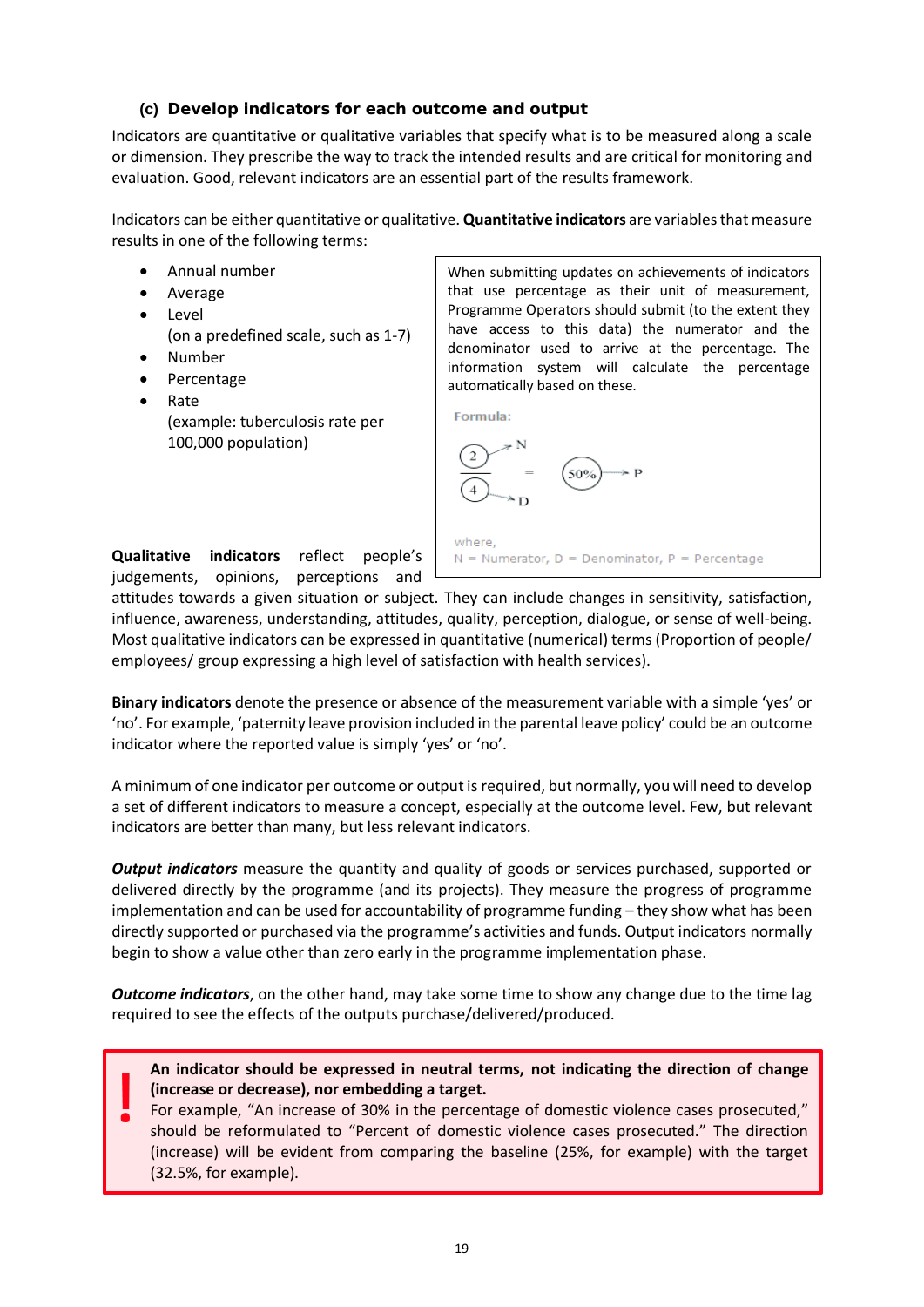### *Units of measurement*

To avoid any confusion about what is being measured, the results framework template (in the Programme Agreement) requires you to make explicit the unit of measurement for each indicator. Examples of units of measurement are: number (of people, of tons of  $CO<sub>2</sub>$ , of articles), percentage (of people, of municipalities, etc.), level (of satisfaction, of knowledge) on a scale of 1-7, etc.

One of the available mnemonic tools for assessing the quality of indicators is **CREAM**:

**Clear:** indicators should be precise and unambiguous

**Relevant:** indicators should be appropriate for the concept they are measuring

**Economic:** indicators should be able to be obtained at a reasonable cost

**Adequate:** indicators should provide sufficient information on performance

**Monitorable:** indicators should be amenable to independent validation

### *Disaggregating indicators*

Indicators measuring average values are useful for measuring the overall progress of an intervention or a country. However, average values tend to mask significant differences between socio-economic groups and geographical regions, as well as gender disparities. As appropriate, therefore, indicators should be disaggregated.

For rules on bilateral indicators, see [Bilateral results and indicators.](https://efta.sharepoint.com/sites/FMOResultsandEvaluationUnit/RE%20Guides%20%20Strategies/Results%20Guideline%20REVISED%202021_track%20changes.docx#_Bilateral_results_and)

**Relevant indicators must be disaggregated by: sex, age, and (self-identified) minority status, as appropriate.** 

Appropriateness will vary by programme area. For example, indicators in programmes targeting youth unemployment will need to capture age, while a programme on environmental protection would not necessarily do so.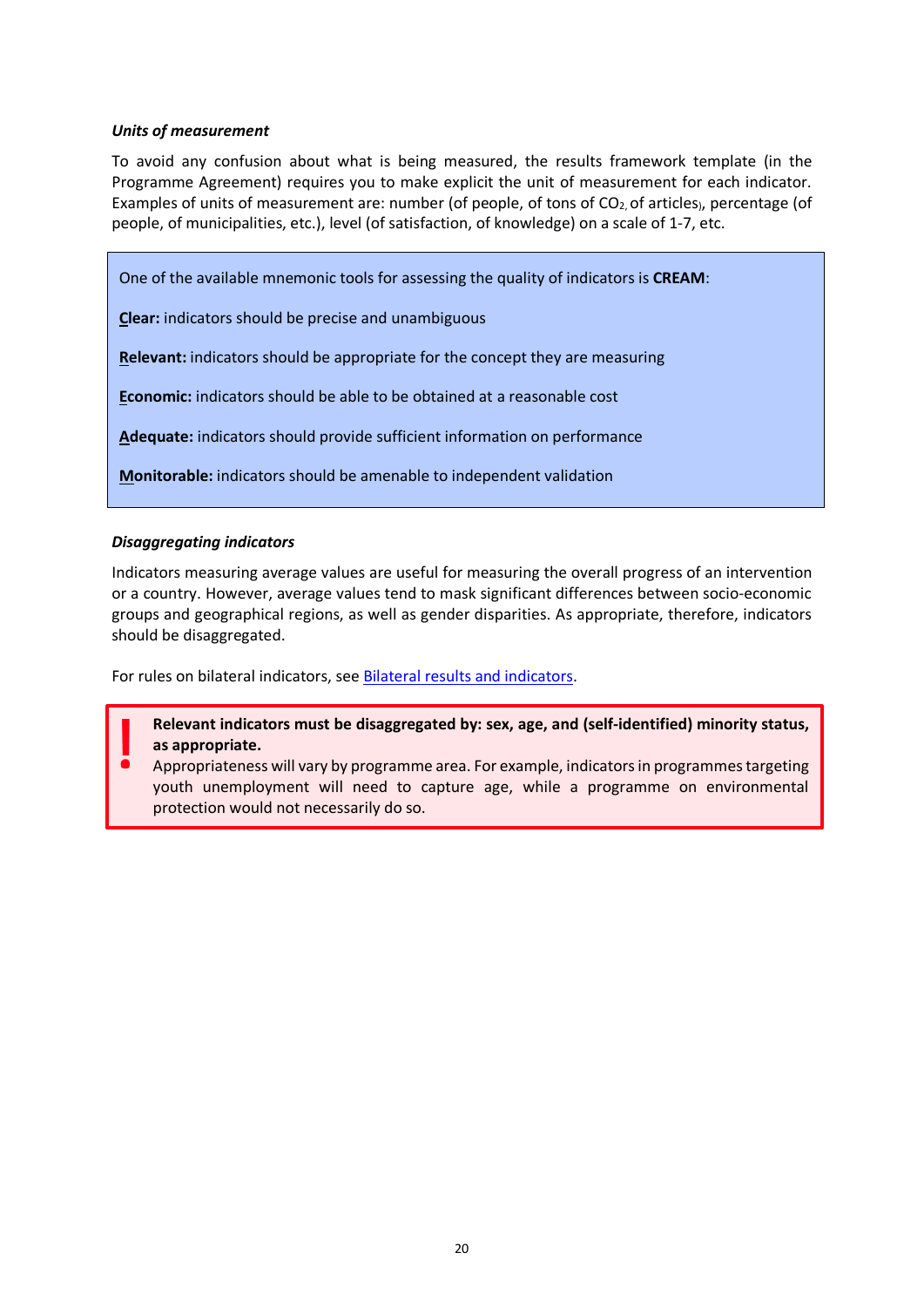### *Table 3: Examples of indicators*

| <b>Expected result</b><br>(outcome)                                             | <b>Weak/badly formulated</b><br><b>indicator</b>                                                                                         | Why is it weak/bad?                                                                                                                                                                                                                                 | <b>Better formulated</b><br>indicator                                                                                              |
|---------------------------------------------------------------------------------|------------------------------------------------------------------------------------------------------------------------------------------|-----------------------------------------------------------------------------------------------------------------------------------------------------------------------------------------------------------------------------------------------------|------------------------------------------------------------------------------------------------------------------------------------|
| Reduced acceptance of<br>bribery                                                | Acceptance of bribery<br>reduced among general<br>population                                                                             | It is formulated as an<br>$\bullet$<br>expected result, not<br>an indicator. The unit<br>of measurement is<br>not clear.<br>Provides the<br>$\bullet$<br>direction of change<br>(reduction)                                                         | Level* of acceptance of<br>bribery among general<br>population.<br>*to be measured by a<br>survey on a pre-defined<br>scale        |
| Increased active<br>citizenship                                                 | 30% increase in<br>volunteering among<br>youth in Thessaloniki                                                                           | Embeds the target<br>$\bullet$<br>(30%)<br>Provides the<br>$\bullet$<br>direction of change<br>(increase)<br>Does not define<br>$\bullet$<br>(provide age range)<br>"youth"                                                                         | Share of youth (ages 15-<br>25) who have<br>volunteered at least<br>once in the past 12<br>months                                  |
| Decreased acceptance of<br>gender-based violence<br>among general<br>population | <b>Evidence of changed</b><br>attitudes towards<br>gender equality                                                                       | Does not define the<br>$\bullet$<br>variable. What<br>constitutes<br>evidence?                                                                                                                                                                      | Share of population in<br>support of the Law on<br><b>Domestic Violence</b><br>*this would presumably<br>be collected via a survey |
| Increased access to<br>renewable energy in<br>Region X.                         | Percent of households in<br>region X with access to<br>renewable energy and<br>with improved energy<br>efficiency in primary<br>dwelling | It sets out to<br>$\bullet$<br>measure multiple<br>variables (access to<br>renewable energy<br>AND improved<br>energy efficiency).<br>The first variable is<br>$\bullet$<br>relevant to the<br>expected results,<br>while the second one<br>is not. | Separate into two<br>indicators and keep only<br>the relevant one:<br>Percent of households<br>with access to<br>renewable energy  |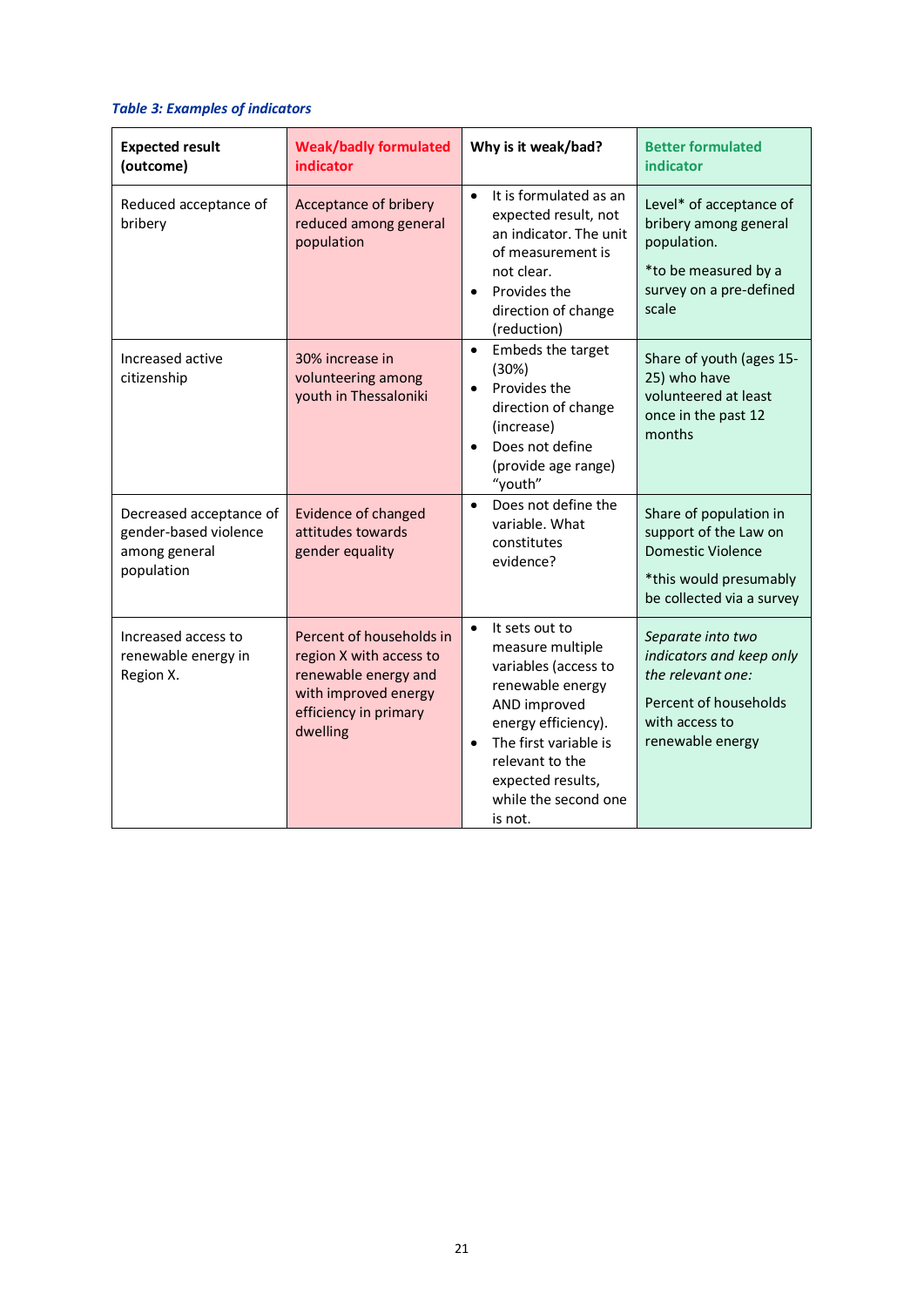### *Core indicators*

For the 2014-2021 Financial Mechanism, some core indicators have been developed to be tracked wherever relevant. Core indicators measure aggregated results for specific areas of high political interest for donors. A core indicator can be sectorspecific or cut across sectors. Note that not all priority sectors or programme areas are covered by a core indicator; however, all programmes will have at least one or more core indicators which apply. A core indicator must be applied in all programmes where it is relevant.

**Programmes must use indicators from the list of core indicators whenever relevant.** 

"Whenever relevant" means that, for example, if a programme supports energy efficiency measures, the corresponding core indicator "Estimated annual CO2 emission reductions" is applicable. The list of core indicators can be found in the [Results](https://eeagrants.org/resources/eea-and-norway-grants-2014-2021-results-reporting-guide)  [Reporting Guide for Financial Mechanisms](https://eeagrants.org/resources/eea-and-norway-grants-2014-2021-results-reporting-guide)  [2014-2021](https://eeagrants.org/resources/eea-and-norway-grants-2014-2021-results-reporting-guide) and in the Core Indicators Guidance.

#### *Milestones*

Milestones are key steps in the programme which have to happen before implementation really gets underway. The use of milestones, where relevant, can help track programme implementation. Milestones can also highlight key risks which need to be considered in risk planning and management. Most programmes, for example, include open calls for projects. One milestone associated with open calls is that the projects have been selected. Another example of a milestone would be that the necessary building permits have been obtained, where a programme is supporting construction activities. Milestones should not duplicate (repeat) the variables tracked by an indicator.

**POs must draw up a list of major milestones for their programmes and submit them to the FMO prior to signing the programme agreement**. They must report on and update the milestones through the Interim Financial Report.

#### *Bilateral results and indicators in programmes*

Each programme must contribute to both objectives of the Financial Mechanisms. This entails that the results framework for each programme covers the results of bilateral cooperation. Each programme must include the **common bilateral outcome** ("Enhanced collaboration between beneficiary and donor state entities involved in the programme") and define the output(s) for it. For the outcome and each output, the PO should define additional indicators.

A list of bilateral outcome indicators can be found in the [Core Indicator Guidance](https://eeagrants.org/resources/eea-and-norway-grants-2014-2021-core-indicator-guidance) for Financial Mechanisms 2014-2021. Any/all of these must be included in the results framework when relevant, in addition to the **three core bilateral outcome indicators** which are mandatory for all programmes. The PO may add other indicators, if necessary.

A list of bilateral output indicators can be found in th[e Core Indicator Guidance.](https://eeagrants.org/resources/eea-and-norway-grants-2014-2021-core-indicator-guidance) The PO may use them as appropriate, in addition to adding other relevant bilateral output indicators.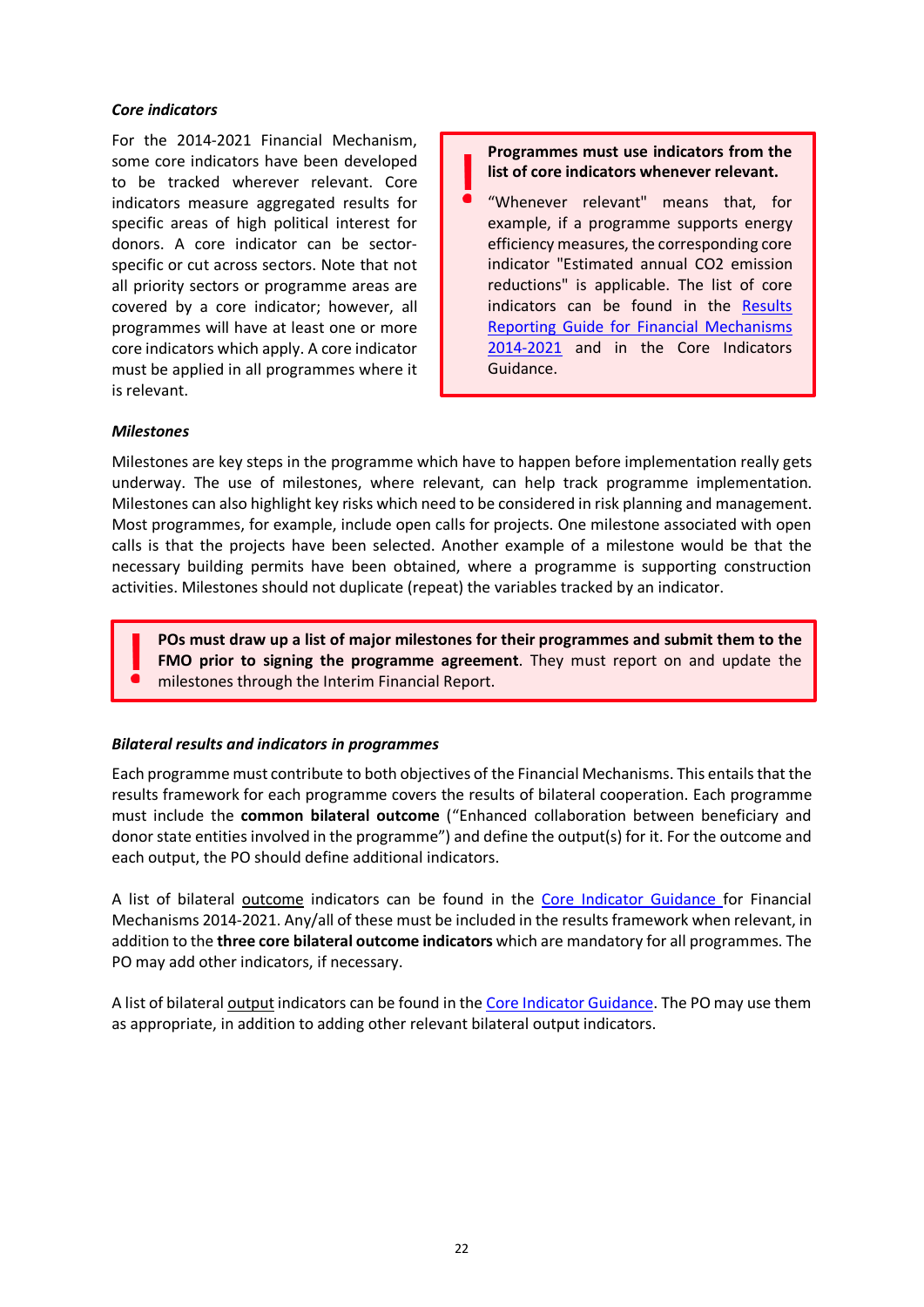### **(d) Assign a baseline value and target value for each indicator**

The **baseline** is the situation before the start of an intervention – the reference point for measuring change.

In the FM2014-2021 no baseline values are required for output indicators, as all of them should automatically be set to zero. This way, the programme only measures and reports on the products and services (outputs) delivered during the implementation period.

**Baseline values must be provided for all outcome indicators[10](#page-24-0), as appropriate.** POs must first ascertain if secondary data that provide information about the situation are already available. If this is the case, there is no need for separate data collection. Oftentimes, governmental statistical agencies, local government units, universities, and NGOs produce administrative data, reports and evaluations relevant to the programme areas the Financial Mechanisms support.

Expenditure related to collecting baseline data is eligible under the programme management costs, as **Article 8.10.4.a** allows for expenditures directly related to the preparation of the programme including the development of the programme design, the results framework.

If the available data does not measure the variable set forth in your outcome indicators, or if it provides data at a different geographical level (national vs. local, for example), POs will most likely need to conduct (or commission) a baseline study.

If baseline data exist prior to the start of a programme, additional data collected over the life of the programme must be collected in a consistent manner in order to facilitate comparisons. For example, consider the drop-out rate for girls 16 and under. If baseline data are obtained from the Ministry of Education, the programme should continue to collect these data from this same source, ensuring that the data collection methodology remains the same.

POs must provide baseline values for all outcome indicators, as appropriate. If not available prior to the start of the programme**, baseline values may be collected by an agreed deadline specified in the Programme Agreement.**

**Targets** are specific indicator values to be attained within a specific period (normally from programme start to final year). They serve as guiding posts for gauging whether implementation is proceeding as planned. Setting targets for indicators has often been identified as one of the main challenges in results-based management.

A natural tension exists between the need to set realistic targets and the value, from a motivational perspective, of setting targets ambitious enough to ensure that staff and stakeholders will stretch to meet them; when motivated, people can often achieve more than they imagine.

<span id="page-24-0"></span><sup>10</sup> **Output** indicators tell us what we got for our programme money, what we bought/procured, what services we directly provided, such as training, shelters, or scholarships. Output indicators, in other words, help us measure the progress of implementation of the programme. **Outcome** indicators, on the other hand, measure the effects of the programme on the target groups. This could be improved performance of an institution (e.g. Percentage of convicts who receive alternative criminal sentences) or an improvement in wellbeing of the target group (e.g. Secondary school completion rate among Roma girls). For some core outcome indicators, the baseline value can be 0; for others it may be not applicable (N/A).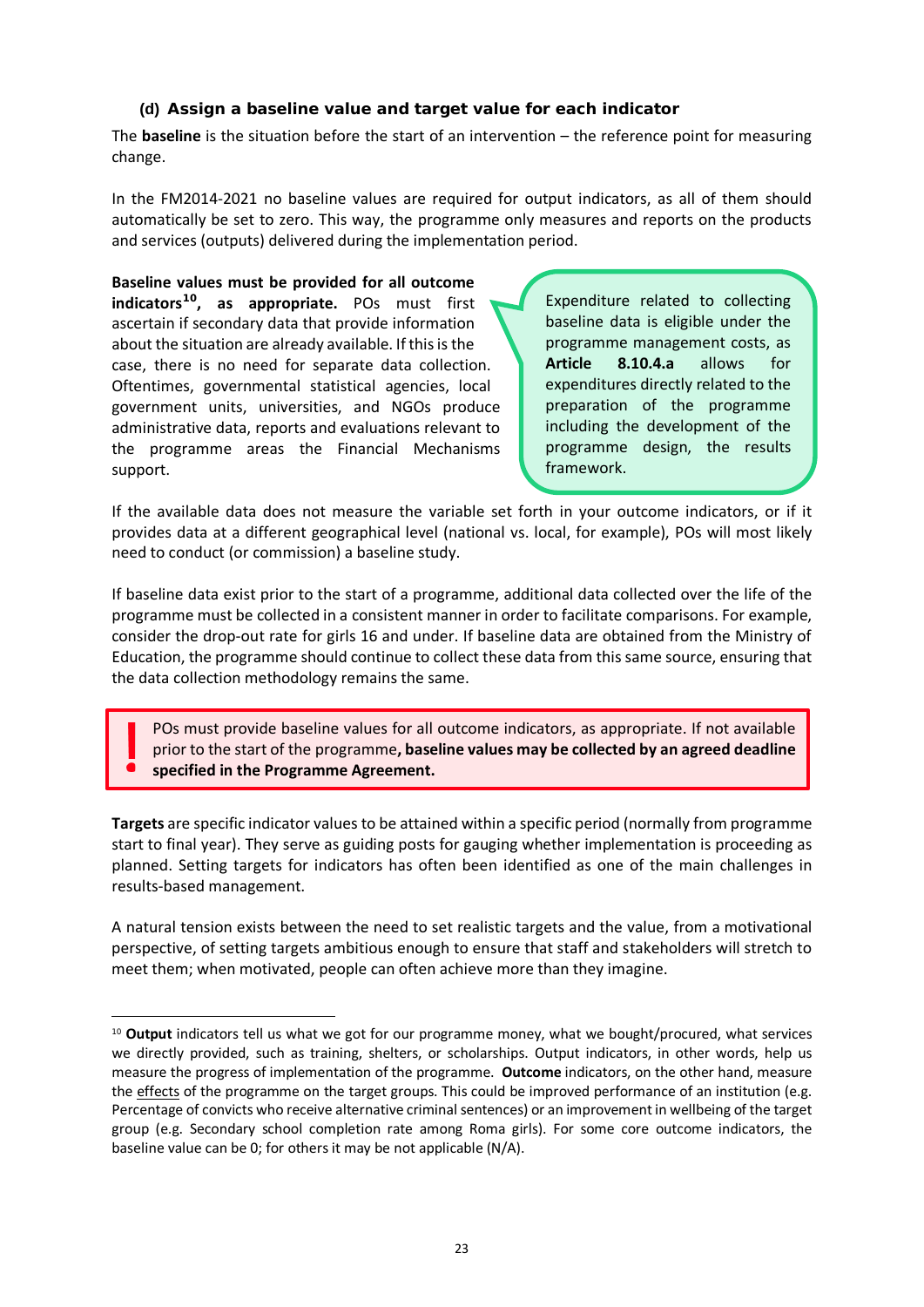#### *Table 4: Examples of targets*

| <b>Indicator</b>                                                    | <b>Baseline</b> | <b>Target</b> | <b>What's wrong?</b>                                                  |
|---------------------------------------------------------------------|-----------------|---------------|-----------------------------------------------------------------------|
| Share of renewable<br>energy in industry                            | Very low        | Increased     | Baseline/target not<br>specific enough                                |
| Rate of employment<br>among women                                   | 570876          | 700 000       | Baseline/target not in<br>same unit of<br>measurement as<br>indicator |
| Percent of Roma in<br>Region X with at least<br>secondary education | 18%             | 100%          | Target is unrealistic.                                                |

### **Targets can be based on:**

*Historical trends*: What pattern of change has been evident in the past five to ten years on the performance indicator? Is there a trend, upward or downward, that can be drawn from existing reports, records, or statistics?

*Expert judgments*: Another option is to solicit expert opinions as to what is possible or feasible with respect to a particular indicator and country setting. Experts are knowledgeable about the programme area and local conditions. They will be familiar with what is and what is not possible from a technical and practical standpoint.

*Research findings*: Similarly, reviewing literature, especially research and evaluation findings, may help in choosing realistic targets. In some programme areas, extensive research findings on development trends are already widely available.

*Stakeholder expectations*: It is also useful to get input from stakeholders regarding what they want, need, and expect. What are the expectations of progress? Intermediaries can be especially useful in developing realistic targets.

*Achievement of similar programmes*: Benchmarking is the process of comparing or checking the progress of other similar programmes. It may be useful to analyse progress of other agencies and partners, to understand the rate of change that can be expected in similar circumstances.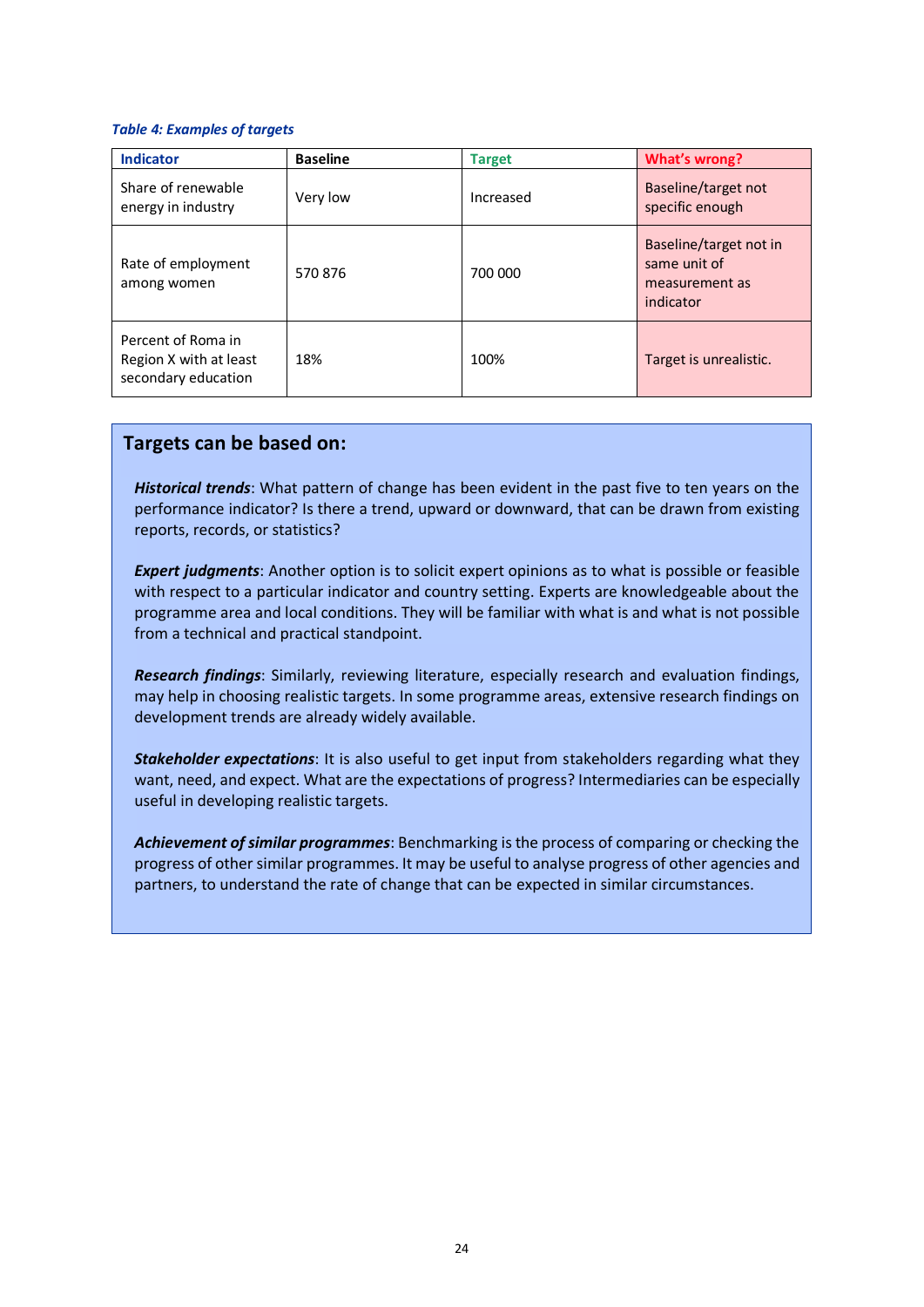### *Sample results framework*

| Programme<br>area (PA)       | Results                  | <b>Expected results</b>                                                        | <b>Indicators</b>                                                                                    | Unit of measurement                    | Baseline values | Baseline year | Target values |  |
|------------------------------|--------------------------|--------------------------------------------------------------------------------|------------------------------------------------------------------------------------------------------|----------------------------------------|-----------------|---------------|---------------|--|
| <b>PA19</b>                  | Programme Objective      |                                                                                | Improved correctional system                                                                         |                                        |                 |               |               |  |
| <b>PA19</b>                  | Outcome 1                | Increased use of<br>alternative<br>sentencing                                  | Share of non-custodial sentences<br>out of the total number of criminal<br>sentences                 | Percentage                             | 9%              | 2017          | 15%           |  |
|                              | Output 1.1               | Manual on<br>alternative sanctions                                             | Number of manuals for judges<br>distributed                                                          | Number                                 | 0               | N/A           | 2000          |  |
|                              |                          | for criminal<br>offenders developed                                            | Number of judges trained on<br>alternative sanctions                                                 | Number                                 | 0               | N/A           | 1000          |  |
| <b>PA19</b>                  | Outcome 2                | Improved conditions<br>for prisoners                                           | Share of inmates in prisons with<br>Council of Europe standards of<br>infrastructure                 | Percentage                             | 26%             | 2017          | 60%           |  |
|                              |                          |                                                                                | Level of satisfaction of prisoners<br>with prison services                                           | Scale<br>$(1-5)$<br>(average<br>score) | 2.34            | 2017          | 3.5           |  |
|                              | Output 2.1               | Prison infrastructure<br>upgraded                                              | Number of prisons upgraded in line<br>with Council of Europe standards                               | Number                                 | 0               | N/A           | 5             |  |
|                              | Output 2.2               | Job skills training<br>provided to inmates                                     | Number of prisons with job skills<br>training offered                                                | Number                                 | 0               | N/A           | 15            |  |
|                              |                          |                                                                                | Number of prisoners receiving job<br>skills training                                                 | Number                                 | $\Omega$        | N/A           | 3000          |  |
|                              |                          | Enhanced                                                                       | Level of trust between cooperating<br>entities in BS/DS (on a scale)                                 | Scale (1-7)                            | <b>TBD</b>      | <b>TBD</b>    | $\geq 4.5$    |  |
| <b>Bilateral</b>             | <b>Bilateral outcome</b> | collaboration<br>between BS and DS<br>entities involved in<br>the programme    | Level of satisfaction with the<br>partnership (on a scale)                                           | Scale (1-7)                            | <b>TBD</b>      | <b>TBD</b>    | $\geq 4.5$    |  |
|                              |                          |                                                                                | Share of cooperating organisation<br>that apply the knowledge acquired<br>from bilateral partnership | Percentage                             | N/A             | N/A           | ≥50%          |  |
| <b>Bilateral</b><br>output 1 |                          |                                                                                | Number of judges from Country x<br>participating in the exchange                                     | Number                                 | 0               | N/A           | 150           |  |
|                              |                          | Exchange between<br>judges in Country X<br>and Norwegian<br>judges facilitated | Number of judges from Norway<br>participating in the exchange                                        | Number                                 | 0               | N/A           | 75            |  |
|                              |                          |                                                                                | Number of projects involving<br>cooperation with a donor project<br>partner                          | Number                                 | 0               | N/A           | 10            |  |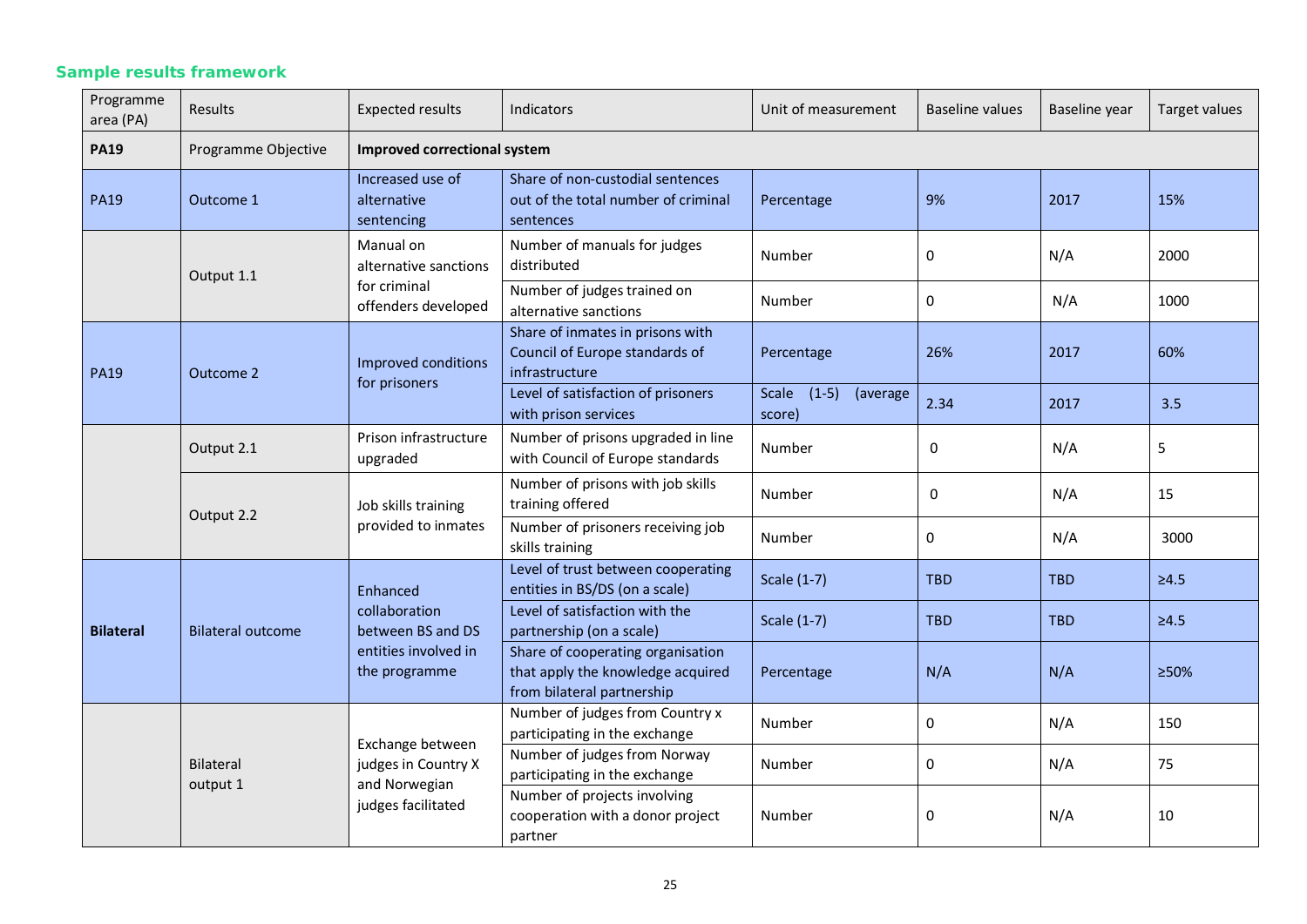### *3. Develop a risk assessment and mitigation analysis*

Before entering into Programme Agreement, a risk assessment and mitigation analysis must be developed and agreed upon (Article 6.3.1). This section provides guidance on how to develop such a plan. The [Risk Management Strategy](https://eeagrants.org/resources/2014-2021-risk-management-strategy) further outlines the principles, responsibilities and process for managing risk.

**Article 5.6.1 (h) and (i)** discusses the Programme Operator' responsibilities related to risk management.

Taking a closer look at the results framework, we can see that the cause and effect relations between outputs and outcomes, and between outcomes and programme objective (impact) are conditional. If all holds well, we can expect that we will get the results that we want at the end. This means that we (implicitly) make a number of assumptions.

A **risk** is an event or circumstance that may negatively affect the achievement of expected results. An **assumption** is a condition necessary for the success of a programme. An assumption is a positive way of describing a risk, and a risk is a negative way of describing an assumption. For example, consider a risk in a programme providing training to judges.

*Risk* = Judges may not be interested in attending training. *Assumption* = Judges will be interested in attending trainings.

Assumptions and risks can be internal or external factors. Internal factors are the factors we have under control. External factors are influences from outside of our control on the programme.

### **(a) Identify risks**

[The results framework template](https://efta.sharepoint.com/sites/FMOResultsandEvaluationUnit/RE%20Guides%20%20Strategies/Results%20Guideline%20REVISED%202021_track%20changes.docx#_2._RMandatory_results) can help you identify the risks and the assumptions you make at each level of the results framework.

Below is a simplified illustration of how to identify assumptions/risks using the results framework:

|                   |                                                                                       | Assumptions/Risks                     |
|-------------------|---------------------------------------------------------------------------------------|---------------------------------------|
| Objective         | <b>THEN</b> this objective is possible                                                |                                       |
| Outcome           | <b>THEN</b> this outcome. IF this outcome                                             | <b>AND</b> this assumption holds true |
| Output            | <b>THEN</b> this output. IF this output                                               | <b>AND</b> this assumption holds true |
| <b>Activities</b> | <b>IF</b> these activities take place                                                 | AND this assumption holds true        |
|                   | N.B. activities are not part of the results framework for<br>the Financial Mechanisms |                                       |

*Figure 6: Analysing assumptions/risk using the results framework*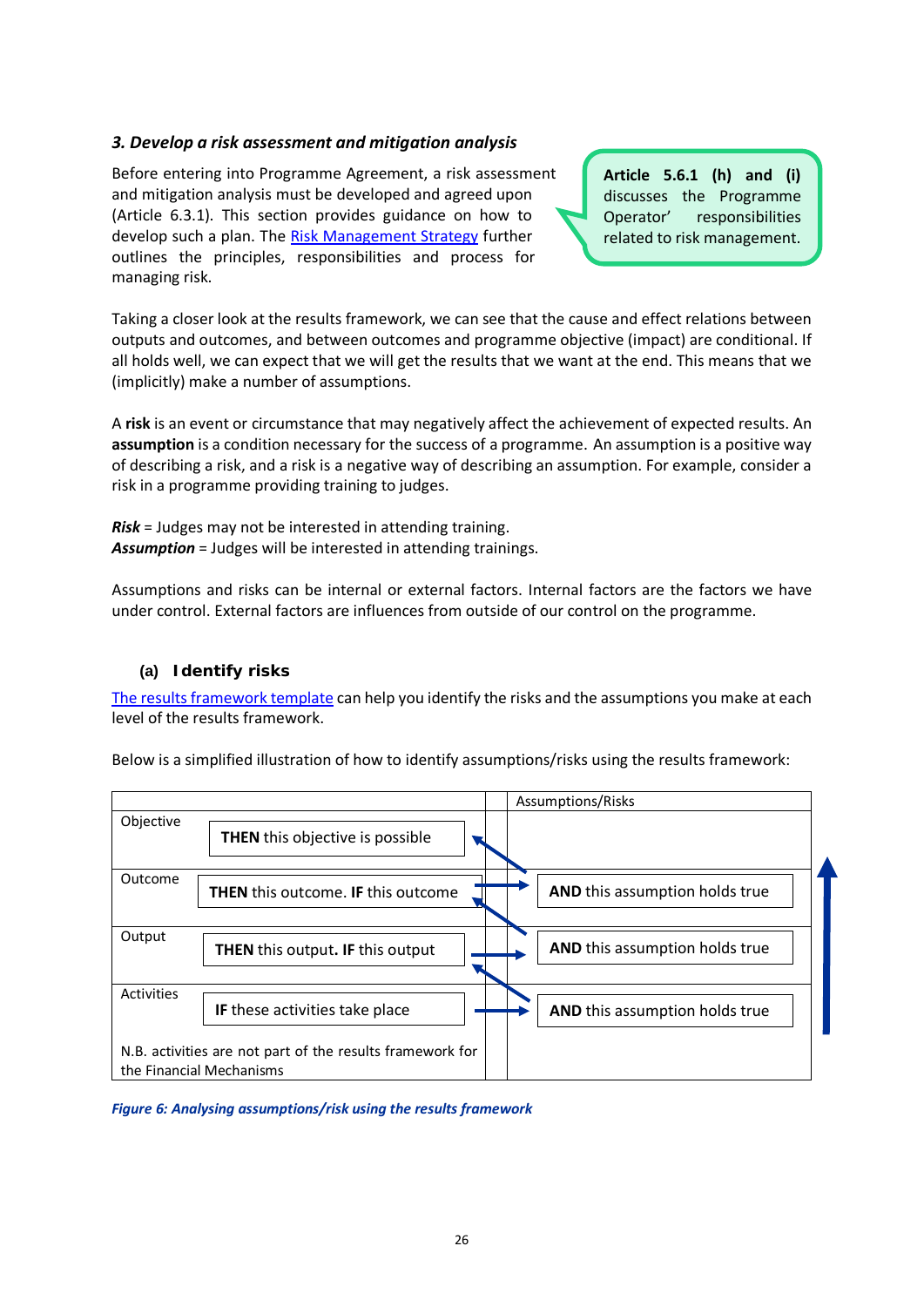Starting at the bottom of the results framework:

- Which assumptions have you made that might affect the production/delivery of a particular output? What are the risks that might arise if those assumptions do not hold true?
- Which assumptions have you made that might prevent the outputs from having the desired effect (outcome) on the intermediaries? What are the risks that might arise if those assumptions do not hold true?
- Which assumptions have you made about the expected outcomes that might have consequences on your contribution to the programme objective? What are the risks that might arise if those assumptions do not hold true?

### **(b) Categorise risks**

Once the risks have been identified and formulated, place them in the mandatory [risk assessment and](https://efta.sharepoint.com/sites/FMOResultsandEvaluationUnit/RE%20Guides%20%20Strategies/Results%20Guideline%20REVISED%202021_track%20changes.docx#_4._Mandatory_risk)  [mitigation analysis template](https://efta.sharepoint.com/sites/FMOResultsandEvaluationUnit/RE%20Guides%20%20Strategies/Results%20Guideline%20REVISED%202021_track%20changes.docx#_4._Mandatory_risk) according to the category to which they belong: programmatic or operational. Table 5 provides a description of the types of risks that fall into each of the two categories. The list is not exhaustive, nor will all programmes have all of the types of risk listed.

List each risk on a separate line. Risks should be described in concrete terms. For example, instead of listing 'human resources' as a risk, you should describe what about the human resources might negatively affect the programme objective, such as 'lack of adequate staffing'.

It is not necessary to list all the risks identified. Instead, focus on the risks which you deem to have the highest likelihood/consequence.

### *Table 5: Risk categories*

#### **Programmatic risks**

Risks related to inadequate programme/project strategy or processes, technological issues, obtaining permits, and/or lack of time for proper implementation.

Risks related to the influence of policy/legislation (or the lack thereof), or of the political and economic situation on the implementation of the programme/projects.

Risks related to improper strategies put in place to reach the bilateral objective, including using bilateral funds, and actively involving donor state entities (DPPs and dpps).

#### **Operational risks**

Risks related to the systems to monitor, measure and communicate results, and/or the POs' ability to attract, develop and/or retain the right staff in adequate numbers.

Risks related to the deviations from key fiduciary principles of: economy, efficiency, effectiveness, integrity, openness/ transparency, fairness and accountability; improper or poorly defined procedures or excessively burdensome controls; risks related to favouritism, including in selection processes (open calls and public procurements).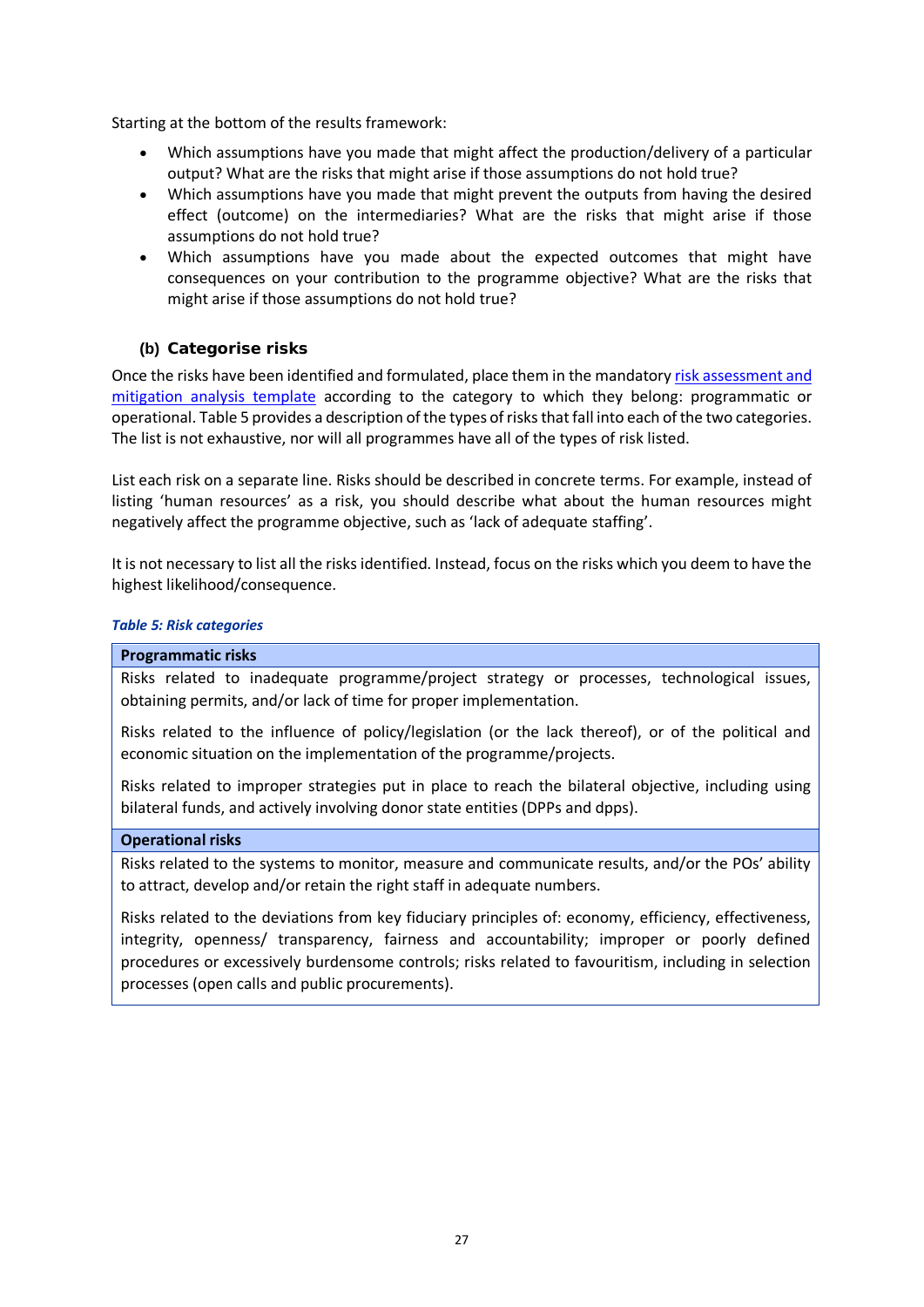### **(c) Analyse and score risks**

For each programmatic and operational risk, the likelihood of its occurrence as well as the potential consequence should be determined. The risk level is the combined assessment of the likelihood that risk factor is realised and the consequence of the realised risk. We use a four-level scale of likelihood and consequence as indicated below.

#### *Table 6: Risk scoring*

|                                          | <b>Scores</b>    |          |                |                        |  |
|------------------------------------------|------------------|----------|----------------|------------------------|--|
| Criteria                                 | 1                | 3<br>2   |                | 4                      |  |
| Likelihood of<br>occurrence              | Very<br>unlikely | Unlikely | Likely         | <b>Almost certain</b>  |  |
| Consequence for<br>programme<br>outcomes | Minimal          | Moderate | <b>Serious</b> | <b>Very</b><br>serious |  |

Risk rating is perception based, and often involves subjective judgement. As far as possible, the rating should be based on the analyses on evidence, facts and objective data. It is useful to check and/or discuss the rating with others.

When analysing and scoring *consequence*, it is important to evaluate how significant each risk can be to the achievement of the expected results, e.g. to what extent the risk may cause the whole programme to fail.

The risk assessment and mitigation analysis must be updated once a year, to be submitted together with the Annual Programme Report.

Analysing and prioritising risks is a forward-looking exercise. The initial risk assessment should take into account the entire period of the agreement. However, for each subsequent update, the risk assessment should focus mainly on the upcoming year.

Based on the chosen likelihood and consequence, the risk management template will automatically calculate the overall score for each risk. The template includes automatic colour coding, helping you visually assess the risks you have identified and scored. The colour coding scheme is also known as the "heat map."

If a particular risk has an overall score of 4 (almost certain likelihood and very serious consequences), the Programme Operator should consider whether the programme needs to be redesigned in a way that decreases either the likelihood or the consequences of that risk.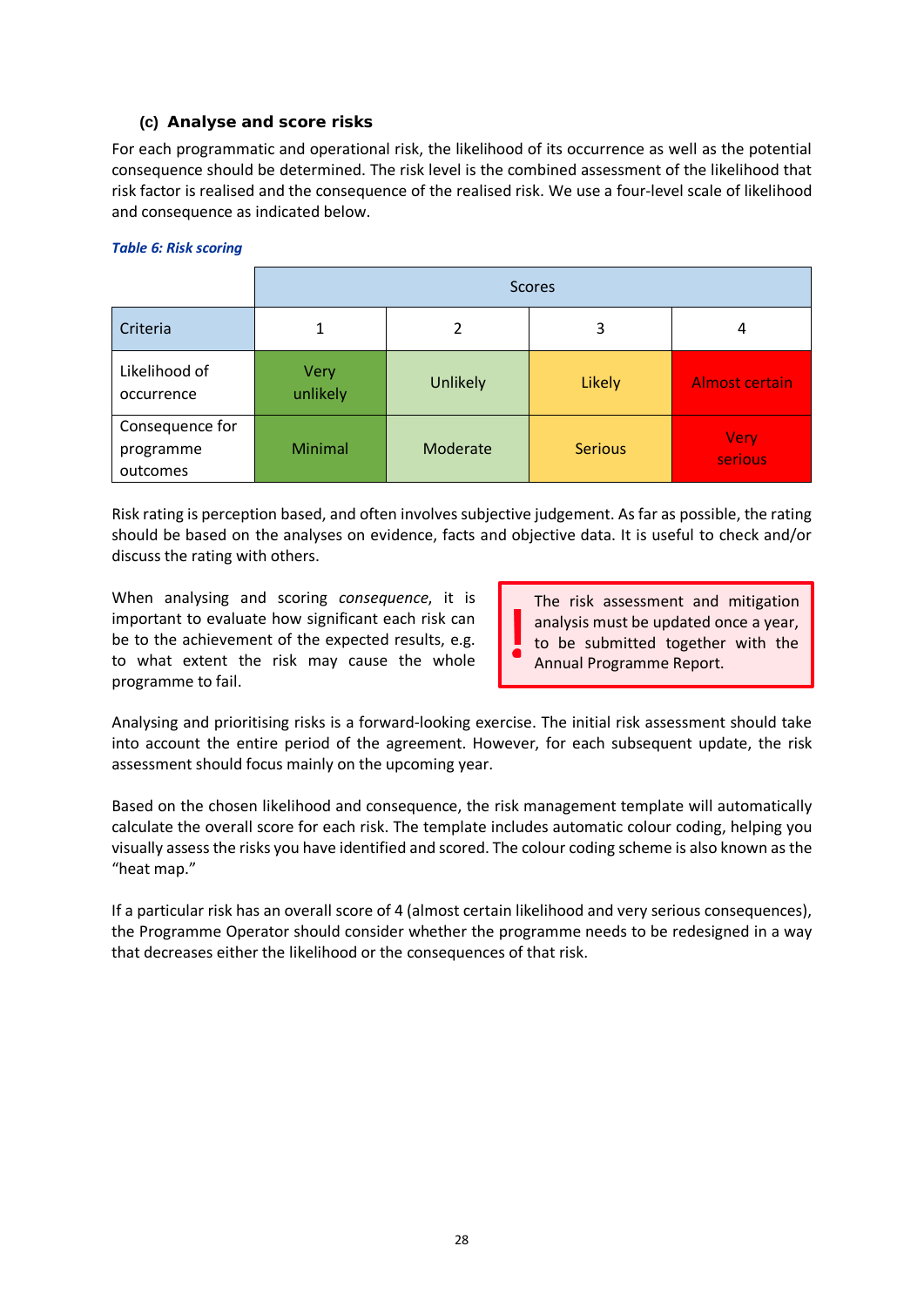### **(d) Choose and describe risk response**

The next steps define and describe which type of risk response to implement. There are four main strategies to consider:

- *Avoid/Terminate:* Redesign or terminate (parts of) the programme or project. For instance, suspend payments in order to clarify issues that may represent risks.
- *Transfer/Share:* Share risk with other partners/funders, pass the impact of the risk to a third party.
- Accept: Accept the risks without any mitigating actions but monitor and manage if the risk level increases. Taking risk is sometimes necessary e.g. in order to reach important policy objectives (the consequences of not taking the risk may be higher than the consequences of not doing anything), or because the mitigating actions required to reduce the risks are not cost-effective. Accepting major/critical risks should always be documented and justified, discussed in a frank and open manner between the beneficiary states and the donor states. It is typically low-level risks one would choose to accept.
- *Mitigate:* measures and actions to reduce likelihood or consequences. This is the most common risk response, especially with major risks. Mitigating actions are defined as concrete activities required to reducing either the likelihood or the consequences of a specific risk. Mitigating actions should always be related to the specific risk they are intended to address and must not be presented in general terms.

### **Article 5.6.1 (h)**

Programme Operators shall assess the risks to the effective implementation of the programme and its results and take appropriate action.

Certain mitigating actions are embedded into the legal framework and procedures, principally through the Regulations, and apply in all programmes and situations. They are procedures put in place in advance, and they generally address risks that have been identified from the start and which are considered as potential risks in all Beneficiary countries.

### *Risk management*

As risks are potential threats to the achievement of planned results, Programme Operators need to pay careful attention to the risks identified in the programme development stage. Mitigating measures should as far as possible be incorporated in the regular work plans of the programmes or projects. This way, risk management can become part of the daily working routines.

A management and control system must include mechanisms for results monitoring.

Often, the mitigating measures involve costs that must be integrated in the budgets and are subject to approval. In parallel to the monitoring of progress towards results, changes or modifications in the programme's environment may lead to new risks arising, or to major risks disappearing. If any new risks are identified, or changes in circumstances occur, then these must be reassessed and added to the risk mitigation plan submitted in the Annual Programme Report and to work plans/budgets.

The Regulations foresee risk management responsibilities for National Focal Points (country-level) (Article 5.3.3.) and Programme Operators (programme-level) (Article 5.6.1 (h)). Formal reporting on risk management will take place once a year via the Strategic Report/Annual Programme Report. However, the donors may request further updates as appropriate.

Managing and monitoring risks in a systematic, methodological way ensures that we are concentrating on the most important risks (not too many, not too few), and that the work to reduce these risks is kept up to date.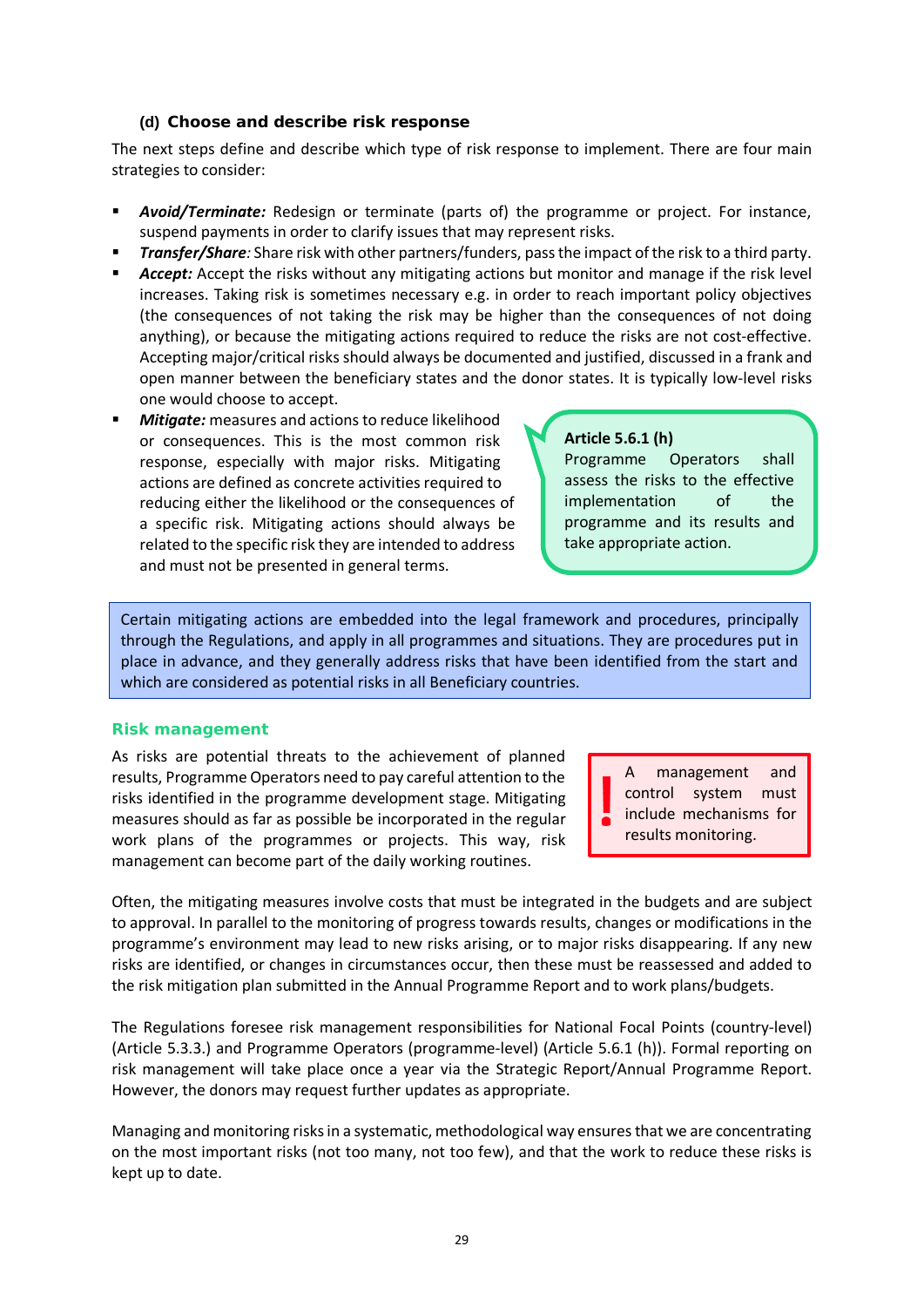### *4. Enter into programme agreement*

On the basis of the concept note and the Donors' comments to it, the FMO will prepare a draft programme agreement setting out the terms and conditions of the programme, as well as the roles and responsibilities of the parties.

At this stage, supplementary information including, but not limited to, a risk assessment and mitigation analysis, information related to the management of the programme and a communication plan will be requested in order to finalise the programme agreement.

The process of drafting of the programme agreement is to be carried out in close cooperation with the NFP and the PO, as relevant. The time foreseen for this process is up to 6 months from the submission of the concept note. The process leading to a draft programme agreement must address all comments provided by the donor states and discuss and clarify all issues regarding the operation of the programme. Once all issues are agreed upon, the finalised draft Programme Agreement will be submitted to the donor states. The donor states might reject the programme in cases where a mutual agreement has not been reached. When approving the programme, the donor states may decide to set conditions and/or require modifications to the draft programme agreement.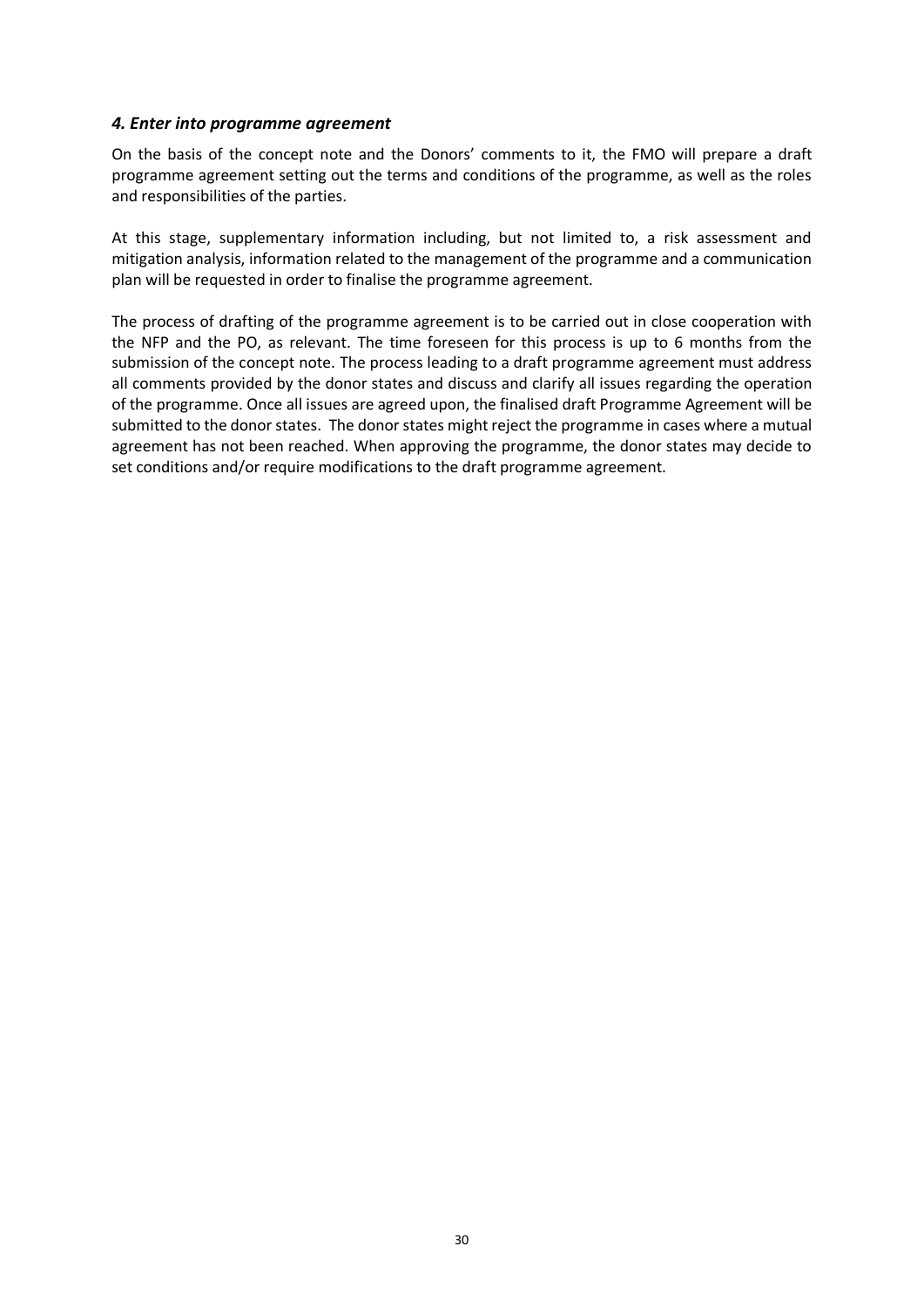### *Programme implementation phase*

### *1. Identify potential projects*

The programme model is designed to better focus efforts and to ensure more targeted support. Programme Operators are tasked with awarding funding to projects under their programmes in line with the provisions set out in the Regulations, and specifically in Chapter 7 and to follow-up on implementation and monitor progress and results of the selected projects.

Programmes need to be "populated" by projects. This can be done in three ways:

- Through pre-defined projects
- Through open calls (general or small grant scheme calls)
- Through a combination of open calls and pre-defined projects

Pre-defined projects must be identified in the concept note (Article 6.5 of the Regulations).

### *Calls for proposals*

*Calls for proposals* are issued by the Programme Operator, and content, form and publication must comply with the requirements listed in the Programme Agreement and in Article 7.3 of the Regulations.

**Chapter 7** of the Regulations discusses selection of projects.

The calls must specify eligible applicants and possible project partners, include detailed selection criteria, be widely publicised and allow ample time for proposals to be submitted.

### **Article 4.4.3. (d)**

As part of the cooperation committee, DPPs and IPOs shall, inter alia, advise on selection criteria and the texts for call(s) for proposals. For more information, please consult the Bilateral Guideline.

Programme Operators are responsible for publishing calls for proposals, selecting projects, and awarding the grants. Calls for proposals, including selection criteria, must not be unreasonably complicated or in violation of any of the principles of implementation (Article 1.3 of the Regulations).

Decisions on project selection must comply with the rules and objectives of the programme (Article 7.4) and the principles of implementation (Article 1.3). Please note that the Programme Agreement may include specific provisions with respect to the selection process.

In line with Article 7.3.2 (l) of the Regulations, and in order to comply with Article 1.3.4 of the Regulations that all programmes and activities must follow a results and risk management approach, and to ensure that the projects fit with the programme's result chain logic, **calls for proposals must include the relevant parts of the programme's results framework and explicitly state which outputs the projects are to deliver**. The call text and the subsequent project agreements with the selected project promoters must include a provision that the selected projects report on results achievement based on the output and outcome indicators from the results framework in the programme agreement.

A guidance document on selection procedures is available at [https://eeagrants.org/resources/2014-](https://eeagrants.org/resources/2014-2021-best-practice-project-selection-procedures-guidance-document) [2021-best-practice-project-selection-procedures-guidance-document](https://eeagrants.org/resources/2014-2021-best-practice-project-selection-procedures-guidance-document)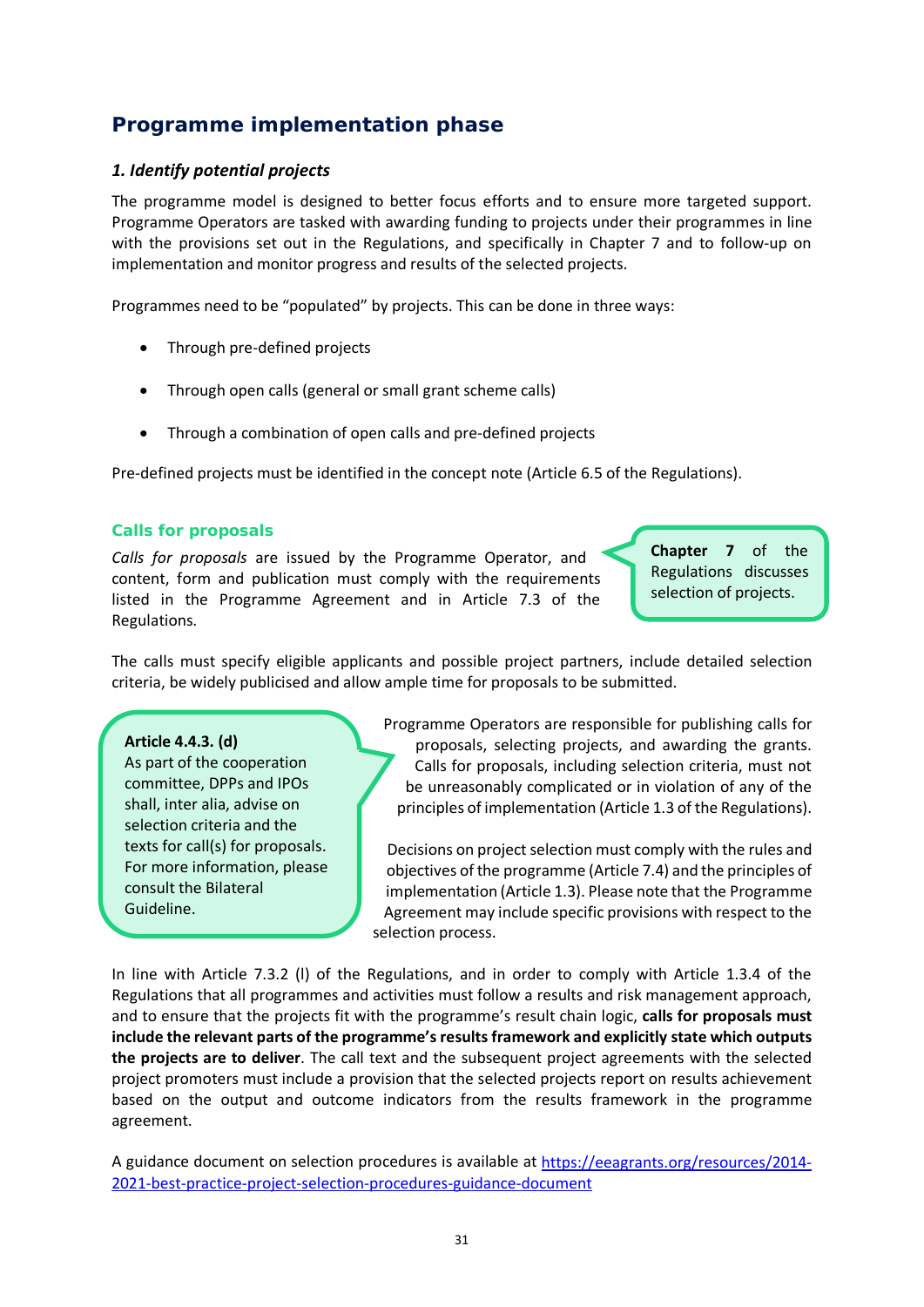It is the Programme Operator's responsibility to ensure that the individual projects selected under a programme contribute to delivering the outputs and reaching the outcome(s) of the programme. The National Focal Point must warrant that the call fully complies with the legal framework of the Financial Mechanisms. The FMC must be informed of all calls for proposals and be provided with an English version of the call text at least two weeks in advance of their announcement.

Calls for project proposals must be based on the identified outcomes and outputs of the programme for which the call is issued.

### *Registering projects with the FMO*

For each approved project, the Programme Operator is responsible for providing the information requested by the FMO. The Programme Operator must submit specific project information:

- no later than 15 calendar days after the signing of the project contract;
- no later than 15 calendar days after amendments in projects or revision of project information.

It is the PO's responsibility to ensure a good quality of the data transmitted via the information system. Programme Operators must:

- **I.** ensure that correct information about calls, projects and achievements is submitted in a timely manner;
- **II.** conduct periodical checks of the information previously submitted and submit any necessary updates.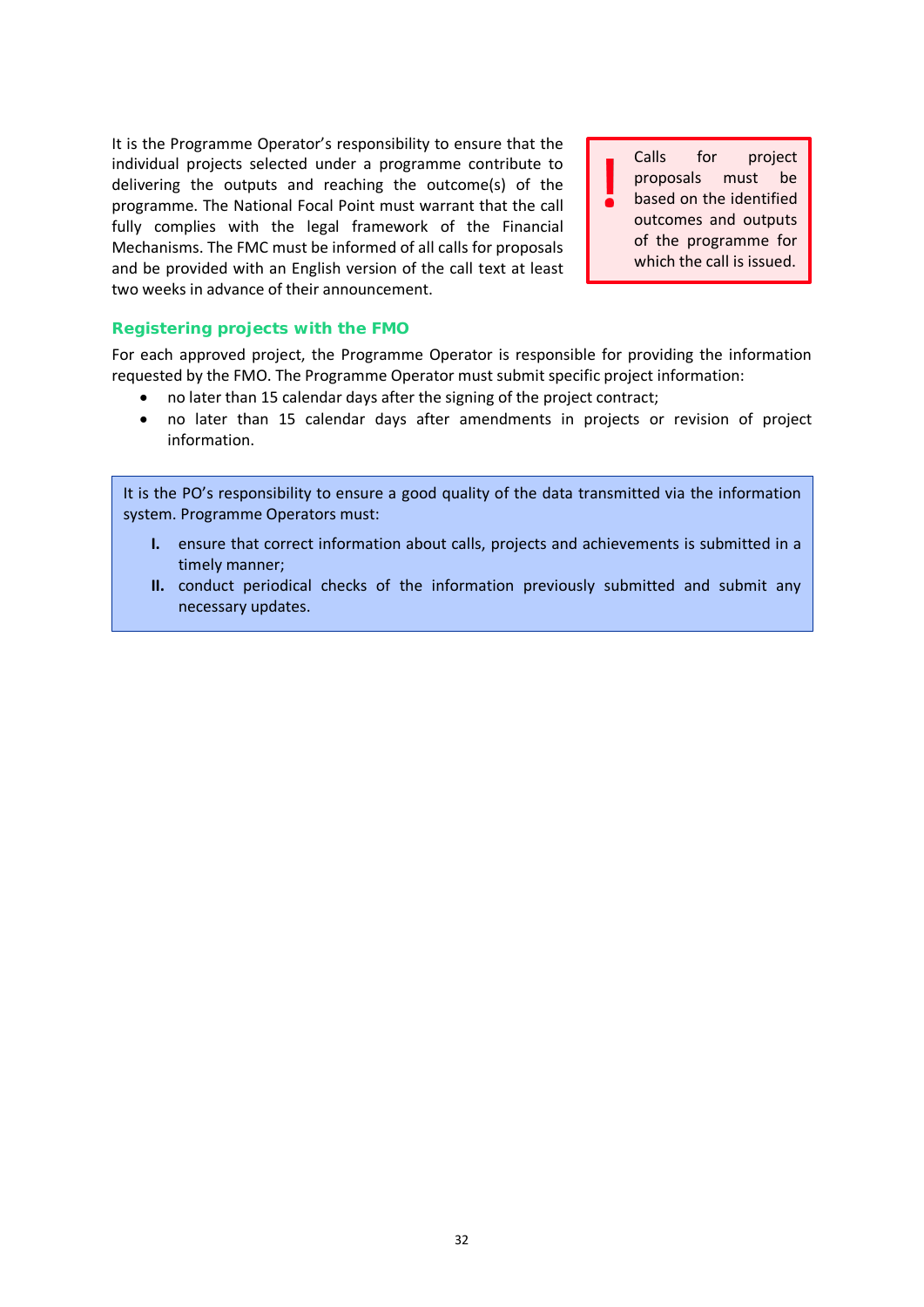### <span id="page-34-0"></span>*Programme models for fictional programmes*

| Grant-level                       | Reduced economic and social disparities in the European Economic Area                |                                                                                          |                                                                                  |                                                                                                    |                                                                                                                                                        |  |
|-----------------------------------|--------------------------------------------------------------------------------------|------------------------------------------------------------------------------------------|----------------------------------------------------------------------------------|----------------------------------------------------------------------------------------------------|--------------------------------------------------------------------------------------------------------------------------------------------------------|--|
| impacts                           | Strengthened bilateral relations between the donor states and the beneficiary states |                                                                                          |                                                                                  |                                                                                                    |                                                                                                                                                        |  |
| Programme                         | Less carbon-intensive energy and increased                                           |                                                                                          |                                                                                  |                                                                                                    |                                                                                                                                                        |  |
| area objective                    | security of supply                                                                   |                                                                                          |                                                                                  |                                                                                                    |                                                                                                                                                        |  |
| Programme/<br>project<br>outcomes | <b>Outcome 1</b><br>Increased geothermal energy use in country A<br>$\mathcal{P}$    |                                                                                          | <b>Outcome 2</b><br>Reduced energy loss in distribution networks in country A    |                                                                                                    | Bilateral outcome <sup>11</sup><br>Enhanced collaboration between DS<br>and BS entities                                                                |  |
| Programme/<br>project<br>outputs  | Output 1.1<br>Geothermal policy<br>framework developed<br>Project 1<br>Project 2     | Output 1.2<br>Geothermal<br>infrastructure<br>constructed<br>Project 3 (pre-<br>defined) | Output 2.1<br>Capacity building of<br>energy distribution<br>engineers delivered | Output 2.2<br>Preventive maintenance plans<br>for network infrastructure<br>developed<br>Project 4 | <b>Bilateral output</b><br>Exchange between beneficiary and<br>donor state entities coordinated<br>Project<br>with<br>4<br>donor<br>project<br>partner |  |

| Programme area objective | Programme impact                                             |
|--------------------------|--------------------------------------------------------------|
| Programme outcome 1      | Project 1 outcome; Project 2 outcome; Project 3 outcome      |
| Programme outcome 2      | Project 4 outcome                                            |
|                          | Programme Operator's monitoring and reporting responsibility |

A model that combines outcomes belonging to different programme areas (as opposed to a single programme area) is presented below.

<sup>&</sup>lt;sup>11</sup> The bilateral outcome has no specific budget attached to it, as the outputs delivered under the bilateral outcome in reality take place under the other outcomes. The bilateral outcome, in other words, functions as a vehicle for reporting on bilateral results achieved under all the other outcomes.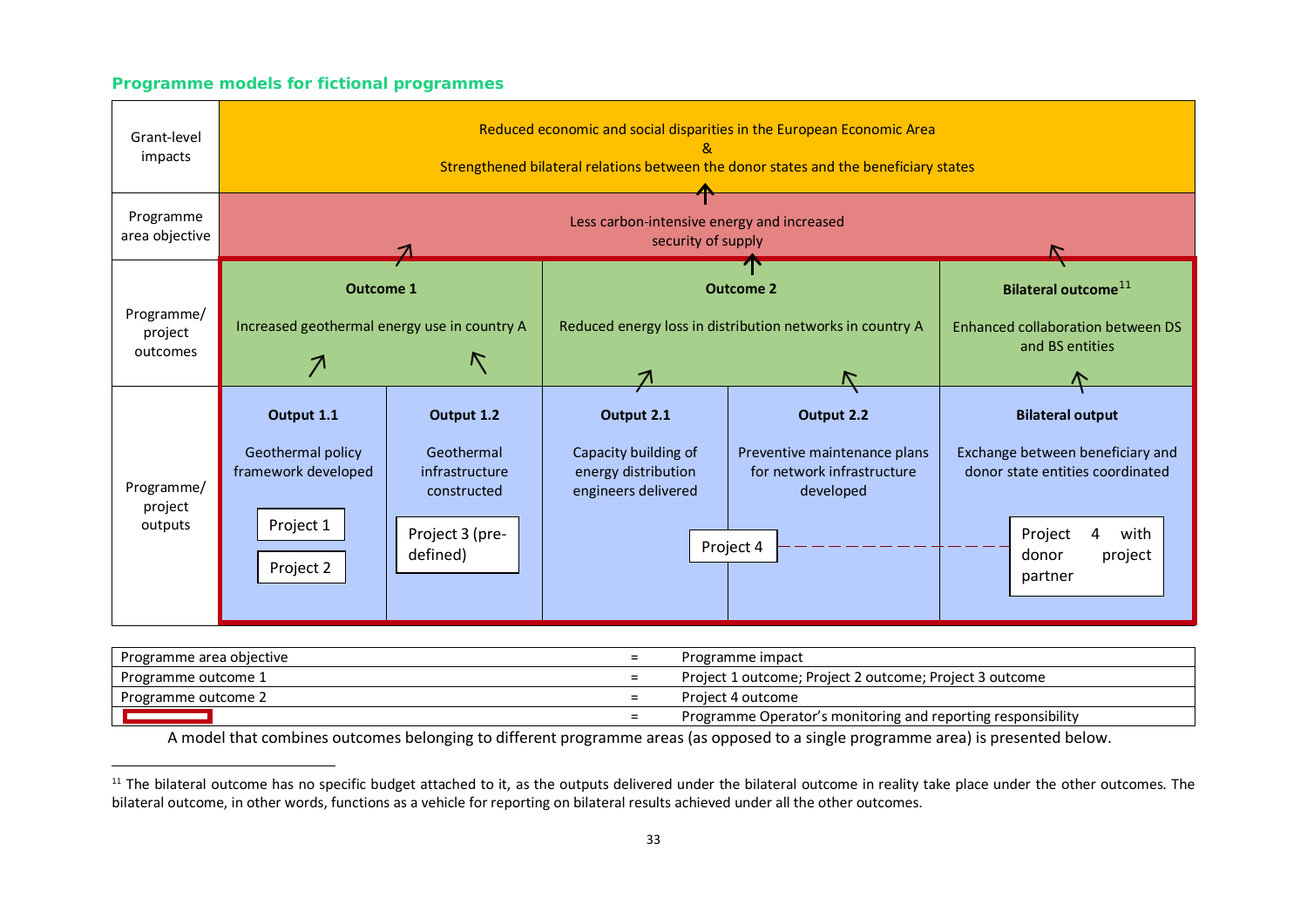<span id="page-35-0"></span>

| Grant-level impacts            | Reduced economic and social disparities in the European Economic Area<br>Strengthened bilateral relations between the donor states and the beneficiary states |                                                                                                |                                                                                         |                                                                                                                     |                                                                    |                                                                                                                                                                               |  |  |
|--------------------------------|---------------------------------------------------------------------------------------------------------------------------------------------------------------|------------------------------------------------------------------------------------------------|-----------------------------------------------------------------------------------------|---------------------------------------------------------------------------------------------------------------------|--------------------------------------------------------------------|-------------------------------------------------------------------------------------------------------------------------------------------------------------------------------|--|--|
| Programme area<br>objective    |                                                                                                                                                               | Improved prevention and reduced inequalities in health (PA6)                                   |                                                                                         |                                                                                                                     |                                                                    |                                                                                                                                                                               |  |  |
| Programme/<br>project outcomes | <b>Outcome 1 (PA6)</b><br>Increased capacity of primary health care system in region                                                                          |                                                                                                | <b>Outcome 2 (PA7)</b><br>Improved access to primary healthcare for Roma<br>in region A | Bilateral outcome <sup>12</sup><br>Enhanced collaboration between<br>beneficiary and donors state<br>entities       |                                                                    |                                                                                                                                                                               |  |  |
| Programme/project<br>outputs   | Output 1.1<br>Policies on<br>patient-focused<br>approach<br>developed<br>Project 1                                                                            | Output 1.2<br>E-health tools for<br>primary health<br>care developed<br>Project 2<br>Project 3 | Output 1.3<br>3 mobile primary<br>health care<br>clinics staffed<br>Project 4           | Output 2.1<br>Sensitivity training for<br>primary health care<br>practitioners delivered<br>Project 5 (pre-defined) | Output 2.1<br>A network of Roma<br>health promoters<br>established | <b>Bilateral output</b><br>Training for health care staff<br>delivered jointly with DPP<br>Project 1 with donor<br>project partner<br>Project 5 with donor<br>project partner |  |  |

<sup>12</sup> See footnote 7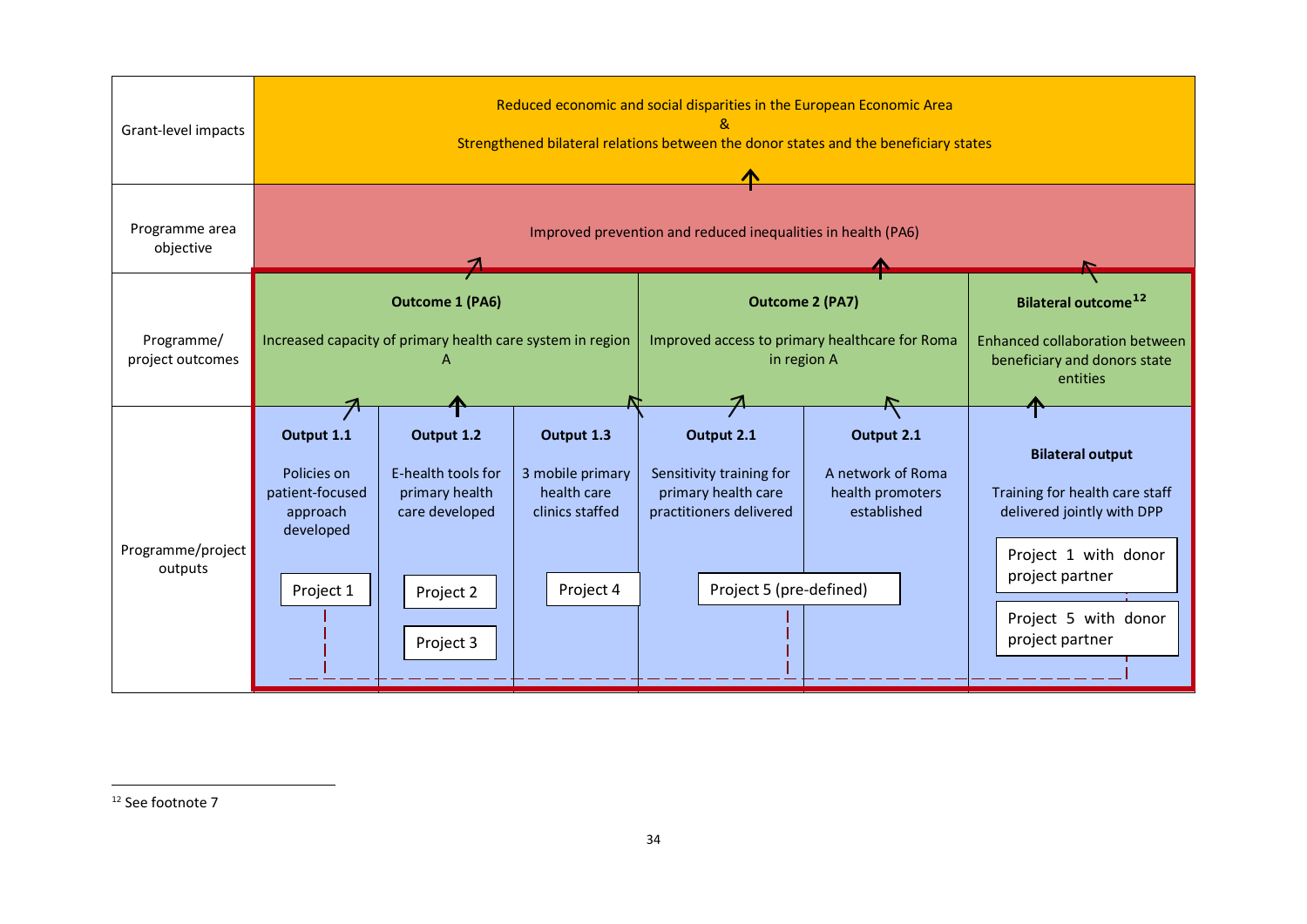### *2. Conduct monitoring*

**Article 5.6.1 (g) (h) (i) (j) (k)** stipulates the Programme Operators' monitoring responsibilities.

Capturing results is not only important for transparency and accountability but also to ensure continued success and to enable learning.

This makes it possible for all involved parties to learn along the way and make adjustments when needed.

### *Monitoring types and approaches*

NFPs and POs should not only be concerned with asking "*Are we taking the actions we said we would take*?" but should also ask "*Are we making progress on achieving the results that we want to achieve?*" In practice, this means that Focal Points and Programme Operators should place a strong emphasis **on results-based monitoring**, in addition to employing **risk-based monitoring** and **compliance-based monitoring.** 

**Results-based monitoring** is designed to answer the question "So what?" With this type of monitoring one can answer such questions as: "What is important about the fact that money has been spent? Have the planned outputs been delivered? Is progress towards the outcomes being achieved? What is the perception of change among stakeholders? How has the partnership strategy been successful (or not) in achieving the desired outcomes?"[13](#page-36-0) This type of monitoring gives National Focal Points, Programme Operators, and project promoters' important feedback on the extent of progress towards the intended results.

**Compliance-based monitoring** (administrative and on-thespot verifications) entails implementation, compliance, and finance-based tracking. This type of monitoring reviews the use of allocated funds to ensure that financial resources are in line with activities which were planned to achieve certain results. This approach answers the questions "*Did they do it? Did they mobilise the needed inputs? Did they carry out the agreed activities? Did they deliver the intended outputs?"* It is important to establish a monitoring or control system to check whether money designated for planned activities is indeed being used for those. Further information is provided in the [Financial Guidance.](https://eeagrants.org/resources/2014-2021-financial-guidance) This approach does not, however, provide the National Focal Points, Programme Operators or project promoters with knowledge about the success or failure of that particular project or programme.

### **Monitoring, reporting and evaluation**

**Monitoring** is defined in the Regulations (Article 1.6 (k)) as the observation of programme and project implementation in order to ensure that agreed procedures are followed, to verify progress towards agreed outcomes and outputs and to identify potential problems in a timely manner so as to allow for corrective action.

**Reporting** is the presentation of monitoring information. Reporting takes place at different levels, involves different actors and follows various cycles. Project promoters, Programme Operators, Focal Points and the FMO are all reporting. Some reports are made accessible to the general public.

**Evaluation** is defined in the Regulations as a systematic, objective and independent assessment of the design, implementation and/or results achieved in programmes and projects with the aim of determining the relevance, coherence, effectiveness, efficiency, impact and/or sustainability of the financial contribution.

None of the above should be confused with **audits**, which are systematic appraisals providing assurance on any of the following: the legality and regularity of expenditure; whether funds have been used efficiently, economically, and effectively; whether management and control systems were designed in compliance with regulatory requirements, are proportional, and are operating effectively.

<span id="page-36-0"></span><sup>&</sup>lt;sup>13</sup> See also "Ten Steps to a Results-Based Monitoring and Evaluation System"; Kusek and Risk; The World Bank; 2004.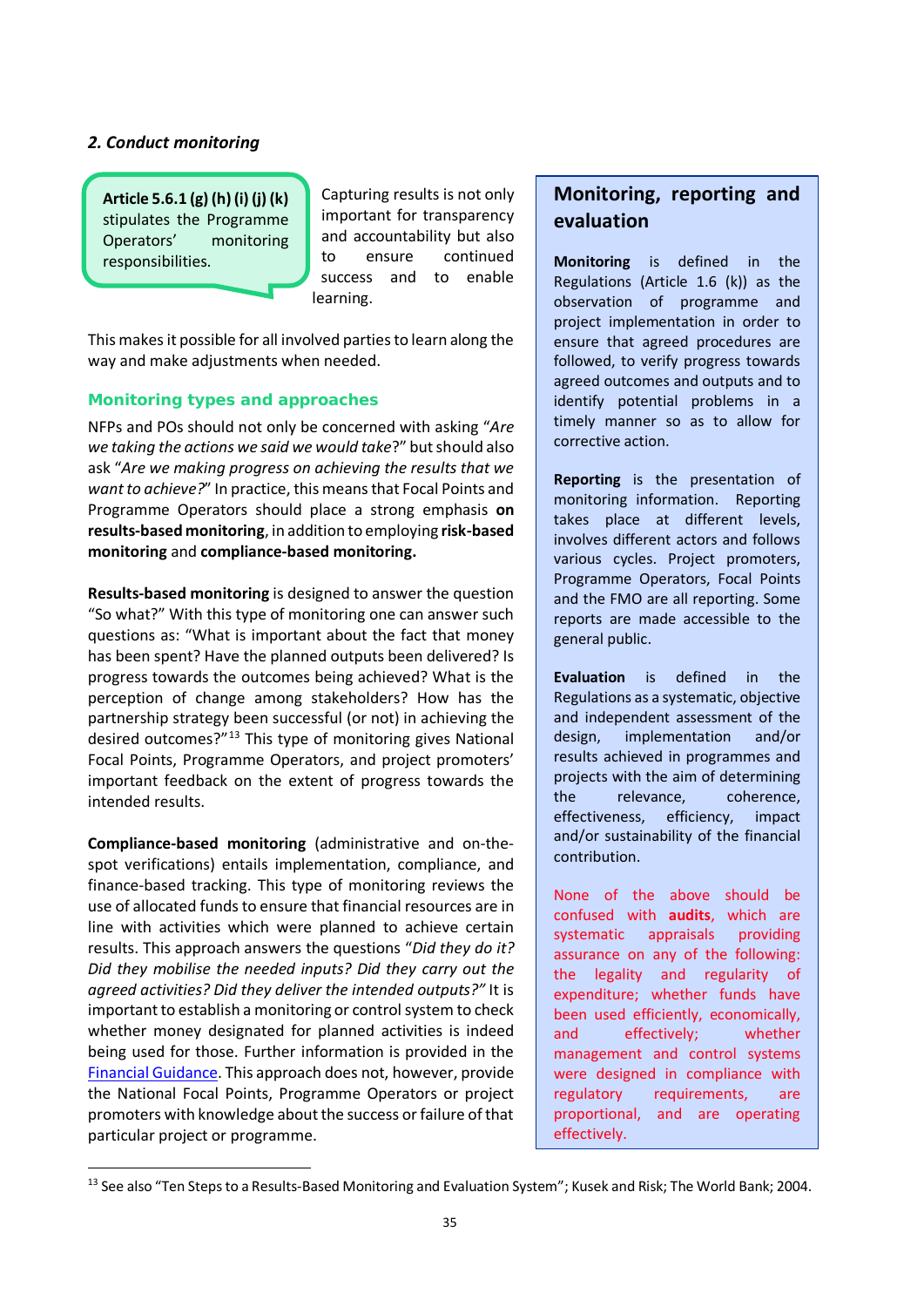**Risk-based monitoring** entails focusing more on those programmes which pose a higher risk. Risks could stem from the fact that there is some element of non-compliance, or because there is a risk that intended programme results will not be achieved. This monitoring helps to determine if actions need to be taken to ensure progress toward the outcomes.

If monitoring reveals that a programme/project is not on track with implementation, discussions about the difficulties should be held with partners and stakeholders and recommendations should be provided to rectify the problem(s). Programme Operators/project promoters should take actions to modify the project plans as necessary, within the scope of the applicable legal framework of the Financial Mechanisms Regulations, in order to get the programme/project back on track toward a successful outcome and to achieving results as planned.

### *Monitoring planning and tools*

Project promoters implement projects and they report on the implementation to the Programme Operators. The Programme Operator subsequently reports to the National Focal Point and the FMO via the Annual Programme Report. The PO is responsible for monitoring the overall implementation of all projects within the programme portfolio. The NFP is responsible for monitoring progress and quality of programme implementation.

Several standard tools should be used by the Programme Operator/National Focal Point for carrying out monitoring. Some key tools are outlined in the following section. While the main tools cited here are typical monitoring methods, we encourage frequent and regular flow of information between project promoters and Programme Operators.

This is even more important when projects are undergoing difficulties in implementation and require more frequent checks

### **Article 5.6.1(i)**

Programme Operators shall conduct annual monitoring of a sample of projects, selected based on risk assessment and including random samples.

(monitoring). Telephone calls can be an excellent tool for remaining in closer contact, especially if coupled with additional reporting (with shorter, more pointed reports on the critical issues). This type of monitoring helps resolve bottlenecks in a timely manner, either by the PO or the NFP.

It is important to remember that follow-up actions must be taken as soon as possible when projects or programmes deviate from plans and timelines. Making use of the tools is important but expediting the follow-up actions by concerned stakeholders is equally important.

### *Monitoring plans*

As noted in the *Regulations* in Article 5.7.2, the system for verification, audit and monitoring should be included in the management and control system description of the Programme Operator, which must be submitted to the National Focal Point 6 months from the approval of the programme. The system for monitoring should already take into account the requirements of a **monitoring plan,** which must be later presented as part of the Annual Programme Report. A suggested monitoring plan template is provided in [Annex 5.](https://efta.sharepoint.com/sites/FMOResultsandEvaluationUnit/RE%20Guides%20%20Strategies/Results%20Guideline%20REVISED%202021_track%20changes.docx#_5._Monitoring_plan)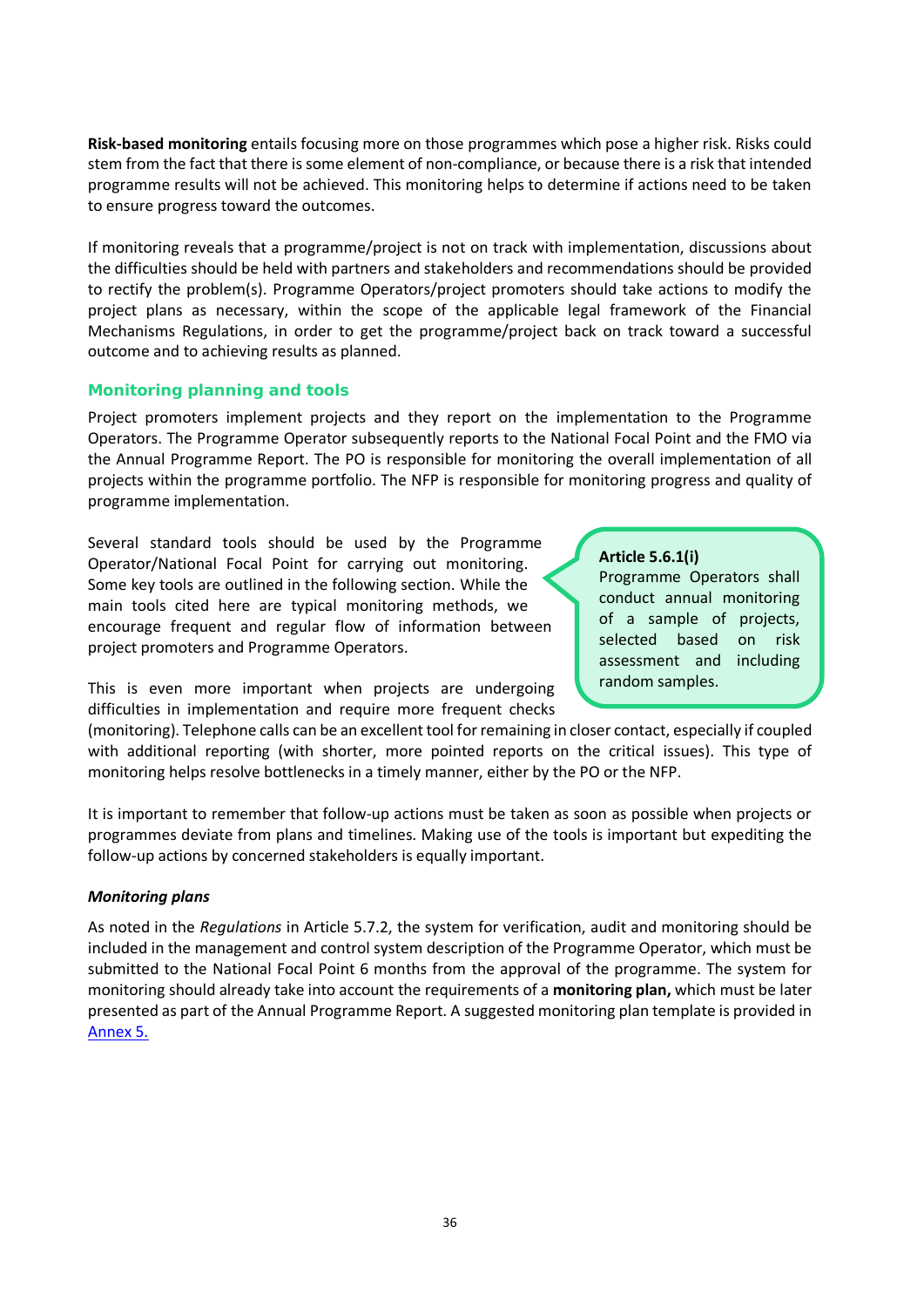### *Monitoring Tools*

### **1. On-site monitoring visits**

On site monitoring visits are important monitoring tools, particularly since the monitoring takes place in real time. A site visit is important particularly when projects are perceived to be at risk. However, site visits are also good opportunities for frank discussions among stakeholders regarding progress and planning.

The aim of the monitoring visit is to:

- a) discuss project results with relevant stakeholders, based on the initial  $plans<sup>14</sup>$  $plans<sup>14</sup>$  $plans<sup>14</sup>$ :
- b) discuss other issues of project implementation and risks to successful completion;
- c) consider risk mitigation measures;
- d) ensure that adjustment to the projects or programme are discussed, such that results can be attained as planned.

On site-monitoring visit can be merged with onthe-spot verifications. Further information is provided in the [Financial Guidance.](https://eeagrants.org/resources/2014-2021-financial-guidance)

After the site visit is carried out, the monitoring agent should draft a short report to record what

### **Recommended criteria for choosing on-site monitoring visits**

1) Projects which have a significant impact on the overall objective of the programme should be monitored at least once during the life of the project implementation.

2) Projects or programmes considered of interest to multiple stakeholders should be monitored to learn more on-site regarding project results. Projects or programmes which are particularly innovative should be checked at least once during the implementation cycle.

3) Projects exceeding a certain pre-established euro value should be monitored at least once during the lifetime of the project implementation.

4) Programmes/projects deemed to be at high risk should be monitored and scheduled for a site visit as soon as possible.

5) For large programmes, those with 30 or more projects, a certain number of projects should be selected for monitoring via a site visit on a random basis. The FMO recommends that each year, a minimum percentage of projects within a programme is monitored on a random basis (such as 5-10%), to ensure the smooth running of the projects.

areas of the project or programme have been checked and to list any areas for improvements or modifications. A suggested template for reports from on-site monitoring visits is available in [Annex 6.](https://efta.sharepoint.com/sites/FMOResultsandEvaluationUnit/RE%20Guides%20%20Strategies/Results%20Guideline%20REVISED%202021_track%20changes.docx#_6._Monitoring_Report)

### **2. Review of annual or other periodic reports**

For the National Focal Point, the review of Annual Programme Reports is an important monitoring tool. Remember, however, that an annual review is not as timely as other forms of monitoring, and cannot be considered a sufficient risk management tool, since the reports are only prepared on an annual – infrequent basis.

Nonetheless, annual reports provide an overall picture of how the projects and programmes are implemented and should indicate significant progress toward the planned results. If the management or implementation is not advancing as planned, it will be imperative to discuss and implement solutions, so that the project or programme can get back on track. During the review of Annual Reports, it might also be necessary to amend or adjust plans. Annual reports can be used as tools to reflect on projects that have been amended (if relevant) and how the changes have improved implementation in comparison with previous reports.

<span id="page-38-0"></span><sup>&</sup>lt;sup>14</sup> Stakeholders in a project or programme may be local community members or civil society organisations who may benefit from the results. They may also be local public authorities. It is important to include beneficiaries of the results during monitoring, in order to ensure that results are achieved in targeted communities.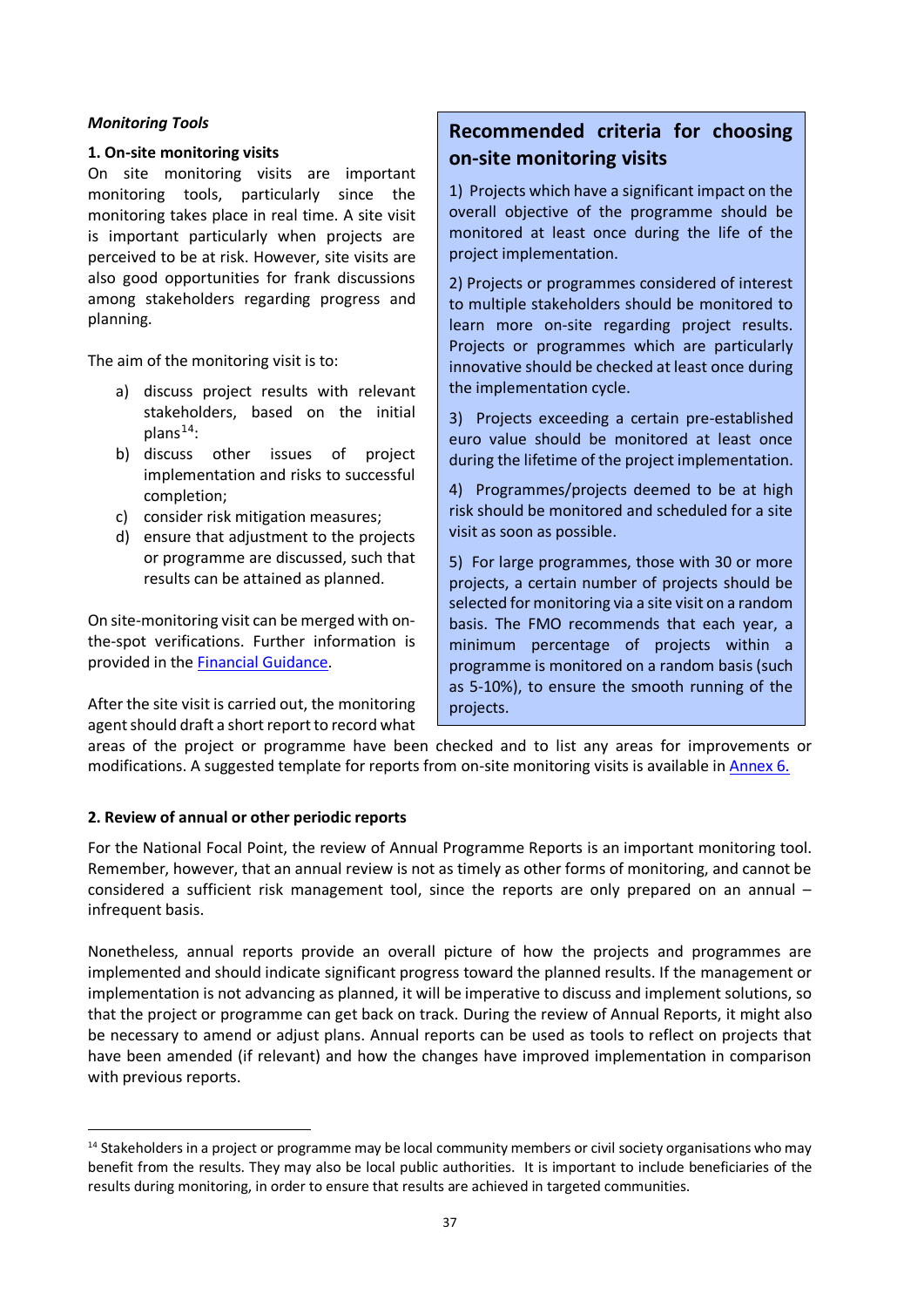### **3. Financial reports from projects/programmes**

When reviewing the financial reports from the projects, and as part of results-based monitoring, Programme Operators should review the stated progress of the project and check whether progress is going according to the implementation plan established at the outset. If substantial deviations occur, the Programme Operator should discuss the deviations with the relevant implementing organisation and encourage the project manager to implement corrective measures accordingly and as soon as possible.

### **4. Telephone 'meetings' or project meetings at the Programme Operator's offices**

Telephone or office meetings, which are less structured than on-site meetings, are also important monitoring tools. Such meetings are less formal, but nonetheless provide valuable opportunities for learning of project or programme updates. Notes from such discussions should be kept on file with the project documents, and follow-up measures should be taken as necessary, depending on the conversation or meeting conclusions.

#### *Programme modifications*

Monitoring can uncover information which calls for modifying the programme. It is possible to make modifications under certain circumstances. Keep in mind, however, that any revision to the outputs, outcomes, indicators or targets need to harmonise with the overall results chain, so that the cause-andeffect chain is not broken. These modifications are subject to approval by the FMC (or delegated to the FMO) and can only be done in consultation with the FMO.

For instructions on how to deal with budgetary modifications, please see th[e Financial Guidance.](https://eeagrants.org/resources/2014-2021-financial-guidance)

### **Article 6.9 Modification of programmes**

1. Unless otherwise explicitly stipulated in the programme agreement, any modification of the programme is subject to prior approval by the FMC.

- 2. Programmes may be modified, in particular in one or more of the following cases:
	- a) in order to respond to unforeseen events in the Beneficiary States;
	- b) in order to take into account the conclusions of the review of the implementation framework at an annual meeting;
	- c) in order to take into account conclusions from an evaluation referred to in Chapter 10;
	- d) when changes are necessary to enhance the impact of the programme; or
	- e) in order to mitigate risks and/or implementation difficulties.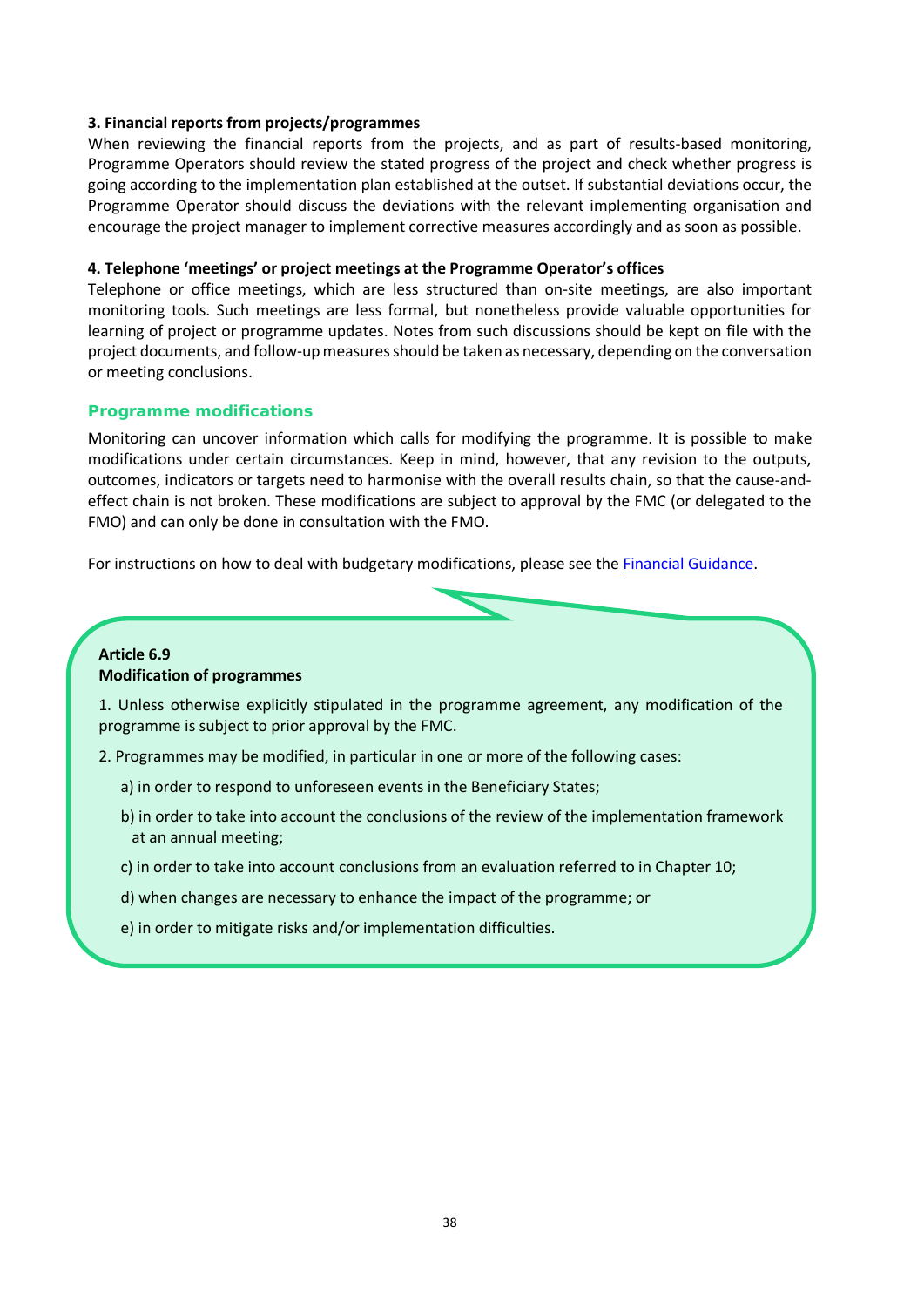### *3. Report on progress/results*

The Financial Mechanisms operate with several types of results-based reports:

• **Strategic reports** – used as a basis for dialogue between donors and beneficiary states and as a basis for the annual meeting and the donor's Annual report. They should focus on the assessment of national-level and sector-level results, reporting on Programmes' progress towards outcome targets, and risks.

The reporting period will normally be the time between the next annual meeting and the provision of the previous Strategic Report.

Reporting must always be related to the implementation plan and the results framework. It must account for progress to date and explain any deviations from the plan and any unexpected results (positive or negative).

All reporting on results must be done via the information system.

Data necessary for the report should normally rely on the existing reporting schedules established for Annual Programme Reports and Interim Financial Reports, or according to monitoring and reporting systems established by the NFP within their management and control system (Art 5.1 of the Regulations). Assessments should be up-to-date in order to support discussions at the Annual Meeting.

For more information on how to report on the bilateral dimensions, see the Bilateral Guideline.

Strategic Reports must be submitted at least 2 months prior to the scheduled Annual Meeting (unless otherwise agreed between the parties).

- **Annual Programme Reports (APR)** The main purpose of the Annual Programme Report (APR) is to report on the implementation progress and achievements in each programme during the preceding calendar year. Reporting on output and outcome achievements must always be directly related to the latest approved version of the results framework. The APR is due on 15 February.
- **Interim Financial Reports (IFR)**  IFRs are to be submitted twice a year (15 March and 15 September). The **September IFR** requires the POs to provide information on progress towards achieving outputs and outcomes (Art. 9.3.6 c), as well as milestones This provision will normally only be applied once the projects are up and running (see explanation on staggered reporting on the next page).
- **Project-level information (PLI)** Information on project achievements and their contribution to the programme's outcomes and objective must be submitted to the FMO once a project has been finalised.
- **Final reports** for both strategic reports and programme reports, as well as completed projectlevel information (CPLI). Final reports will cover the entire programme period and account for the results, with a focus on outcome-level results and other tangible benefits to the beneficiaries of the programme.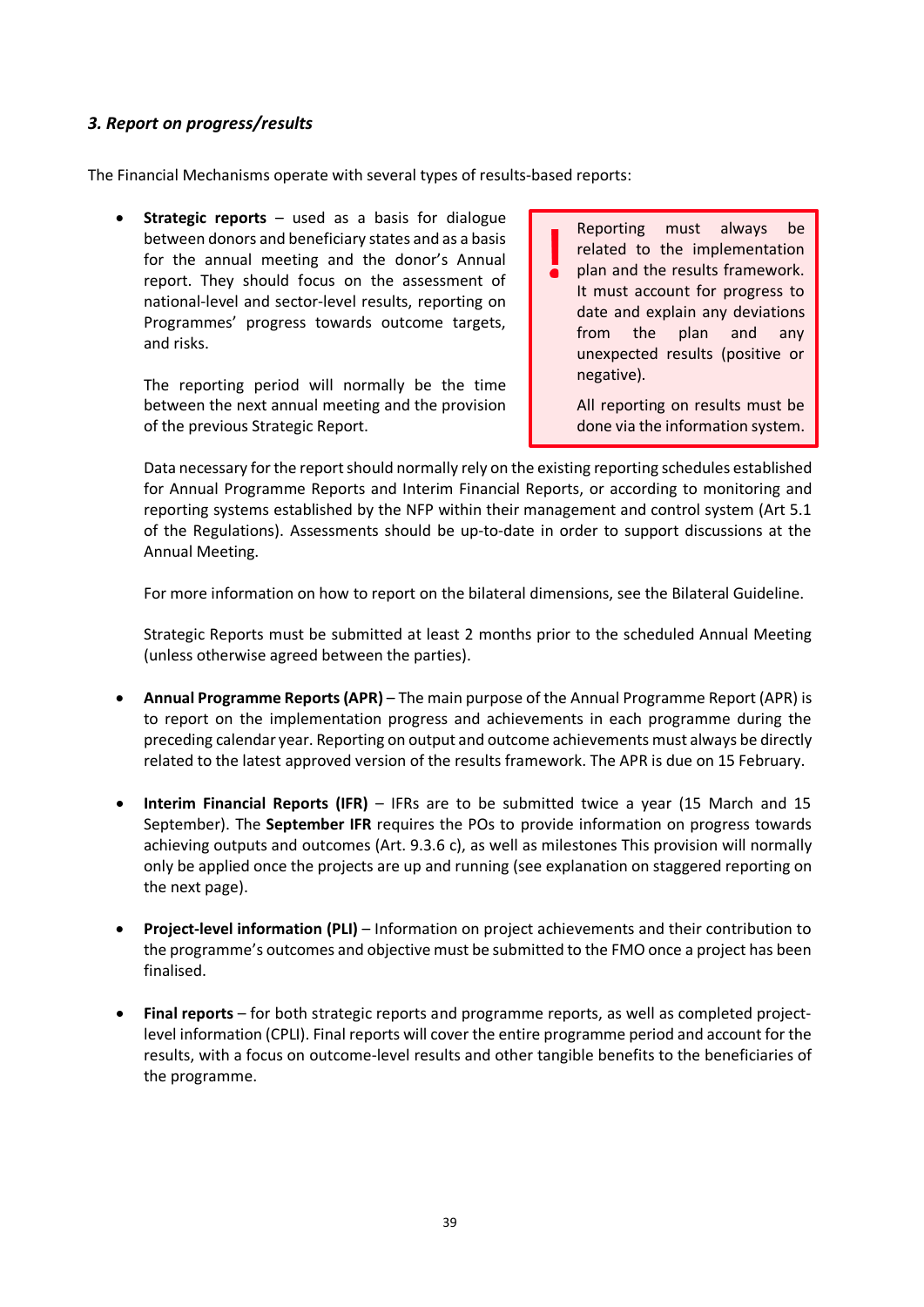The reporting cycle shows the different types of reports through the year. The obligations relating to **reporting on results** are highlighted in blue.



With the intention to provide greater flexibility and **reduce reporting burden**, rather than stating in detail what is needed for the different annual reports from the beneficiary states, the Regulations points to the main issues required and then refers to separate templates for the detail.

In the 2014-2021 Financial Mechanisms, a **staggered reporting approach** has been introduced for the Annual Programme Reports and for Strategic Reports, whereby only what is really needed in that calendar year is requested. That means, for example, that NFPs and POs will not be required to provide information on outcome and output achievements in the first year(s), when the programmes are only organising and launching open calls. Once the projects are up and running, reporting on output, and subsequently outcome, achievements will be added to the Annual Programme Report and to the Strategic Report.

(Annotated) templates fo[r Strategic](https://eeagrants.org/resources/eea-and-norway-grants-2014-2021-annotated-strategic-report-template) an[d Annual Programme Reports](https://eeagrants.org/resources/eea-and-norway-grants-2014-2021-annotated-annual-programme-report-template) can be found on the Grants' website.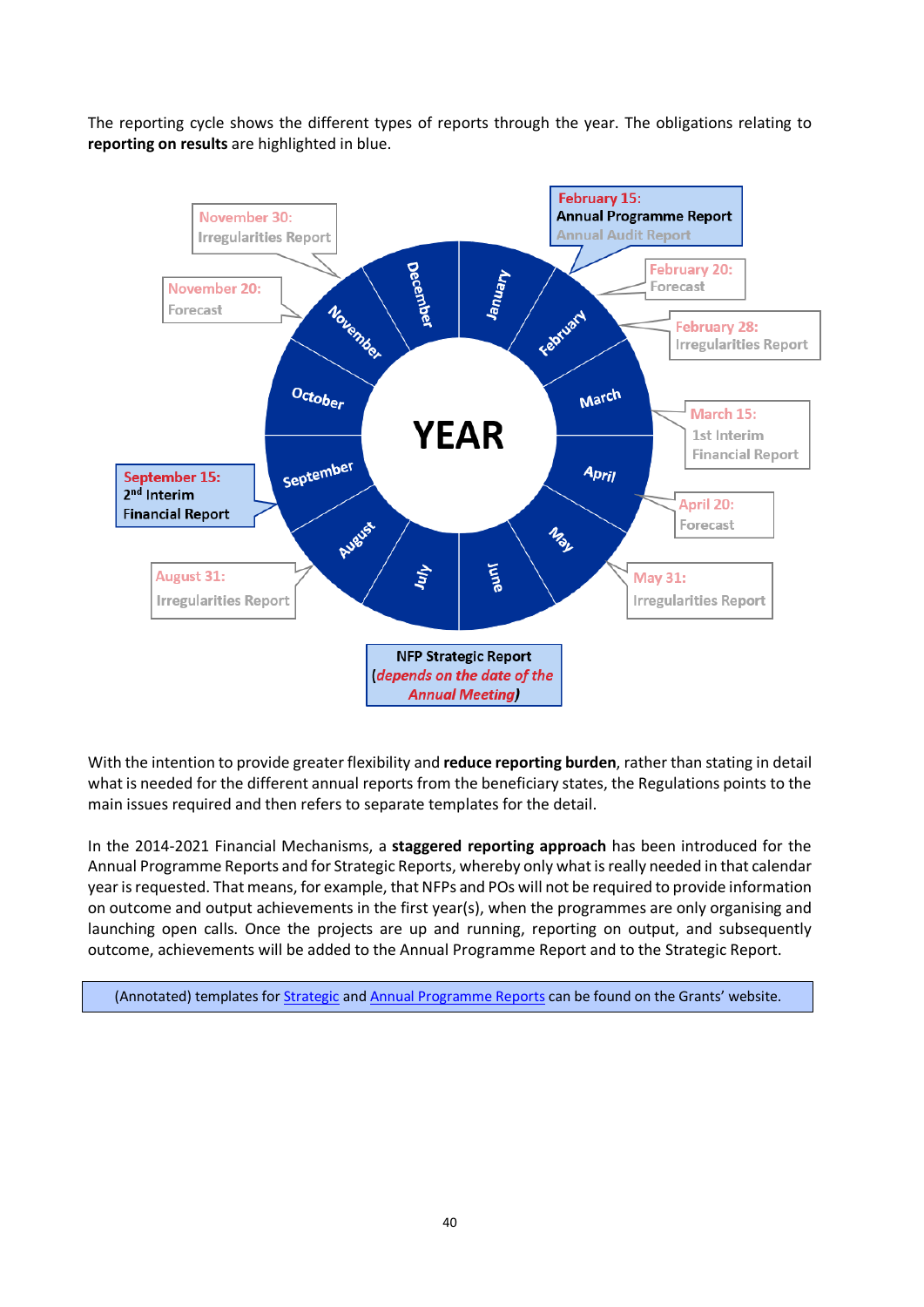### *4. Evaluate programmes*

### **Article 1.6. (g)**

Evaluation is a systematic, objective and independent assessment of the design, implementation and/or results achieved in programmes and projects.

A key distinction between evaluation and monitoring is that evaluations are carried out by an independent person or organisation, not involved with project or programme implementation.

Evaluations are also more rigorous than monitoring in their procedures, design and methodology, and generally involve more extensive analysis. This analysis

leads to learning. This learning should be shared with partners and other stakeholders, using the knowledge to inform and improve future decision-making.

### *Table 7: Comparison between monitoring and evaluation [15](#page-42-0)*

|                                        | <b>Monitoring</b>                                                                                                                                                                                              | <b>Evaluation</b>                                                                                                                                                                                                                |
|----------------------------------------|----------------------------------------------------------------------------------------------------------------------------------------------------------------------------------------------------------------|----------------------------------------------------------------------------------------------------------------------------------------------------------------------------------------------------------------------------------|
| <b>Timing</b>                          | Continuous                                                                                                                                                                                                     | Periodic: at important milestones such as the<br>mid-term of programme implementation; at<br>the end or a substantial period after<br>programme conclusion                                                                       |
| <b>Depth</b>                           | Keeps track over a fairly short term;<br>oversight; analyses and documents progress                                                                                                                            | In-depth analysis; Compares planned with<br>actual achievements                                                                                                                                                                  |
| <b>Focus</b>                           | Focuses on inputs, activities, outputs,<br>implementation<br>continued<br>processes,<br>relevance, risk, likely results                                                                                        | Focuses on outputs in relation to inputs; results<br>in relation to cost; processes used to achieve<br>results; overall relevance and coherence/<br>consistency with national strategies or plans;<br>impact; and sustainability |
| What is<br>learned?                    | Answers questions related to what activities<br>were implemented and which results were<br>achieved                                                                                                            | Answers questions related to why and how<br>results were achieved. Contributes to building<br>theories and models for change                                                                                                     |
| How is<br>learning used?               | Alerts managers to problems and provides<br>for corrective<br>options<br>actions<br>(risk<br>management)                                                                                                       | Provides managers with strategy and policy<br>options                                                                                                                                                                            |
| Internal or<br>external<br>assessment? | Normally a self-assessment by programme<br>managers, public agencies, community<br>donors.<br>stakeholders.<br>and<br>External<br>consultants may be engaged to carrying out<br>monitoring activities as well. | Analysis by external evaluators.                                                                                                                                                                                                 |

<span id="page-42-0"></span><sup>15</sup> Sources: UNICEF and WFP.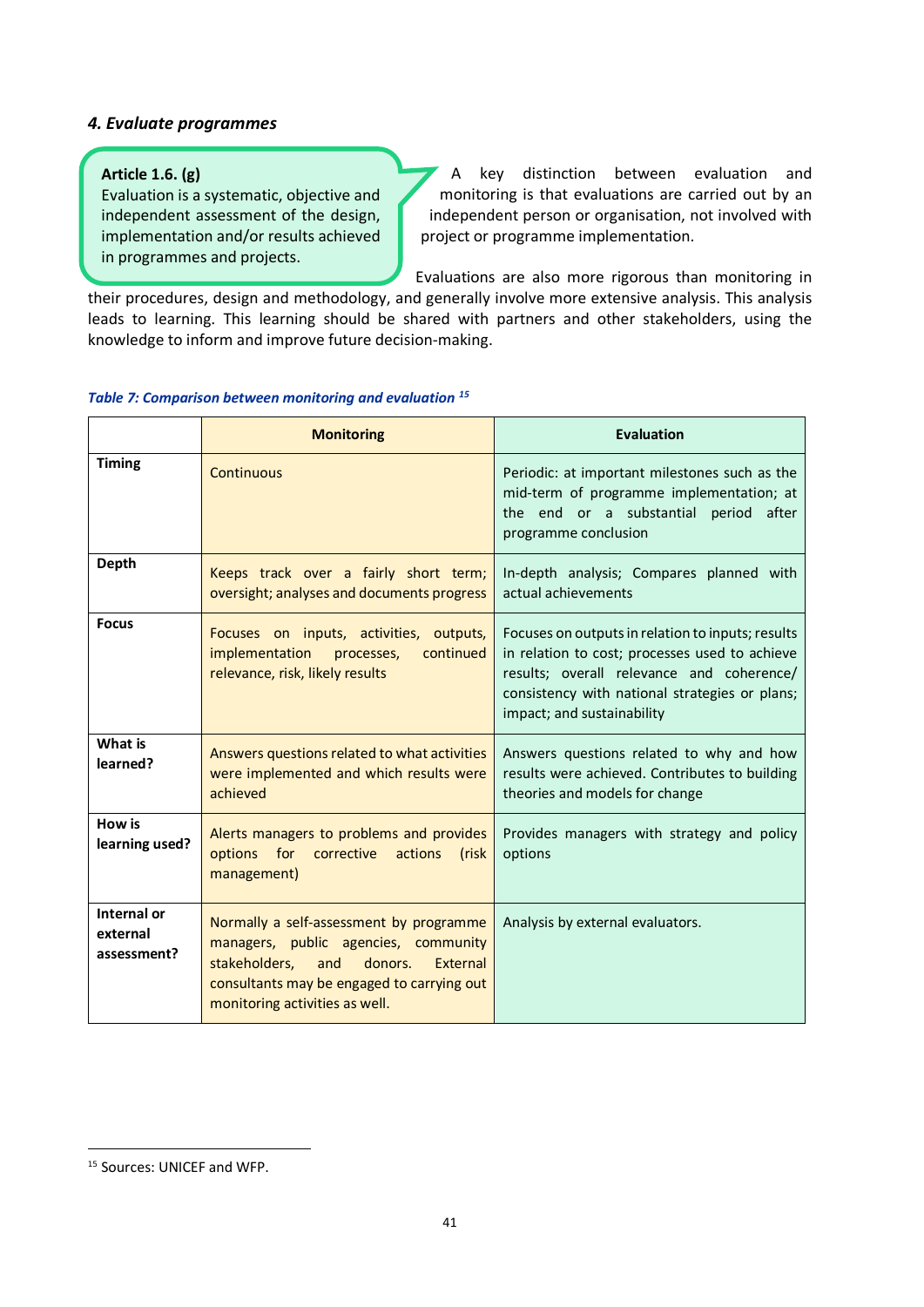### *Evaluation types and approaches*

One normally distinguishes between *formative* and *summative* evaluations. While a formative evaluation focuses on the learning aspect, a summative evaluation is mainly undertaken for the purpose of accountability. Evaluations will normally have both summative and formative characteristics.

Defining the purpose of the evaluation is one of the most important tasks in the evaluation process. The evaluation purpose should be formulated in a way that specifies how the information from the evaluation is to be used.

- Will it be used to help steer a programme more effectively in the future?
- Will it be a tool which can help understand what went right/ wrong and how one can improve in future programmes in a specific area, such as: programme management, improved ways of working in partnership with donor states, or the use of more relevant technologies?

Evaluations are primarily backward-looking *(ex-post)* and focus on activities that have been concluded. They may, however, also be performed for ongoing activities, such as in *mid-term evaluations.*

An evaluation of high quality is based on facts, reliable data, and/or observations. For the sake of transparency, the results must be publicly accessible, not least to enable others to check facts and the soundness of the analysis.

Relevant stakeholders in both the beneficiary state and the donor states must be consulted in connection with an evaluation, including in the formulation of the **Terms of Reference** (ToR) and through comments to the draft evaluation report. Evaluations must be impartial and provide a balanced view of strengths and weaknesses. In so far as different parties have conflicting views, the evaluation report should reflect and acknowledge these.

To ensure the greatest possible objectivity, the consultants conducting the evaluation must not have been involved in the planning or implementation of the intervention being evaluated, nor must they have been involved in the activities which are being evaluated or have any personal interest in the conclusions.

### **Article 10.1.3**

Evaluation shall be carried out by experts or entities independent of the National Focal point, the Certifying Authority and the Programme Operator.

### *Evaluation criteria*

There is a high degree of international consensus with respect to criteria to be applied in evaluations<sup>16</sup>. For the Programmes and Funds supported though the EEA and Norway Grants in the 14-21 Financial Mechanisms, the **definitions of evaluation criteria** are presented below. Every time "Programme/Fund" is mentioned, it also means all of the projects included therein, both from administrative and content points of view.

Keep in mind that **not all of the criteria need to be applied to every individual evaluation**. There is also no requirement for all of the criteria to be covered across the sum of evaluations carried out during this Financial Mechanisms period.

<span id="page-43-0"></span><sup>16</sup> See e.g. OECD, https://www.oecd.org/dac/evaluation/revised-evaluation-criteria-dec-2019.pdf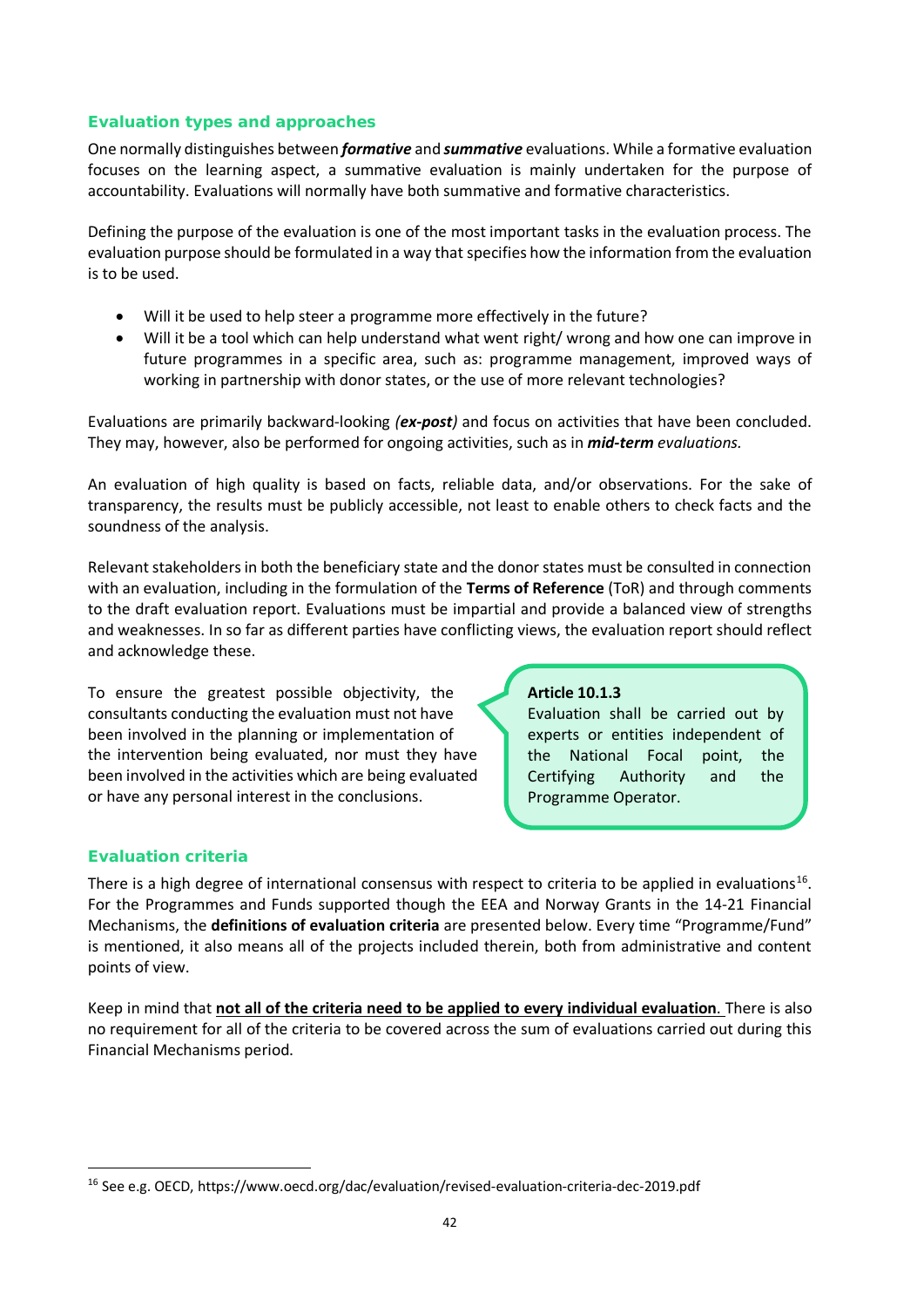*Table 8: Evaluation criteria*

|                                                       | <b>RELEVANCE: IS THE INTERVENTION DOING THE RIGHT THINGS?</b>                                                                                                                                                                                                                                                                                                                                                                                                                                                                 |  |  |  |  |
|-------------------------------------------------------|-------------------------------------------------------------------------------------------------------------------------------------------------------------------------------------------------------------------------------------------------------------------------------------------------------------------------------------------------------------------------------------------------------------------------------------------------------------------------------------------------------------------------------|--|--|--|--|
| change.                                               | The extent to which the Programme's/Fund's objectives and design respond to beneficiaries', country, Donor<br>States', European, and institutions' needs, policies, and priorities, and continue to do so if circumstances                                                                                                                                                                                                                                                                                                    |  |  |  |  |
| Comment:                                              | This criterion should assess whose interests the Programme/Fund serves. It should verify if the<br>design of the Programme/Fund was based on genuine interests and priorities of the target group(s).                                                                                                                                                                                                                                                                                                                         |  |  |  |  |
|                                                       | <b>EFFECTIVENESS: IS THE INTERVENTION ACHIEVING WHAT IT WAS SET TO ACHEIVE?</b>                                                                                                                                                                                                                                                                                                                                                                                                                                               |  |  |  |  |
| groups.                                               | The extent to which the Programme/Fund achieved its planned results, including any differential results across                                                                                                                                                                                                                                                                                                                                                                                                                |  |  |  |  |
| Comment:                                              | "Results" means both outputs and outcomes, with an emphasis on the latter.                                                                                                                                                                                                                                                                                                                                                                                                                                                    |  |  |  |  |
|                                                       | EFFICIENCY: HOW WELL ARE RESOURCES BEING USED?                                                                                                                                                                                                                                                                                                                                                                                                                                                                                |  |  |  |  |
| way.                                                  | The extent to which the Programme/Fund delivers, or is likely to deliver, results in an economical and timely                                                                                                                                                                                                                                                                                                                                                                                                                 |  |  |  |  |
| Comments:                                             | This criterion goes beyond asking if the Programme/Fund could have been delivered cheaper, but<br>rather investigates if results of equal or better quality could be (or could have been) achieved with<br>less financial, human or other resources.<br>"The most economical way" means the conversion of inputs (funds, expertise, natural resources,<br>time, etc.) into outputs and outcomes as compared to feasible alternatives in the context in which<br>the Programme/Fund was implemented.                           |  |  |  |  |
|                                                       | The criterion also includes operational efficiency: how well was the intervention managed?                                                                                                                                                                                                                                                                                                                                                                                                                                    |  |  |  |  |
| <b>COHERENCE: HOW WELL DOES THE INTERVENTION FIT?</b> |                                                                                                                                                                                                                                                                                                                                                                                                                                                                                                                               |  |  |  |  |
|                                                       | The degree of compatibility of the Programme/Fund with other interventions in a country, sector or institution.                                                                                                                                                                                                                                                                                                                                                                                                               |  |  |  |  |
| Comments:                                             | Coherence includes analysing synergies and linkages between other interventions carried out by the<br>same institution (Programme Operator or Fund Operator).<br>Coherence also implies consistency of the activities with other actors' interventions in the same<br>sector/programme area (for example of activities financed by the EU Structural Funds);<br>complementarity, harmonisation and co-ordination with others; and extent to which the<br>Programme/Fund is adding value while avoiding duplication of effort. |  |  |  |  |
|                                                       | <b>SUSTAINABILITY: WILL THE BENEFITS LAST?</b>                                                                                                                                                                                                                                                                                                                                                                                                                                                                                |  |  |  |  |
|                                                       | The extent to which the benefits of the Programme/Fund continue or are likely to continue                                                                                                                                                                                                                                                                                                                                                                                                                                     |  |  |  |  |
| Comment                                               | "Benefit" means a positive change with lasting effects. It should materialise not only on an output<br>level, but also on the level of outcomes, and impact.                                                                                                                                                                                                                                                                                                                                                                  |  |  |  |  |
|                                                       | IMPACT <sup>17</sup> : WHAT DIFFERENCE DOES THE PROGRAMME/FUND MAKE?                                                                                                                                                                                                                                                                                                                                                                                                                                                          |  |  |  |  |
|                                                       | The extent to which the Programme/Fund has generated or is expected to generate significant positive or<br>negative, intended or unintended, higher-level effects.                                                                                                                                                                                                                                                                                                                                                            |  |  |  |  |
| Comments:                                             | "Higher-level effects" means social, economic, and environmental effects that are long-term and/or<br>broader in scope. This means the objectives beyond programme outcomes: objectives of the<br>Programme Area and the objectives of the Grants.                                                                                                                                                                                                                                                                            |  |  |  |  |
|                                                       | Regarding any potential negative effects, the Programme/Fund has to comply with the 'do no harm<br>principle', and consideration should be given to how those negative effects might be (might have<br>been) mitigated.                                                                                                                                                                                                                                                                                                       |  |  |  |  |

<span id="page-44-0"></span> $17$  We do not recommend applying this criterion to mid-term evaluations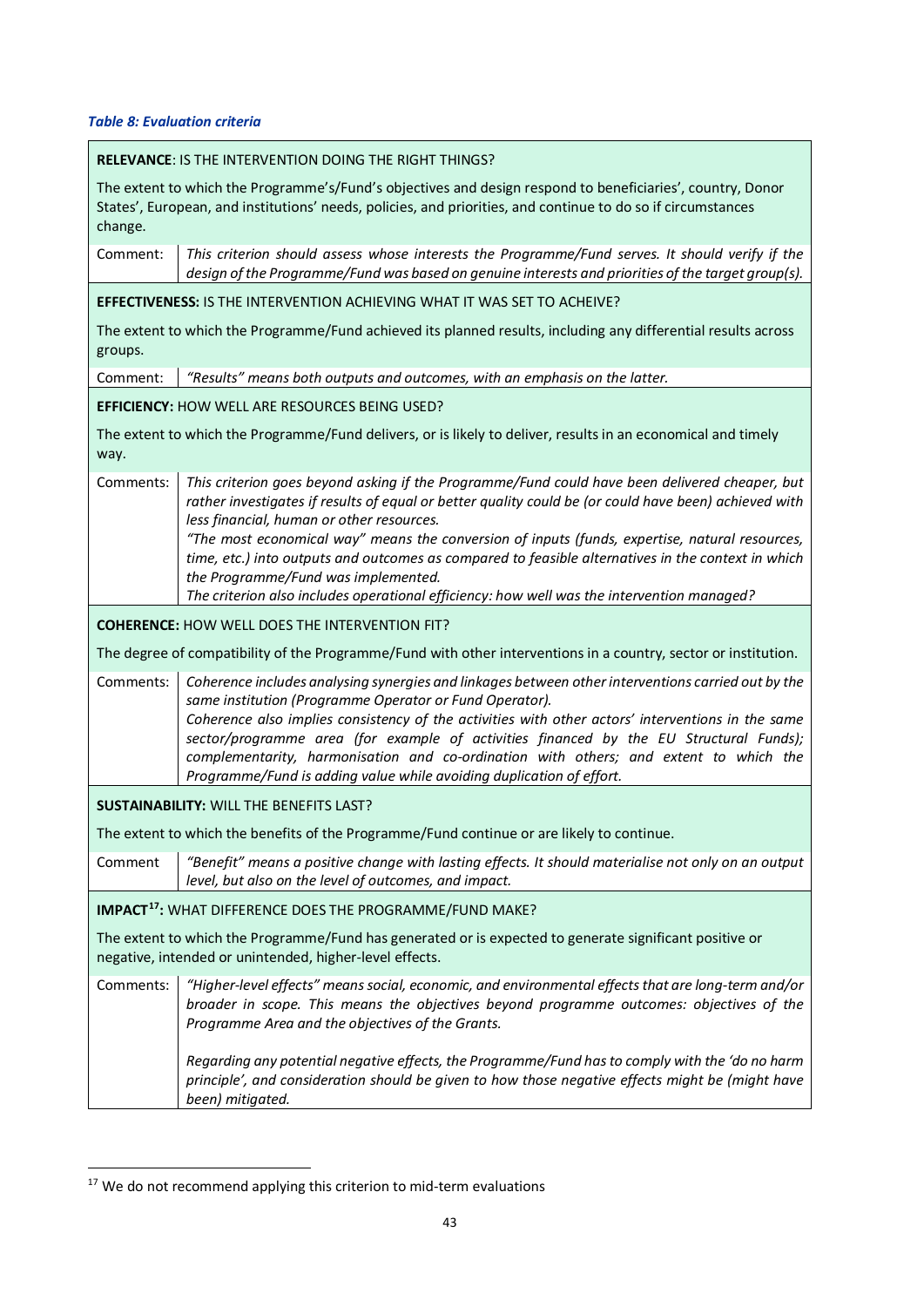### *Evaluation planning and tools*

Planning of evaluations contributes to the design and implementation of evidence-based programmes and policies.

Before an evaluation is started and its terms of reference are drawn up, the following issues need to be decided:

- What is the intended **use of the evaluation**? Who will use the evaluation? When will the results be available?
- What will be the **scope of the evaluation?** A description of the evaluation scope, the background and context, as well as the scope of the contribution of the EEA and/or Norwegian Financial Mechanism(s), and target groups directly affected and the contribution's relative importance in the beneficiary state. Will the evaluation concentrate on special themes or issues? Is the main focus on the process or on the results?
- Since an evaluation cannot cover all things, it is important to limit the scope of what will be assessed: What are the **parameters for carrying out the evaluation**? Are there special factors that decide the choice of time period, geography, target groups or Programme area?

Beneficiary states are required to evaluate all programmes in their country at some point during the Financial Mechanism period. **Beneficiary states are therefore asked to draw up an evaluation plan, covering every programme in their country, to be presented in the first Strategic Report**. Article 10.1 of the Regulation states further that "beneficiary states shall also ensure that the resources necessary for carrying out evaluations are available and shall ensure that procedures are in place to produce and collect the necessary data."

and the number of questions to be answered.

The budget for the evaluation should be proportionate to the scope of the evaluation

To ensure good design and content of evaluation plans, it is suggested that they include the following elements:

- an indicative list of evaluations to be undertaken, their subject and rationale;
- the proposed methods to be used for the individual evaluations, and their associated data requirements;
- provisions that data required for evaluations will be available or will be collected;
- an indicative timetable for commissioning each evaluation;
- the indicative budget for implementation of the plan;
- (an estimate of the human resources involved, including a training plan for them);
- (a strategy to ensure use and communication of evaluations).

See [Annex 7](https://efta.sharepoint.com/sites/FMOResultsandEvaluationUnit/RE%20Guides%20%20Strategies/Results%20Guideline%20REVISED%202021_track%20changes.docx#_7._Mandatory_evaluation) for the mandatory evaluation plan template. Beneficiary States who already presented their evaluation plan do not need to re-submit the plan, unless the content of their plan changed.

Based on the plan, the terms of reference (ToR) should be prepared for each planned evaluation, in due course. [Annex 8](https://efta.sharepoint.com/sites/FMOResultsandEvaluationUnit/RE%20Guides%20%20Strategies/Results%20Guideline%20REVISED%202021_track%20changes.docx#_8._Suggested_template) contains an annotated template for the terms of reference.

### **Article 8.11 (2) g**

Expenditure related to reviews and evaluations may be eligible costs for Technical Assistance.



### **Article 10.1.1**

Beneficiary states shall ensure that each programme is to be evaluated at least once during the programming period.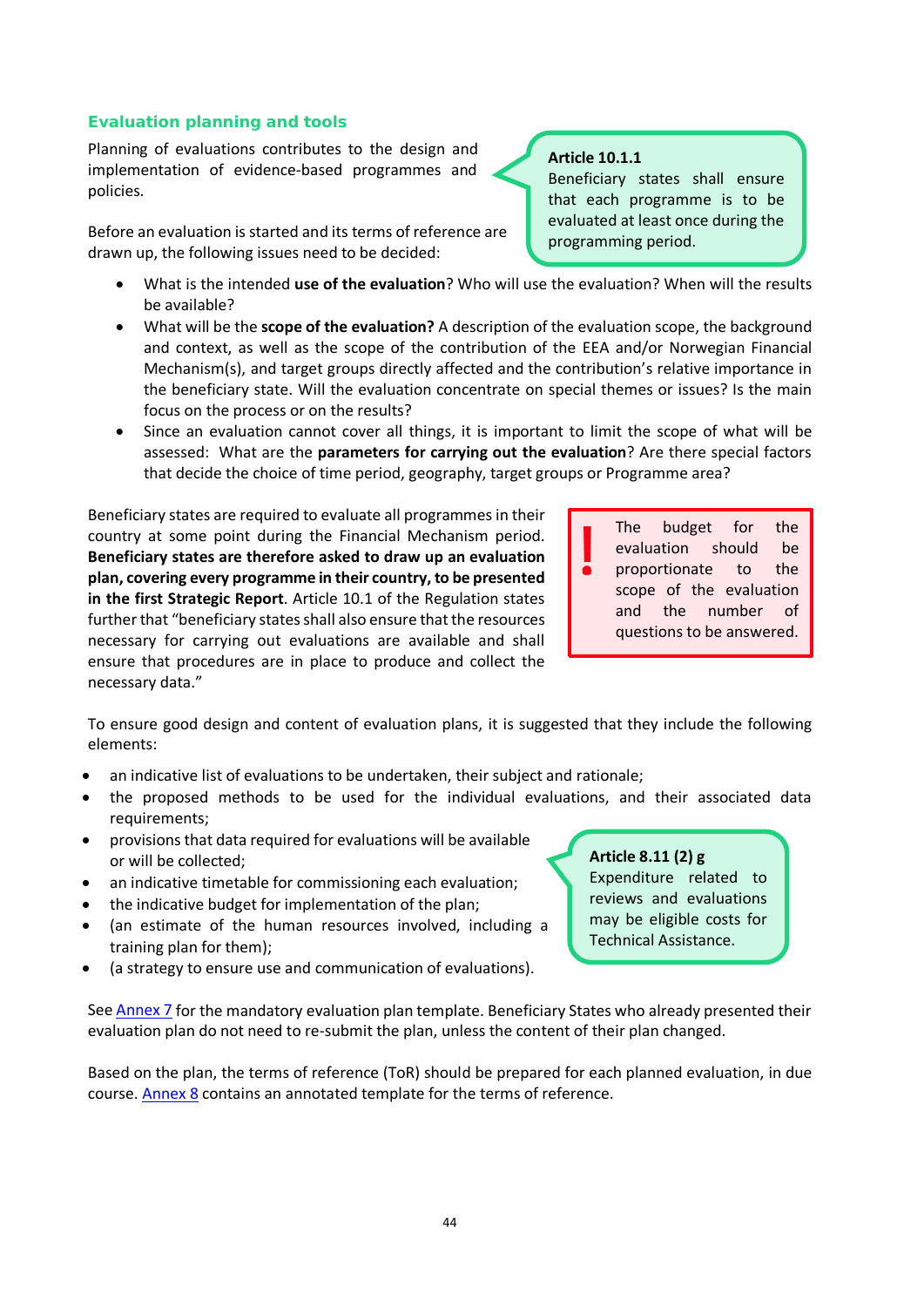### *Mandatory common evaluation questions*

During evaluation planning, specific questions need to be developed.

Whenever a particular evaluation criterion is used in an evaluation, **mandatory common questions** need to be included.

The mandatory common questions are not the only questions an evaluation should answer. They should be accompanied by other questions.

### **RELEVANCE:**

- $\checkmark$  How well designed is/was the Programme/Fund?
- $\checkmark$  In what way does/did the Programme/Fund address the needs of stakeholders (organisations/institutions, target groups)?

### **EFFECTIVENESS:**

- $\checkmark$  To what extent were the outputs produced and outcomes achieved to the desired quality (as opposed to quantity)? Which factors influenced the achievement of the results (outputs and outcomes)?
- $\checkmark$  Did any other outputs beyond those listed in the results framework materialise and contribute to the planned outcome(s)? If so, which?
- $\checkmark$  Did any other outcomes beyond those listed in the results framework materialise and contribute to the programme objective? If so, which?

### **EFFICIENCY:**

- $\checkmark$  To what extent did the Programme/Fund deliver, or is likely to deliver, the planned results (outputs and outcomes in the results framework) in an economic and timely way?
- $\checkmark$  Has the implementation of the Programme/Fund experienced any delays? If so, which?

#### **COHERENCE:**

- $\checkmark$  What were the synergies and linkages with other interventions by the Programme/Fund Operator?
- $\checkmark$  Does the Programme/Fund add value, while avoiding duplication, with other similar programmes in the same programme area(s)? If so, how?

### **SUSTAINABILITY:**

- $\checkmark$  To what extent are the benefits of the Programme/Fund likely to continue in the next five years?
- $\checkmark$  What are the financial, economic, social, environmental and institutional capacities of the systems needed to sustain the benefits over time?

#### **IMPACT:**

 $\checkmark$  To what extent did the Programme/Fund spur (or is expected to spur) broader social, environmental or economic effects on people's well-being, human rights, equality, or the environment, beyond its direct beneficiaries?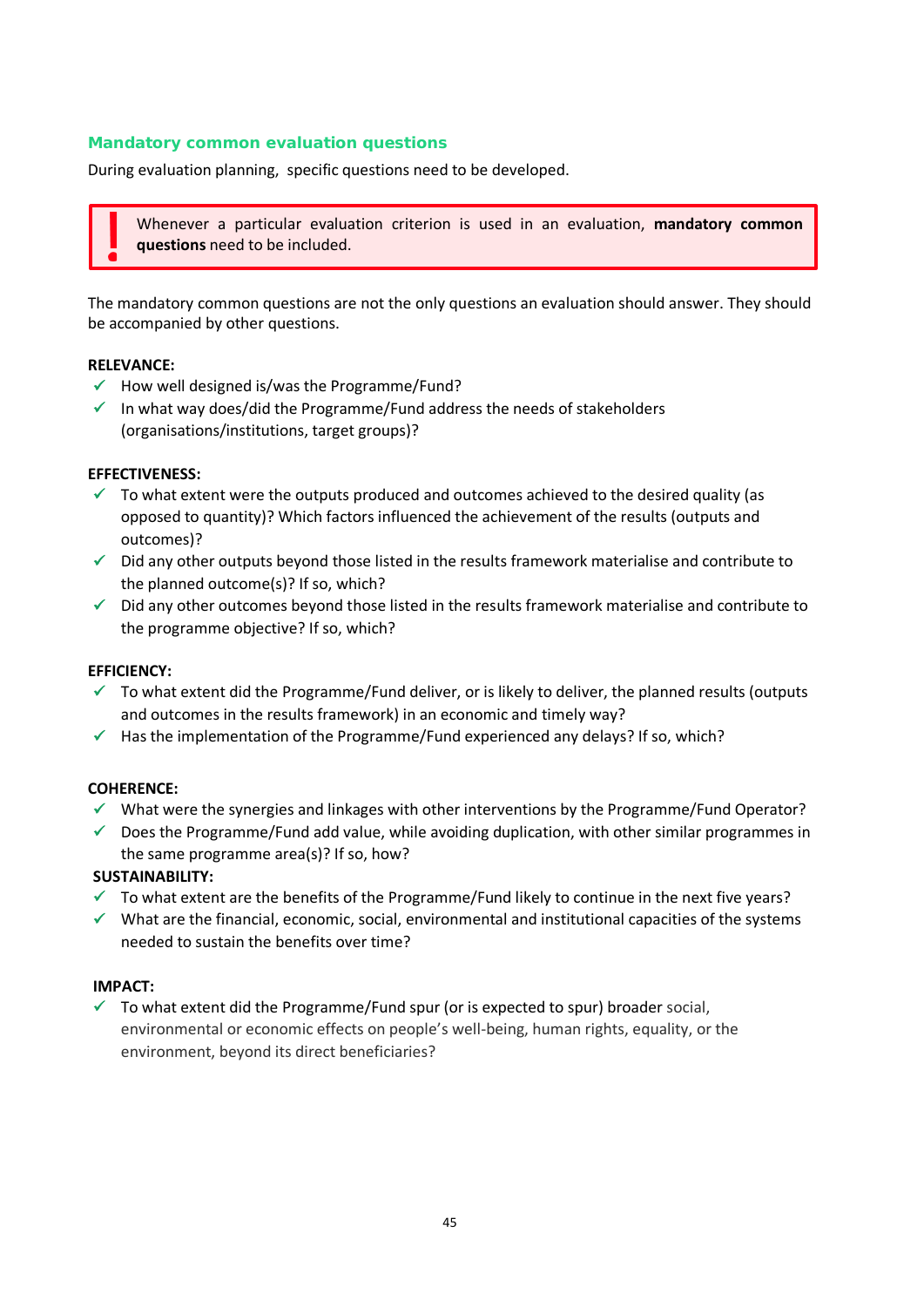### *Evaluation reports*

A draft evaluation report must be submitted to the National Focal Point, the relevant Programme Operator(s), the donor state(s) and the FMO for comments. Other relevant stakeholders may also be invited to comment on the report.

The body of the report may be drafted in a national language of the Beneficiary Sate or in English. The draft report needs to include an executive summary. If the report is created in the language of the Beneficiary State, the executive summary needs to contain an English translation.

### **Recommended quality checklist for evaluation reports**

- the report addresses all questions included in the ToR in a way that reflects their stated level of priority;
- findings, conclusions, and recommendations are presented separately and are logically coherent;
- each recommendation is directed to a specific stakeholder;
- the evaluation methodology is clearly described, and different options are explained and iustified:
- the data basis for the analysis is verifiable; and
- findings have been validated through triangulation of information (more than 2 sources, data set, theory, analysis to strengthen the argument);
- partners and persons responsible for the programme or project evaluated have had an opportunity to state their views on the quality of the data, the analysis and the assessments;
- where there is a significant divergence in the views of the evaluation team and different parties in the donor state(s) or beneficiary state, this is reflected in the report;
- the presentation in the report is balanced and impartial;
- the report contains practical and useful recommendations targeted towards identified problems.

The final version of the report is a public document and the evaluators have overall responsibility for the contents of the final report. However, the National Focal Point must undertake quality assurance in accordance with acceptable evaluation standards and ensure that the report reflects the assignment given in the Terms of Reference.

[Annex 9](https://efta.sharepoint.com/sites/FMOResultsandEvaluationUnit/RE%20Guides%20%20Strategies/Results%20Guideline%20REVISED%202021_track%20changes.docx#_9._Suggested_outline) presents the suggested outline for an evaluation report.

### *Learning and follow-up on evaluation findings*

Perhaps the most important part of an evaluation is how the findings are disseminated and how the recommendations are followed up. When the person/entity coordinating the evaluation distributes the evaluation report to the relevant stakeholders, a letter should be attached listing the key recommendations relevant for each specific stakeholder.

### **Article 10.1.4**

The final evaluation report and a summary for the general public shall be published.

The recipient should respond to this letter within a certain period (for example one month) with a list of concrete actions planned to follow up on the recommendations of the report and a proposal for how these recommendations will impact the decision-making process.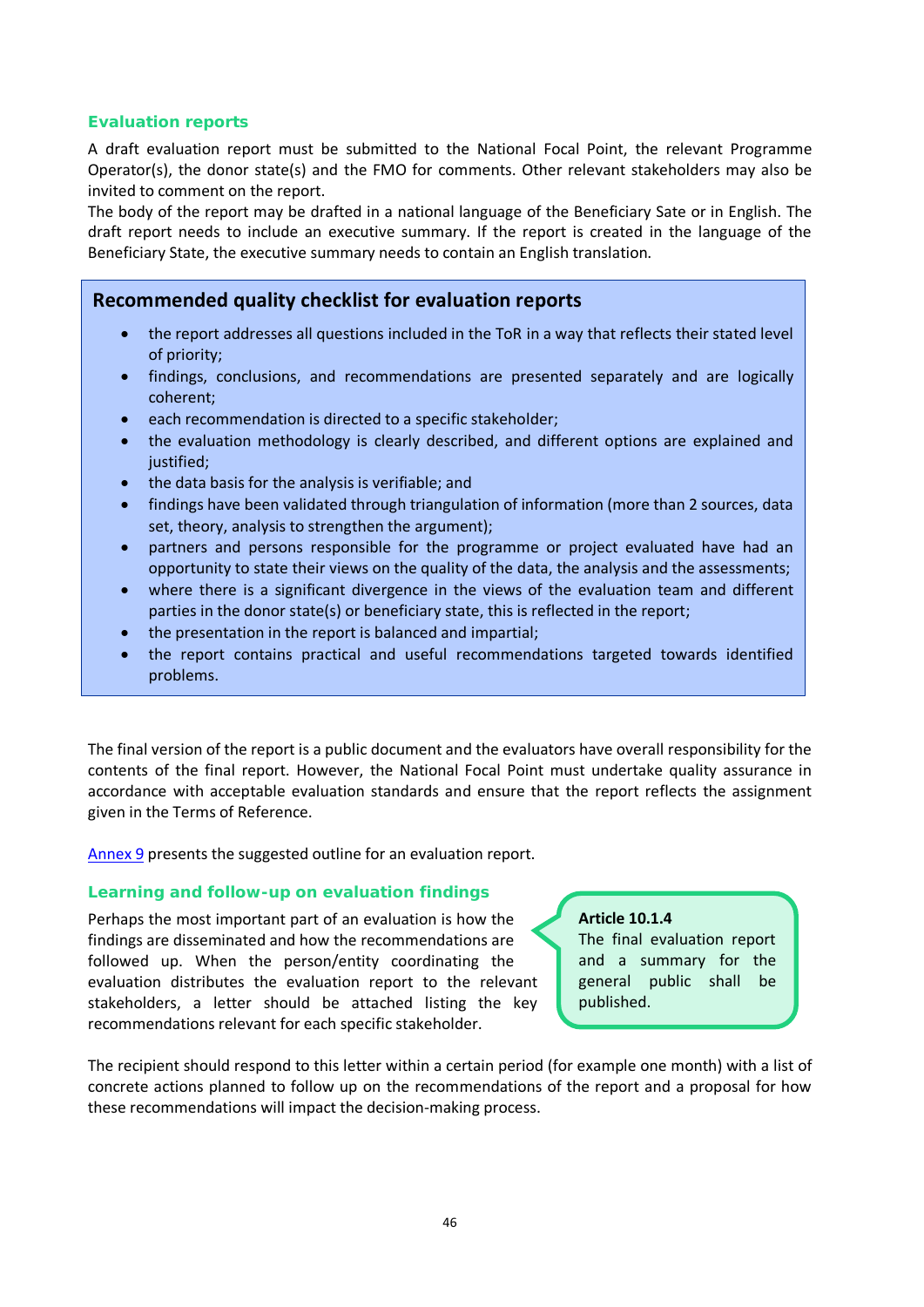Finally, the National Focal Points and Programme Operators should share information on results across programmes in the various sectors; government agencies should share information across government offices, across borders or with partners from donor countries as relevant. Horizontal sharing of information is important so that results and lessons are disseminated widely to enhance results in the future

### **Tips for communicating evaluation findings**

- Produce a variety of summaries focusing on different parts of the evaluation that are of interest to particular audiences.
- Disseminate evaluation reports widely to staff and management through internal email and intranet systems, formal and informal workshops and briefings, or holding brown bag lunches to discuss findings.
- Hold press conferences and public debates to launch evaluations, and using social media, video clips, podcasts, websites and email to build up networks of interested people and share reports in a timely way.
- Systematically share findings with the intended beneficiaries and with media and civil society.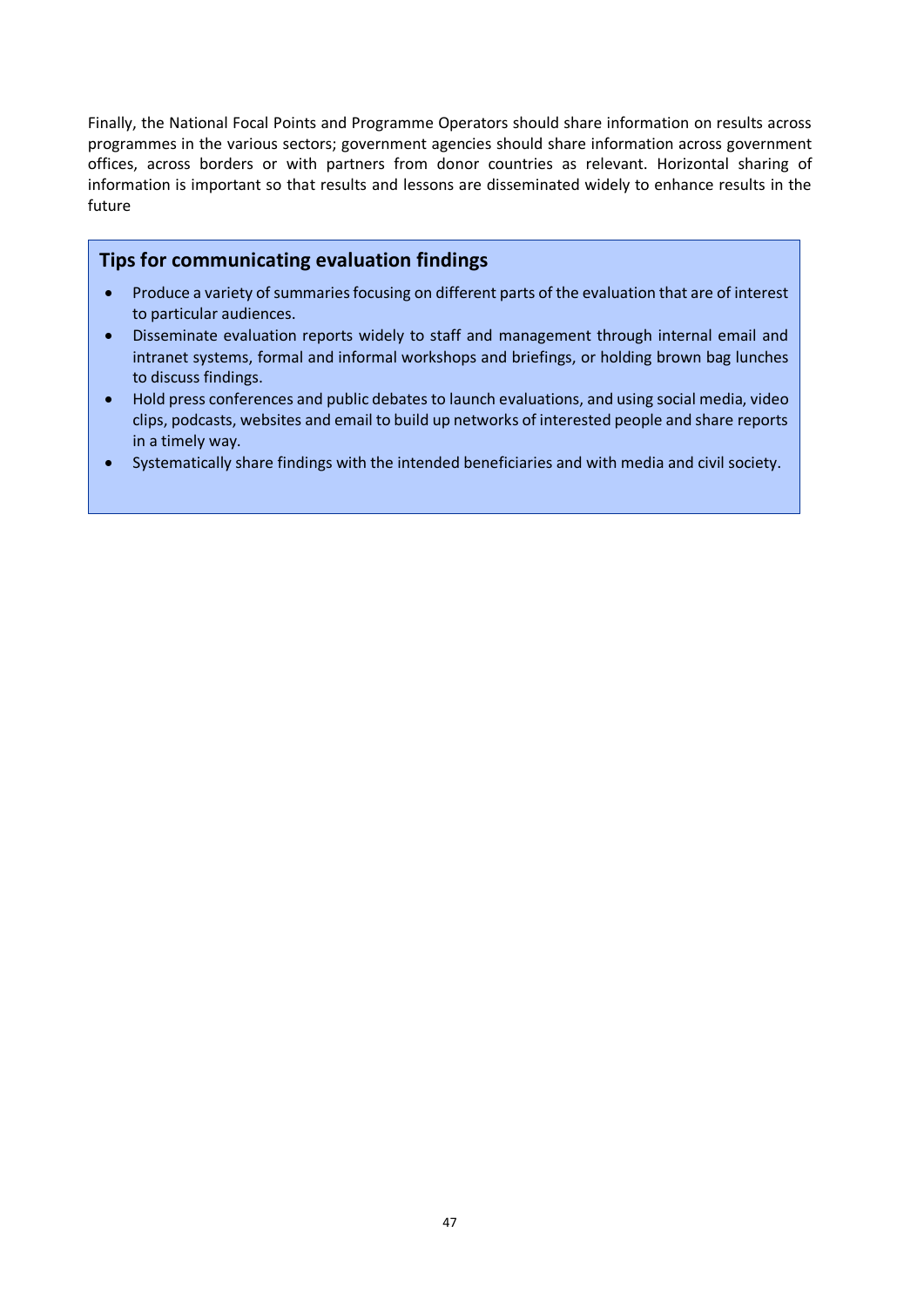| Monitoring and evaluation roles and responsibilities |                                                                                                                                                                                                              |                                                                                                                                                                                                                                                                                       |  |  |  |  |
|------------------------------------------------------|--------------------------------------------------------------------------------------------------------------------------------------------------------------------------------------------------------------|---------------------------------------------------------------------------------------------------------------------------------------------------------------------------------------------------------------------------------------------------------------------------------------|--|--|--|--|
| Organisational role                                  | Monitoring responsibilities/tasks                                                                                                                                                                            | <b>Evaluation responsibilities/tasks</b>                                                                                                                                                                                                                                              |  |  |  |  |
| Donors                                               | Can commission external<br>$\bullet$<br>monitoring of individual<br>programmes or countries (Article<br>11.1)                                                                                                | Can commission evaluations of the<br>$\bullet$<br>overall objectives of the Financial<br>Mechanisms,<br>select<br>programme<br>areas, or countries<br>(Article 10.2)                                                                                                                  |  |  |  |  |
| <b>National Focal Point</b>                          | Has overall responsibility for the<br>implementation of the Financial<br>Mechanisms, monitoring the<br>progress and quality of the<br>implementation of the<br>programmes<br>(Articles 5.1, 5.3 and 5.7)     | Required to submit an evaluation<br>$\bullet$<br>plan in the first Annual Strategic<br>Report (Article 10.1.1)<br>Is responsible for making sure that<br>an external evaluation of each<br>programme in the country is done at<br>least once during the programme<br>agreement period |  |  |  |  |
| Programme Operators/<br><b>Fund Operators</b>        | Responsible for monitoring the<br>projects within the programme<br>portfolio, including project<br>implementation (compliance) and<br>results<br>(Article 5.6.(g) (h) (i) (j) (k))                           | Responsible for collecting data for<br>$\bullet$<br>reporting,<br>monitoring<br>and<br>evaluation (Article 5.6. (k))<br>Can evaluate the programme Article<br>8.10.4(f)                                                                                                               |  |  |  |  |
| Project promoters                                    | Responsible for ensuring that the<br>$\bullet$<br>access requested in relation to<br>monitoring, audits and evaluations<br>is provided without delay (Article<br>7.6(g)                                      |                                                                                                                                                                                                                                                                                       |  |  |  |  |
| Certifying Authority                                 | Certifies financial reports<br>$\bullet$<br>submitted by the Programme<br>Operators (Article 5.4.1 (a) (i)                                                                                                   |                                                                                                                                                                                                                                                                                       |  |  |  |  |
| DPPs/dpps/IPOs                                       | <b>Should assist Programme</b><br>$\bullet$<br>Operator/project promoter in<br>monitoring the cooperation<br>between donor state entities and<br>beneficiary state entities, including<br>results monitoring |                                                                                                                                                                                                                                                                                       |  |  |  |  |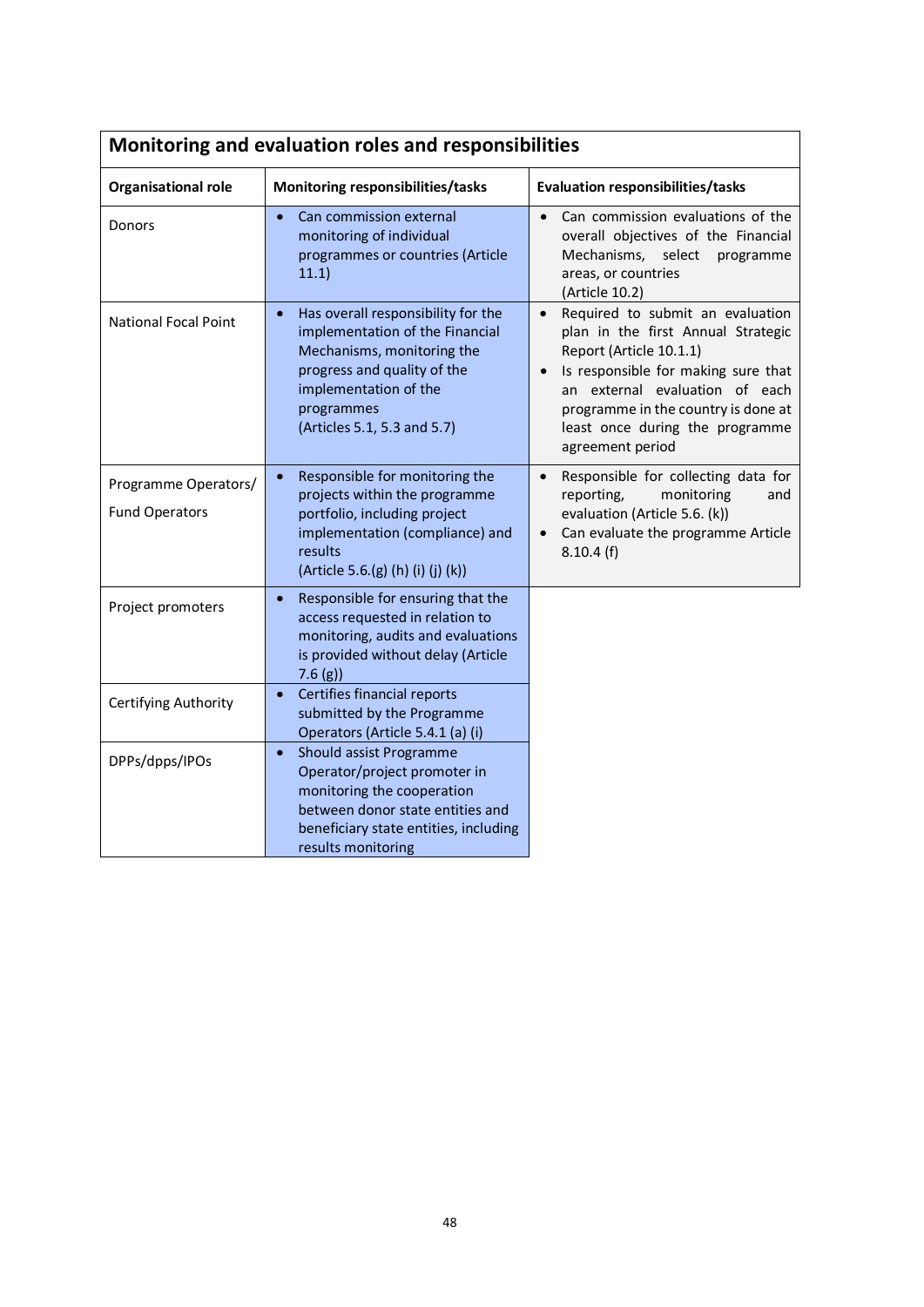### *Programme completion*

A Programme is completed when the Donors have approved the Final Programme Report (FPR) (Article 6.12.3) and all the outstanding financial obligations have been settled.

According to Article 6.12.1 of the Regulations, the FPR must be forwarded to the Donors by the Certifying Authority within four months after the final date of eligibility of programme management costs.

The **FPR** must focus on the achievement of programme objective, outcome(s) and outputs. Only the main elements of the implementation of the Programme must be included. For the Final Programme Report, the reporting period is the same as the entire Programme period.

Among other information, the FPR must provide:

- an assessment of the programme's contribution to the overall objectives of the Financial Mechanisms, the objective and outcomes(s) of the programme, as well as contribution to the principles of implementation;
- a synthesis of findings of relevant evaluations;
- an overall assessment of the implementation of the programme, including comparison to the plans set out in the programme and any lessons learned.

The Donors/FMO will review the FPR and must approve it two months following the receipt of the report and all relevant documents and necessary information.

The approved Final Programme Report, including a summary for the general public will be published on the website of the NFP within one calendar month from approval by the Donors.

An (annotated) template for the Final Programme Report will be made available (by the FMO) **at least 6 months prior to the report being due**.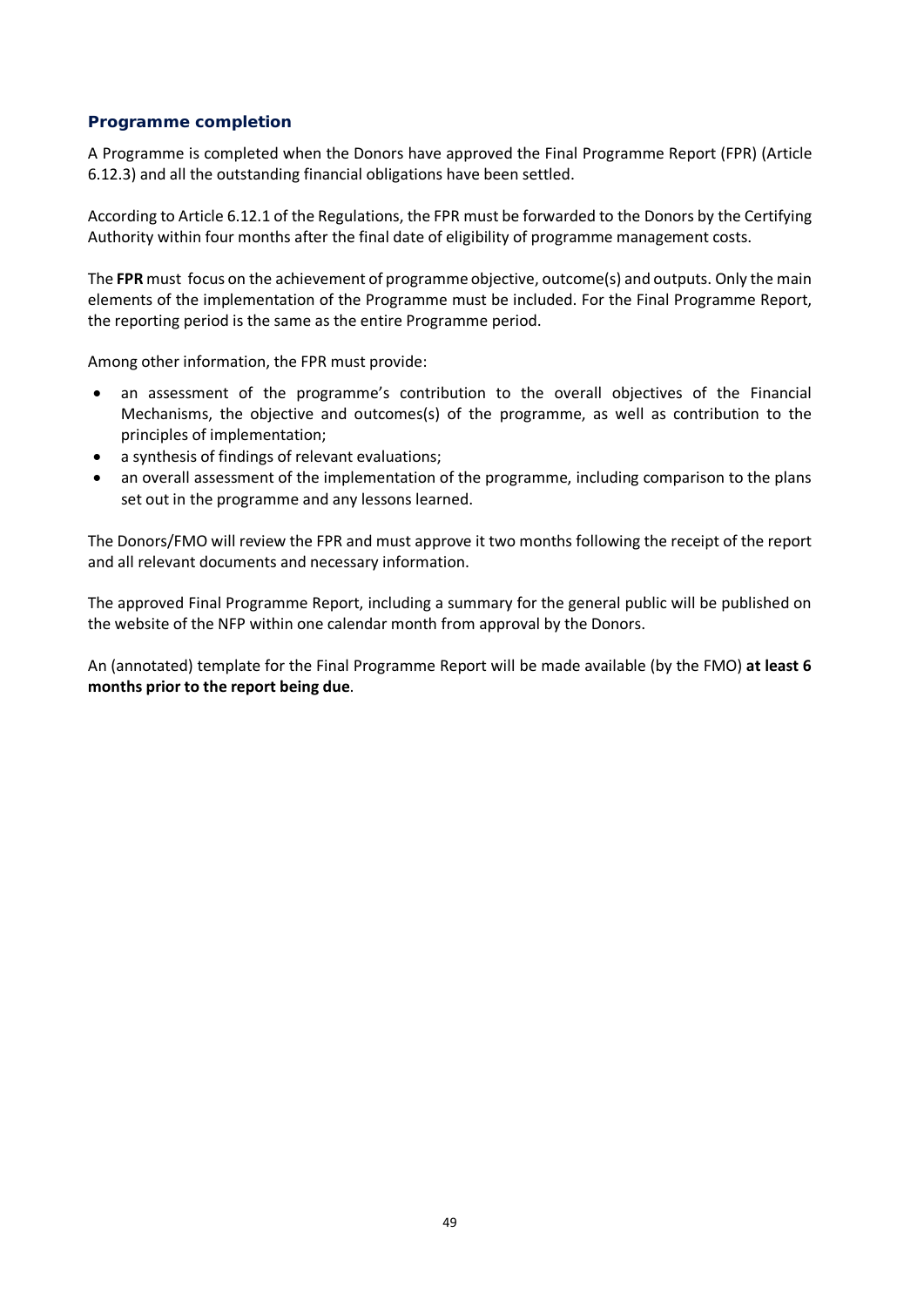# **V. ANNEXES**

### *1. Glossary of results-based management terminology*

*ACTIVITY:* Actions taken or work performed through which inputs, such as funds, technical assistance and other types of resources, are mobilised to produce specific outputs.

ASSUMPTION: A condition necessary for the success of an intervention.

**BASELINE:** The situation before the start of an intervention – the reference point for measuring change. More specifically, it is the value of a particular indicator at the beginning of an intervention against which variations that occur are measured.

*COHERENCE (Evaluation criterion):* The compatibility of the Programme/Fund with other interventions in a country, sector or institution.

**DATA COLLECTION METHODS:** The modality of collecting achievement data. Some examples of datacollection methods are observation; analysis (of media, records or documents); survey; interview; focus groups; collection of anecdotal evidence.

*EFFECTIVENESS (Evaluation criterion):* The extent to which the Programme/Fund achieved its planned results, including any differential results across groups.

*EFFICIENCY (Evaluation criterion):* The extent to which the Programme/Fund delivers, or is likely to deliver, results in an economic and timely way.

*END BENEFICIARIES***:** Individuals or groups expected to reap tangible benefits of an intervention. In service provision programmes some outputs are delivered directly to the end beneficiaries. In that case, no intermediary target groups are necessary.

*EVALUATION:* A systematic, objective and independent assessment of the design, implementation and/or results achieved in programmes and projects with the aim of determining the relevance, coherence, consistency, effectiveness, efficiency, impact and/or sustainability of the financial contribution. Builds on data collected through *monitoring*.

*IMPACT (Highest level of results):* Effects of an intervention on society or the environment (positive or negative, direct or indirect, intended or unintended).

*IMPACT (Evaluation criterion):* The extent to which the Programme/Fund has generated or is expected to generate significant positive or negative, intended or unintended, higher-level effects.

*INDICATOR:* A quantitative or qualitative variable that specifies what is to be measured along a scale or dimension. It should always be expressed in neutral terms: it should neither indicate the direction or change nor embed a target.

*INPUT:* The financial, human, material, technological and information resources used for interventions (projects and/or programmes).

*INTERMEDIARIES:* A target group the programme seeks to influence in order to achieve results for the end beneficiaries.

*MONITORING:* The observation of programme and project implementation in order to ensure that agreed procedures are followed, to verify progress towards agreed outcomes and outputs and to identify potential problems in a timely manner so as to allow for corrective action. It is conducted by data collection and analysis.

**OBJECTIVE:** See Impact (Highest level of results)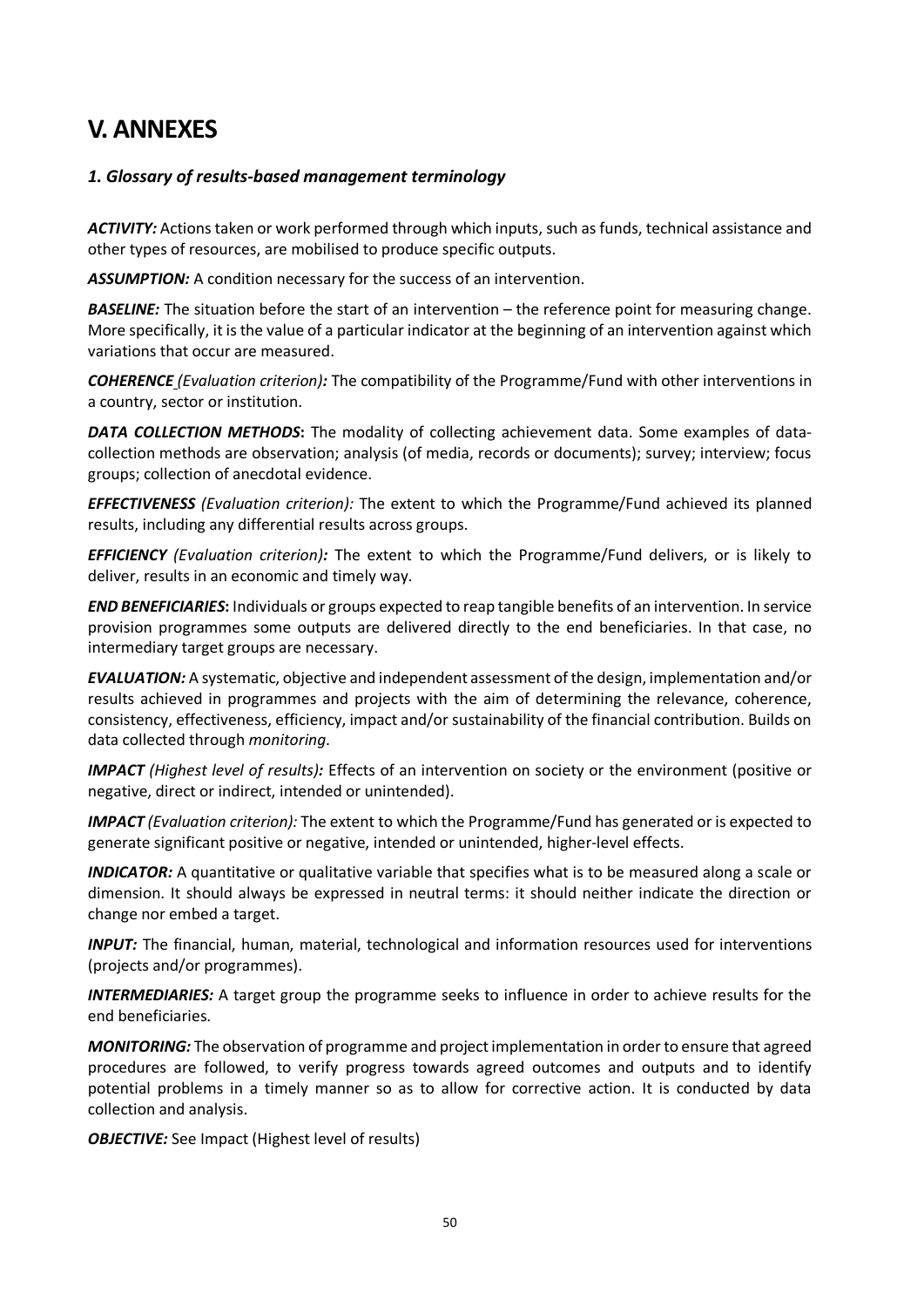*OUTCOME:* Outcomes are the (short and medium-term) effects of an intervention's outputs on the intermediaries or end beneficiaries. Outcomes are rarely under the direct control of a programme/project.

**OUTPUT:** Outputs are the products, capital goods and services delivered by a programme to the intermediaries. Outputs are easy to attribute directly to the resources used and the activities performed. They are usually within the greatest control of the implementing organisation.

*PROJECT:* An economically indivisible series of works fulfilling a precise technical function and with clearly identifiable aims related to the programme under which it falls.

**PROGRAMME:** A structure setting out a development strategy with a coherent set of measure to be carried out through projects with the support of the EEA and Norwegian Financial Mechanisms 2014-2021 and aimed at achieving agreed objectives and outcomes.

*RELEVANCE (Evaluation criterion):* The extent to which the Programme's/Fund's objectives and design respond to beneficiaries', country, Donor States', European and institutions' needs, policies, and priorities, and continue to do so if circumstances change.

*RESOURCES:* Inputs and activities towards achieving results. See *INPUT* and *ACTIVITY.*

*RESULTS:* Results are the outputs, outcomes and impact of an intervention or a programme.

*RESULTS-BASED MANAGEMENT (RBM):* Results-based management is a management strategy by which all actors, contributing directly or indirectly to achieving a set of results, ensure that their processes, products and services contribute to the achievement of the desired results. The approach focuses on achieving specified outputs and outcomes, measuring performance, learning and adapting, as well as reporting on achievements.

*RESULT CHAIN:* An illustration of the anticipated causal relationship between resources and results over time.

*RESULTS FRAMEWORK:* An explicit tabular articulation of the results chain showing the causal sequence for an intervention that stipulates the necessary sequence to achieve desired results – beginning with outputs, culminating in outcomes, and leading to impacts.

*RISK:* An event or circumstance that may affect the achievement of expected results.

*RISK MANAGEMENT:* A continuous, proactive and systematic process of identifying, assessing and managing risk in line with the accepted risk levels to provide reasonable assurance as to achieving the expected results.

*SOURCE OF VERIFICATION:* Source (location) of the data to be collected for a particular indicator.

*SUSTAINABILITY (Evaluation criterion):* The extent to which the benefits of the Programme/Fund continue or are likely to continue.

*TARGET:* A particular value for an indicator to be accomplished by a specific date in the future. It is what the intervention would like to achieve within a certain period of time in relation to one of its expected results (outputs, outcome and/or impact).

*TARGET GROUP:* See END BENEFICIARIES and INTERMEDIARIES.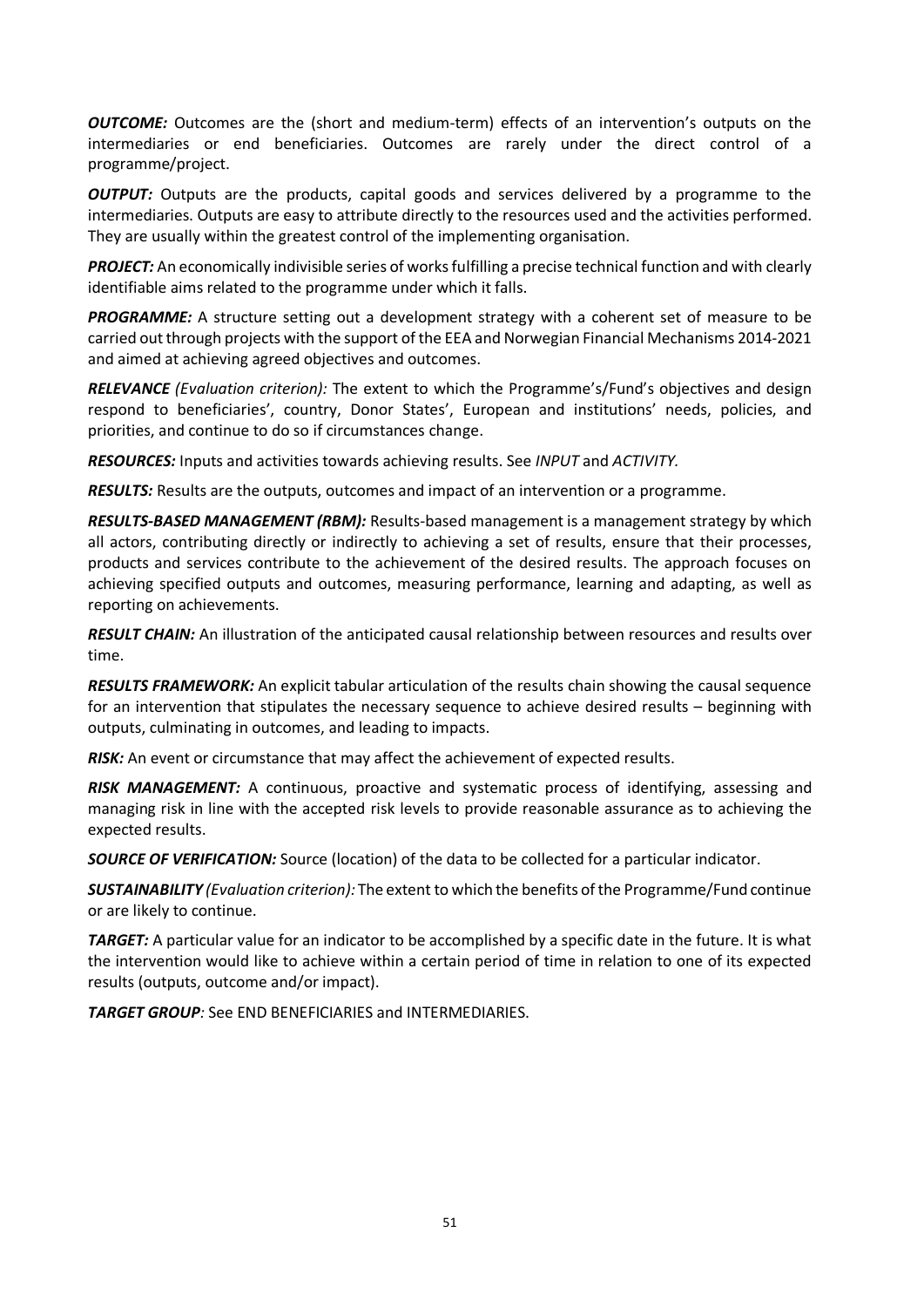### *2. Results framework template*

This column is not included in the Concept Note

This column is not included in the Concept Note

This column is not included in the Concept Note or the Programme Agreement

ر ا

| PA |                        | Expected programme results                                                                        | Indicators                    | Unit of measurement | <b>Baseline</b><br>values              | Baseline year | Target<br>values | <b>Assumptions/ Risks</b> |
|----|------------------------|---------------------------------------------------------------------------------------------------|-------------------------------|---------------------|----------------------------------------|---------------|------------------|---------------------------|
|    | Programme<br>Objective | [Copy the objective for the<br>relevant programme area<br>from the Annex 1 to the<br>Regulations] |                               |                     |                                        |               |                  |                           |
|    | Outcome 1              | [mandatory - at least 1]                                                                          | [mandatory<br>$-$ at least 1] | [mandatory]         | [baseline<br>value]                    | [mandatory]   | [mandatory]      |                           |
|    | Output 1.1             | [mandatory - at least 1]                                                                          | [mandatory<br>$-$ at least 1] | [mandatory]         | $\mathbf 0$<br>[zero<br>by<br>default] | [mandatory]   | [mandatory]      |                           |
|    | Output 1.x             |                                                                                                   |                               |                     |                                        |               |                  |                           |
|    | Outcome N              |                                                                                                   |                               |                     |                                        |               |                  |                           |
|    | Output N.1             |                                                                                                   |                               |                     |                                        |               |                  |                           |
|    | Output N.x             |                                                                                                   |                               |                     |                                        |               |                  |                           |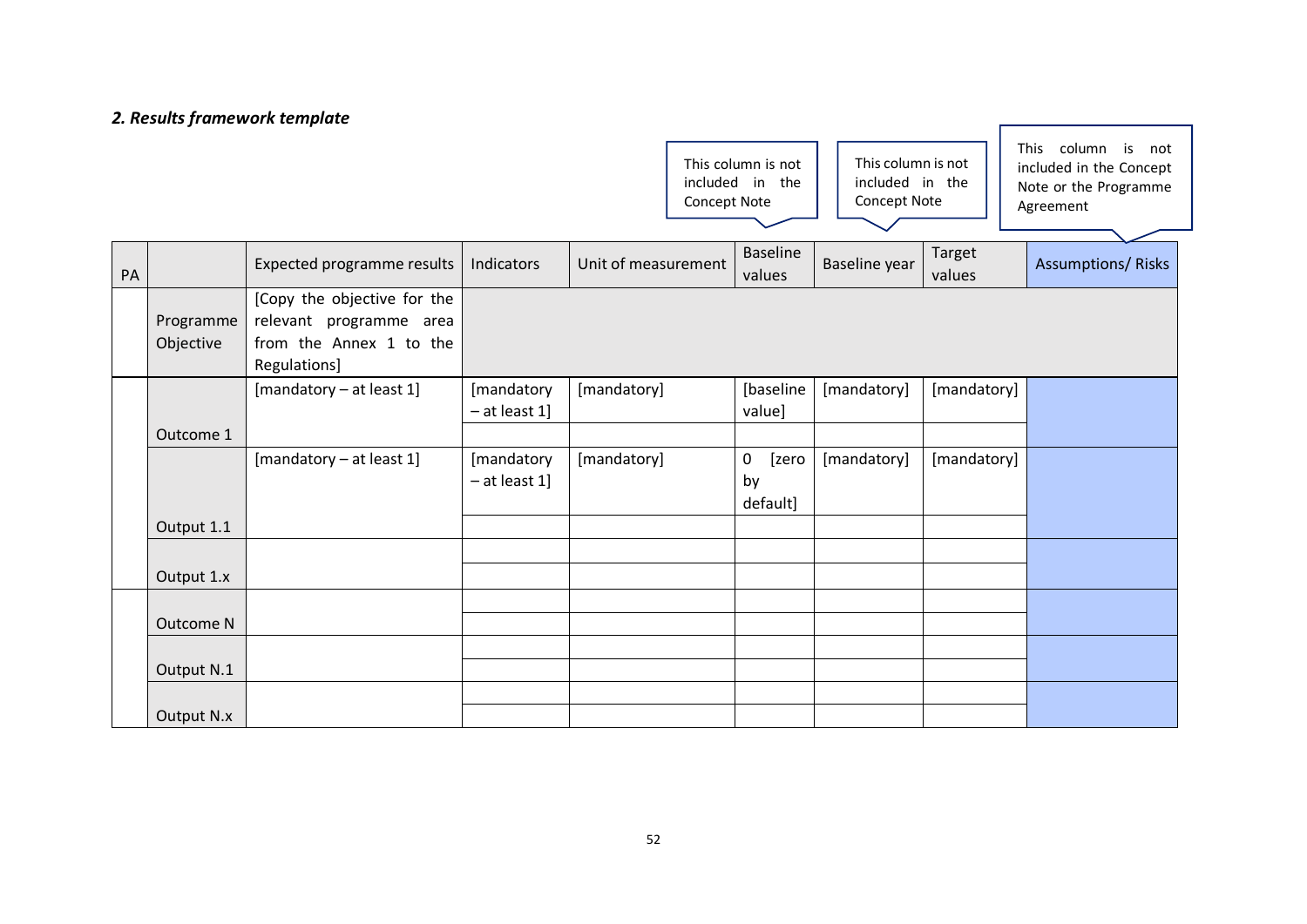## *3. Checklist for results frameworks*

|                                                                                                                                                                                                                                                                                                | Yes | No |
|------------------------------------------------------------------------------------------------------------------------------------------------------------------------------------------------------------------------------------------------------------------------------------------------|-----|----|
| A. Results chain                                                                                                                                                                                                                                                                               |     |    |
| Does the programme have a clear and coherent results chain?                                                                                                                                                                                                                                    |     |    |
| Is the means/ends relationship between outputs, outcomes and the objective plausible?                                                                                                                                                                                                          |     |    |
| Are the key assumptions underlying the results chain clear?                                                                                                                                                                                                                                    |     |    |
| Are the key risks to the programme clear?                                                                                                                                                                                                                                                      |     |    |
| <b>B.</b> Outcomes                                                                                                                                                                                                                                                                             |     |    |
| Is each outcome phrased as a single clear, concise statement that does not include the<br>means of achieving the outcome?                                                                                                                                                                      |     |    |
| Is each outcome phrased as an end situation (as opposed to a process)?                                                                                                                                                                                                                         |     |    |
| Is each outcome a change statement describing institutional/sector capacity or<br>performance change, or benefits for direct beneficiaries (if service delivery)?                                                                                                                              |     |    |
| Is the common bilateral outcome included? (except in exceptional cases)                                                                                                                                                                                                                        |     |    |
| Does each outcome have a causal link to the programme area objective?                                                                                                                                                                                                                          |     |    |
| C. Outputs                                                                                                                                                                                                                                                                                     |     |    |
| Does each output describe what goods, services will be produced/delivered/procured<br>directly by the programme?                                                                                                                                                                               |     |    |
| Is each output distinctly different from other outputs (not overlapping)?                                                                                                                                                                                                                      |     |    |
| Does each output have a clear, plausible, causal link to a particular outcome under which<br>it belong?                                                                                                                                                                                        |     |    |
| D. Indicators                                                                                                                                                                                                                                                                                  |     |    |
| Is each indicator directly relevant to the outcome or output which it is trying to measure?                                                                                                                                                                                                    |     |    |
| Is the unit of measurement for each indicator clear?                                                                                                                                                                                                                                           |     |    |
| Does each indicator have a baseline value assigned to it? For output indicators, the<br>baseline is zero. For outcome indicators, the baseline will not necessarily be zero. If the<br>baseline is not available, there should be a credible plan developed for how to define the<br>baseline. |     |    |
| Does each target have a target value assigned to it $-$ in the same unit of measurement as<br>the indicator?                                                                                                                                                                                   |     |    |
| Have the relevant Core Indicators been used?                                                                                                                                                                                                                                                   |     |    |
| Have the relevant bilateral outcome indicators been used?                                                                                                                                                                                                                                      |     |    |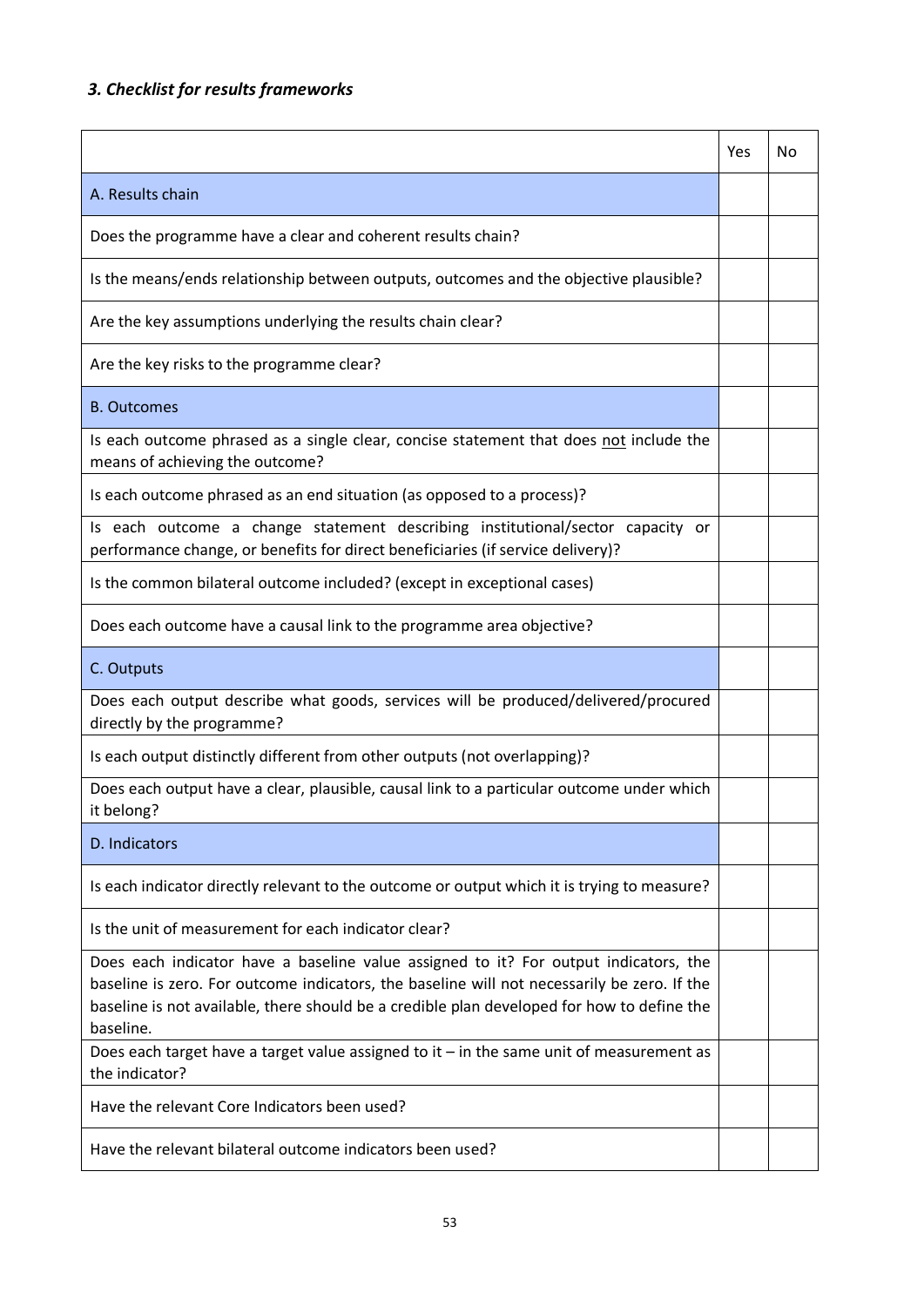### *4. Mandatory risk assessment and mitigation analysis template*

[https://eeagrants.org/resources/programme-operators-risk-assessment-and-mitigation-analysis-template](https://eur02.safelinks.protection.outlook.com/?url=https%3A%2F%2Feeagrants.org%2Fresources%2Fprogramme-operators-risk-assessment-and-mitigation-analysis-template&data=04%7C01%7CJonas.MATHISEN%40efta.int%7C6720491458bf46e3df9d08d88d51fac6%7Cfdf06eeb43704758bad326541c642925%7C0%7C0%7C637414730519825993%7CUnknown%7CTWFpbGZsb3d8eyJWIjoiMC4wLjAwMDAiLCJQIjoiV2luMzIiLCJBTiI6Ik1haWwiLCJXVCI6Mn0%3D%7C1000&sdata=86lDf95ajjkbEs%2BO5m7nXgqIxj47Gv9sw%2BKYsF4YgEc%3D&reserved=0)

| Programmatic risks  |                  |                  |                  |                    |                  |                         |
|---------------------|------------------|------------------|------------------|--------------------|------------------|-------------------------|
| Risk description    | Risk related to  | Likelihood       | Consequence      | Risk score         | Response to risk | Description of response |
|                     |                  |                  | [drop-down       |                    | [drop-down       |                         |
| [text]              | [drop-down menu] | [drop-down menu] | menu]            | [system-generated] | menul            | [text]                  |
|                     |                  |                  | [drop-down       |                    | [drop-down       |                         |
| [text]              | [drop-down menu] | [drop-down menu] | menu]            | [system-generated] | menul            | [text]                  |
|                     |                  |                  | [drop-down       |                    | [drop-down       |                         |
| [text]              | [drop-down menu] | [drop-down menu] | menu]            | [system-generated] | menul            | [text]                  |
| Operational risks   |                  |                  |                  |                    |                  |                         |
| Risk description    | Risk related to  | Likelihood       | Consequence      | Risk score         | Response to risk | Description of response |
|                     |                  |                  | [drop-down       |                    | [drop-down       |                         |
| [text]              | [drop-down menu] | [drop-down menu] | menu]            | [system-generated] | menul            | [text]                  |
|                     |                  |                  | [drop-down       |                    | [drop-down       |                         |
| [text]              | [drop-down menu] | [drop-down menu] | menu]            | [system-generated] | menul            | [text]                  |
|                     |                  |                  | [drop-down       |                    | [drop-down       |                         |
| [text]              | [drop-down menu] | [drop-down menu] | menul            | [system-generated] | menul            | [text]                  |
|                     |                  |                  |                  |                    |                  |                         |
| <b>OVERALL RISK</b> |                  | Likelihood       | Consequence      | Risk score         |                  |                         |
|                     |                  | [drop-down menu] | [drop-down menu] | [system-generated] |                  |                         |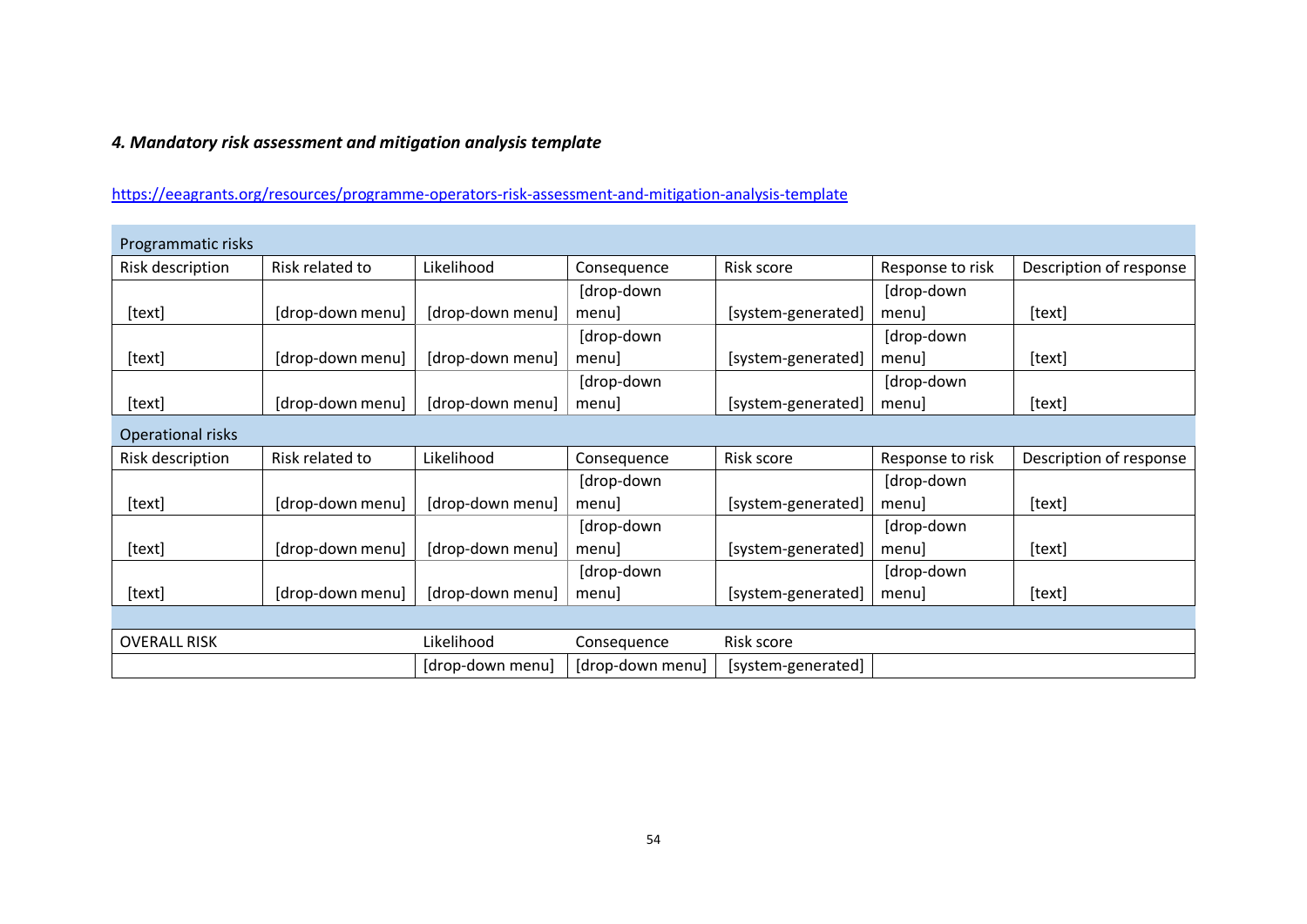### *5. Suggested monitoring plan template*

| Project<br>ID | <b>Project name</b> | <b>Planned timing</b>     | <b>Type of monitoring</b>                              | <b>Monitoring modality</b>                                             | <b>Monitoring reason/topic</b>                                                                                     | <b>Contact details</b> |
|---------------|---------------------|---------------------------|--------------------------------------------------------|------------------------------------------------------------------------|--------------------------------------------------------------------------------------------------------------------|------------------------|
|               |                     | [Q1, Q2, Q3, or<br>$Q4$ ] | [results, risk, or<br>compliance] - can<br>be multiple | [site visit, phone/online<br>meeting, review project<br>reports, etc.] | [check procurement, observe<br>quality of activities, check<br>reporting system, follow up<br>specific risk, etc.] | [name,<br>email/phone] |
| 0001          |                     |                           |                                                        |                                                                        |                                                                                                                    |                        |
| 0002          |                     |                           |                                                        |                                                                        |                                                                                                                    |                        |
| 000x          |                     |                           |                                                        |                                                                        |                                                                                                                    |                        |
| 000y          |                     |                           |                                                        |                                                                        |                                                                                                                    |                        |
| 000z          |                     |                           |                                                        |                                                                        |                                                                                                                    |                        |
|               |                     |                           |                                                        |                                                                        |                                                                                                                    |                        |
|               |                     |                           |                                                        |                                                                        |                                                                                                                    |                        |
|               |                     |                           |                                                        |                                                                        |                                                                                                                    |                        |
|               |                     |                           |                                                        |                                                                        |                                                                                                                    |                        |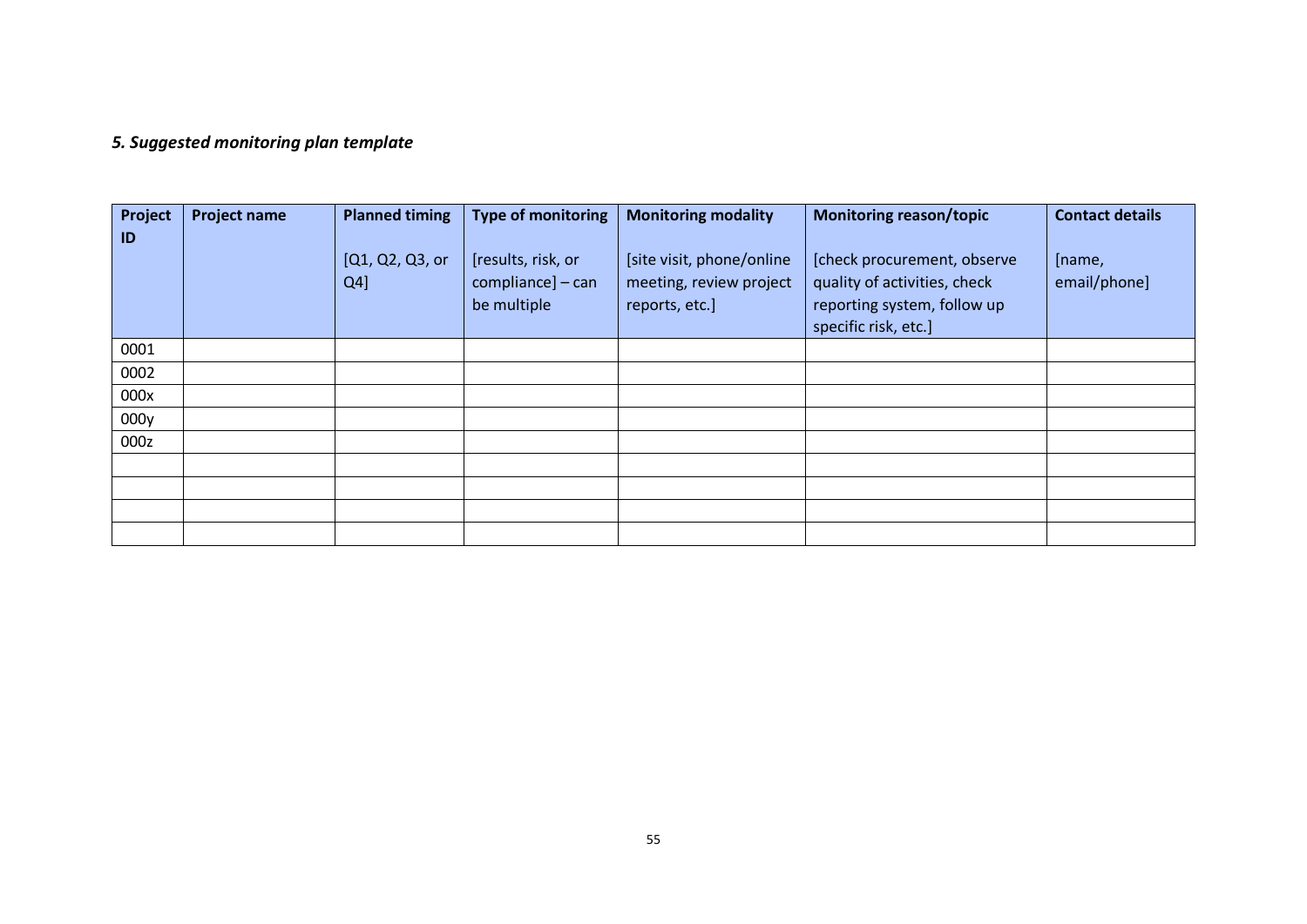### *6. Suggested monitoring report template*

| Programme<br>(number and title)                       |  |
|-------------------------------------------------------|--|
| Programme Operator<br>(name)                          |  |
| Visited projects<br>(numbers and titles)              |  |
| Monitoring carried out<br>(from-to dates)             |  |
| Background to Programme/<br>Reason for the Monitoring |  |

Overall grade of the effectiveness and implementation of the monitored initiative(s) on a scale of 4 to 1:

| 4 | The situation is considered highly satisfactory.                   |
|---|--------------------------------------------------------------------|
|   | The situation is satisfactory, but there is room for improvements. |
|   | There are issues which need to be addressed.                       |
|   | There are serious deficiencies.                                    |

|                                                        | Rating |
|--------------------------------------------------------|--------|
| <b>Effectiveness</b> (achievement of results)          |        |
| <b>Implementation</b> (efficiency and risk management) |        |

### **I.** Description of how the monitoring was conducted

This section refers to any special methods used (if relevant) for the monitoring. Please include a list of the contacts made, with the dates of meetings / monitoring visit, as well as any additional documents used for analysis or research, which can be helpful as reference materials.

### **II.** Findings

In this section, please address fully each key question from the terms of reference. Add any other relevant findings you would like to relay to the FMO. Any other findings?

### **III.** Stakeholders' comments

In this section, please add any relevant comments you might have been given by the Fund Operator, project promoters, and any other interviewed stakeholder.

### **IV.** Recommendations

Refer back to the key questions and provide your conclusions and recommendations. Please provide your views on lessons learned that should be taken into account for the new funding period.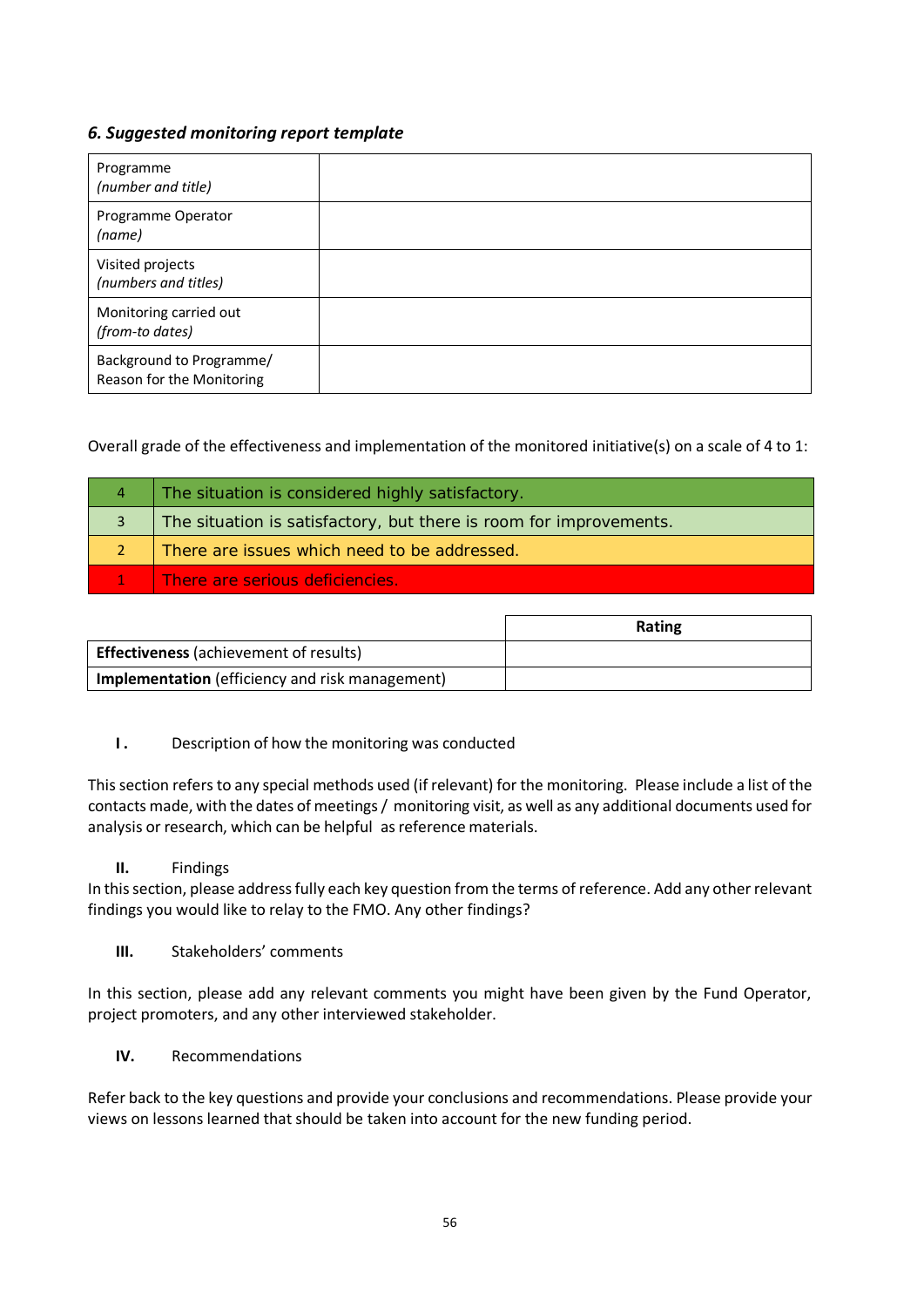### *7. Mandatory evaluation plan template*

| PROGRAMME INFORMATION |                      |                       |                     | <b>EVALUATION INFORMATION</b>       |                                     |                                  |                      |                                      |                                   |                                                                                   |
|-----------------------|----------------------|-----------------------|---------------------|-------------------------------------|-------------------------------------|----------------------------------|----------------------|--------------------------------------|-----------------------------------|-----------------------------------------------------------------------------------|
| Programme code        | Programme<br>area(s) | Programme<br>duration | Programme<br>budget | <b>Type of</b><br><b>Evaluation</b> | <b>Purpose of the</b><br>evaluation | <b>Evaluation</b><br>category    | <b>Timing</b>        | Data needs and<br>collection methods | <b>Tentative</b><br><b>Budget</b> | <b>Knowledge</b><br><b>Sharing</b>                                                |
| (XX-CODE)             | (PAxx)               | (Start/End)           | (EUR)               | Formative<br><b>or</b><br>Summative | Reason and<br>learning goals        | Mid-term<br><b>or</b><br>Ex-post | <b>Start</b><br>year | E.g. reports;<br>interviews; surveys | (EUR)                             | How will<br>findings be<br>shared with<br>the intended<br>users? Who<br>are they? |
|                       |                      |                       |                     |                                     |                                     |                                  |                      |                                      |                                   |                                                                                   |
|                       |                      |                       |                     |                                     |                                     |                                  |                      |                                      |                                   |                                                                                   |
|                       |                      |                       |                     |                                     |                                     |                                  |                      |                                      |                                   |                                                                                   |
|                       |                      |                       |                     |                                     |                                     |                                  |                      |                                      |                                   |                                                                                   |
|                       |                      |                       |                     |                                     |                                     |                                  |                      |                                      |                                   |                                                                                   |
|                       |                      |                       |                     |                                     |                                     |                                  |                      |                                      |                                   |                                                                                   |
|                       |                      |                       |                     |                                     |                                     |                                  |                      |                                      |                                   |                                                                                   |
|                       |                      |                       |                     |                                     |                                     |                                  |                      |                                      |                                   |                                                                                   |
|                       |                      |                       |                     |                                     |                                     |                                  |                      |                                      |                                   |                                                                                   |
|                       |                      |                       |                     |                                     |                                     |                                  |                      |                                      |                                   |                                                                                   |
|                       |                      |                       |                     |                                     |                                     |                                  |                      |                                      |                                   |                                                                                   |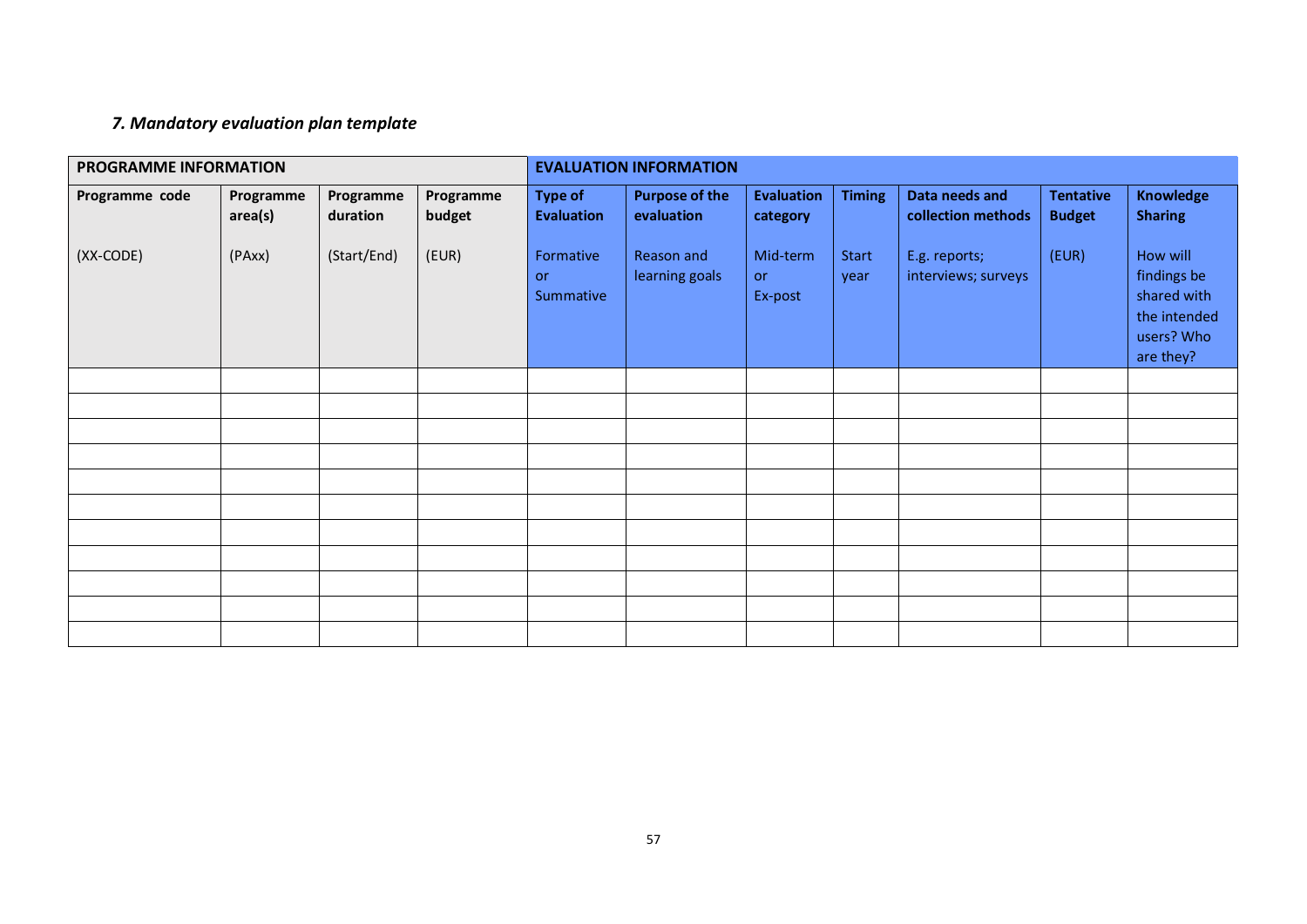### *8. Suggested template for terms of reference for evaluations*

*Adapted from [Writing Terms of Reference for an Evaluation: A How to Guide \(World Bank\)](https://ec.europa.eu/regional_policy/sources/docgener/evaluation/doc/05102016/prep_writing_tor.pdf)*

### **Introduction**

Normally, an introduction to the agency/organisation commissioning the evaluation, as well as the mention of the programme(s) to be evaluated.

### **Background and context**

The opening section of the Terms of Reference (ToR) typically provides an orientation about the overall programme to be evaluated. Depending on the complexity of this programme, this section might be a few paragraphs or a couple of pages.

Include:

- The current objectives and intended outcomes of the programme being evaluated;
- A history of the programme;
- The context in which the programme is situated;
- The roles and responsibilities of various key stakeholders in designing and implementing the programme;
- Any studies or evaluations that have been conducted on the programme.

### **Main purpose of the evaluation**

The rationale for the evaluation and the key overarching evaluation objective. An explanation about who has initiated this study and reasons for the timing, including any impending shifts for the programme or stakeholders.

### **Scope**

This section presents the parameters of the evaluation in terms of its scope and limits. The scope should be realistic given the time and resources available for implementing the study. Details here could include the time period and covered by the evaluation, number of projects to be looked into, selection criteria for sampling, and issues that are outside of the scope.

### **Main questions**

Specific evaluation questions should be identified in the ToR. Depending on the type and purpose of the evaluation, such questions should address specific demands for information related to the following evaluation criteria:

- Relevance
- Effectiveness
- Efficiency
- Coherence
- Sustainability
- Impact

### **Methodology**

Key elements generally highlighted here include:

- The overarching methodological framework (for example, case study, sample survey, desk review, mixed methods, and so forth).
- Expected data collection and analysis methods, with descriptions of any instruments used to collect needed information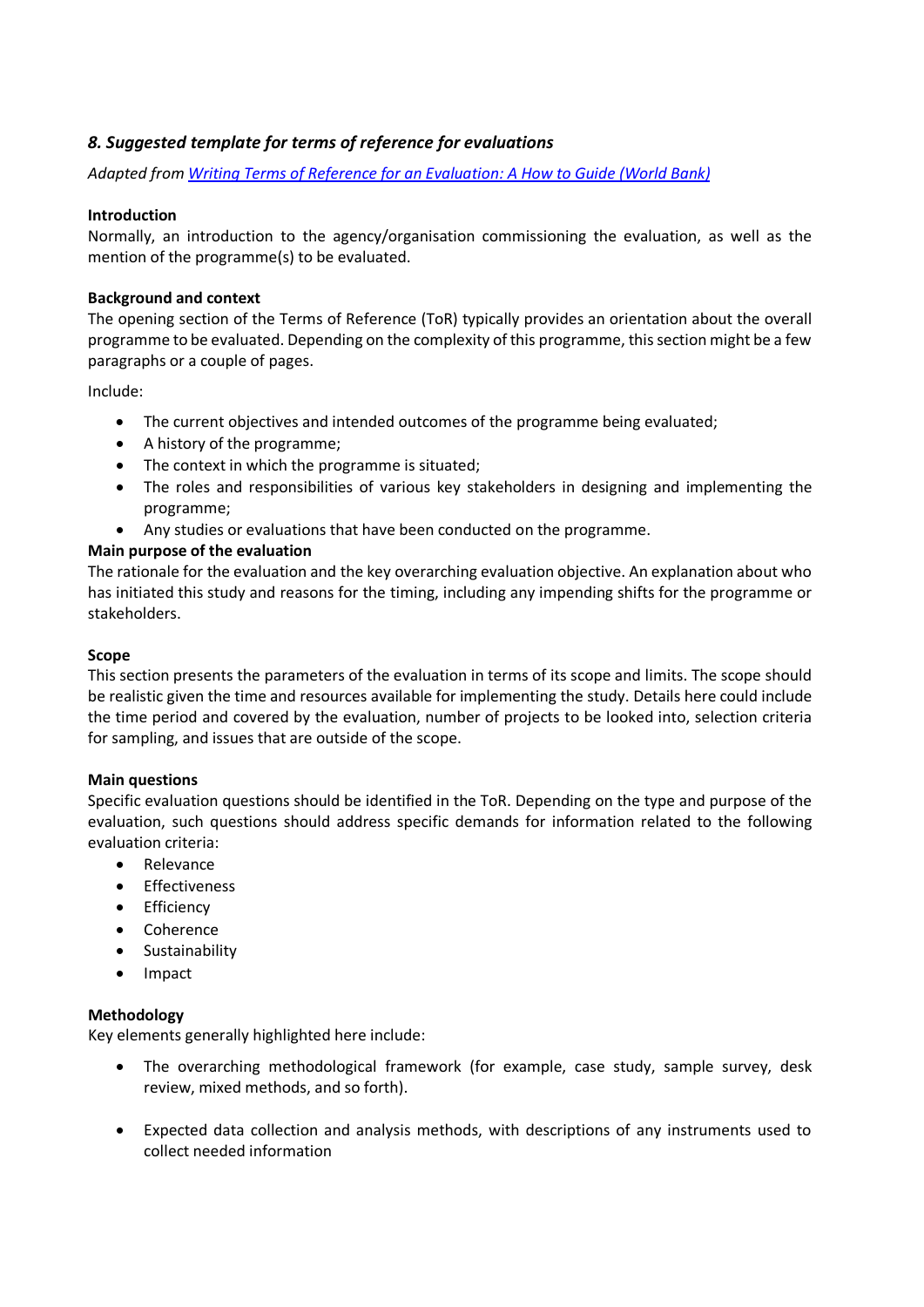- Availability of other relevant data, such as existing local, regional, or national data, or data from similar programs.
- The process for verifying findings with key stakeholders

Many ToRs leave room for the evaluator(s) to define a more detailed methodology in line with the prescribed purpose and scope.

### **Deliverables and timing**

The products expected of the evaluation team should be specified. Details should include the following:

- Specific information about the products to be produced by the evaluators.
- The structure and format for each product. This would include any expectations regarding length and content (for example, the order of sections or the inclusion of an executive summary).
- The language(s) in which deliverables should be written.

Timing of both the data collection and analysis stage, as well as each deliverable, including any meetings or presentations.

### **Team**

Any specification on thematic, geographic, methodological, linguistic, gender and/or other preference for the team, including the number of consultants.

### **Budget**

The commissioner of an evaluation should consider what funds are available to support the tasks envisioned for the evaluator(s). In cases where a limited budget will likely constrain the scope and methodology of the study, an effective practice is to state the available budget and ask proposers to describe what they can expect to achieve. Alternatively, if the budget is somewhat flexible, the ToR can ask evaluators to come up with their own estimates based on the tasks they propose.

### **Contact person**

Who is the person/persons in your agency/organisation who can be contacted in case of questions? Include the person's email and telephone number.

### **Annexes**

The Terms of Reference may include as an annex a suggested template for the final evaluation report.